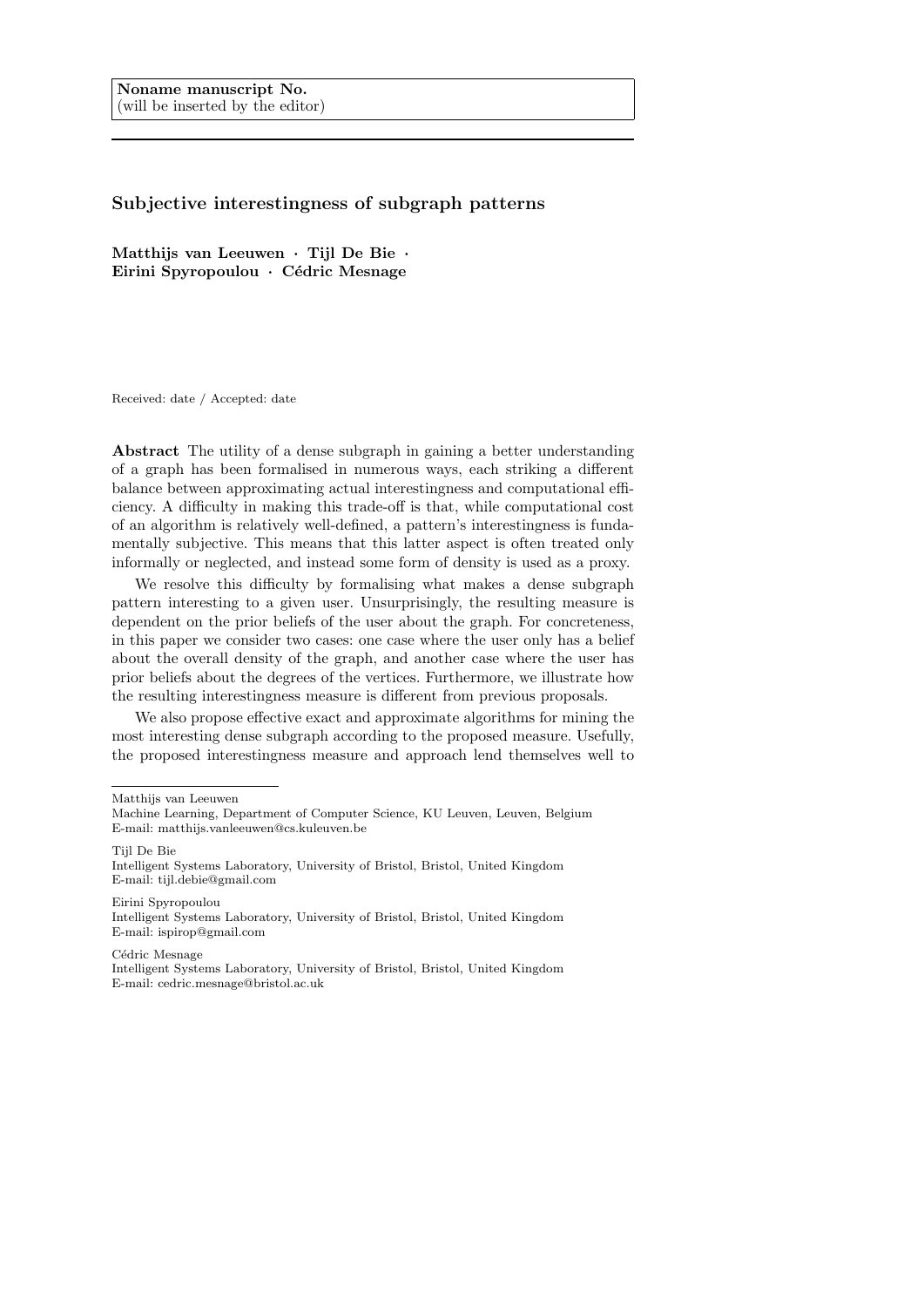iterative dense subgraph discovery. Contrary to most existing approaches, our method naturally allows subsequently found patterns to be overlapping.

The empirical evaluation highlights the properties of the new interestingness measure given different prior belief sets, and our approach's ability to find interesting subgraphs that other methods are unable to find.

Keywords Dense subgraph patterns, community detection, subjective interestingness, maximum entropy

### 1 Introduction

Mining dense subgraph patterns in a given graph is a problem of growing importance, owing to the increased availability and importance of social networks between people, computer networks such as the internet, relations between information sources such as the world wide web, similarity networks between consumer products, and so on. Graphs representing this type of data often contain information in the form of specific subsets of vertices that are more closely related than other randomly selected subsets of vertices would be.

For example: a dense subgraph pattern in a social network could represent a group of people with similar interests or involved in joint activities; a dense subgraph pattern on the world wide web could represent a set of documents about a common theme; and a dense subgraph pattern in a product co-purchasing network (in which products are connected by an edge if they are frequently bought together) could represent a coherent product group.

A multitude of methods have been proposed for the purpose of discovering dense subgraph patterns, most of which belong to one of three categories. The first category starts from the full graph, and attempts to partition it (typically in a recursive way) such that each block in the partition is in some sense densely connected while vertices coming from different blocks tend to be less frequently connected. The second category generalizes the notion of a clique, e.g. to sets of vertices between which only a small number of edges are absent. The third category attempts to fit a probabilistic model to the graph. This model is typically such that vertices belonging to the same 'community' (which forms a dense subgraph) are more likely to be connected.

Despite these differences, all approaches for dense subgraph mining are similar in implicitly or explicitly assuming a measure of interestingness for dense subgraph patterns, to be optimised by the dense subgraph mining algorithm. The interestingness measure used essentially affects two aspects of the dense subgraph mining process: the computational cost of finding the most interesting dense subgraphs, and the degree to which presenting this pattern helps the user to increase their understanding about the graph.

As such, the design of a dense subgraph mining method has been approached very much as an engineering problem, trading-off conflicting requirements. This approach has long seemed acceptable (and even inevitable) given that true interestingness of a dense subgraph pattern eludes objective formalisation anyway, as it is fundamentally subjective: interestingness can only be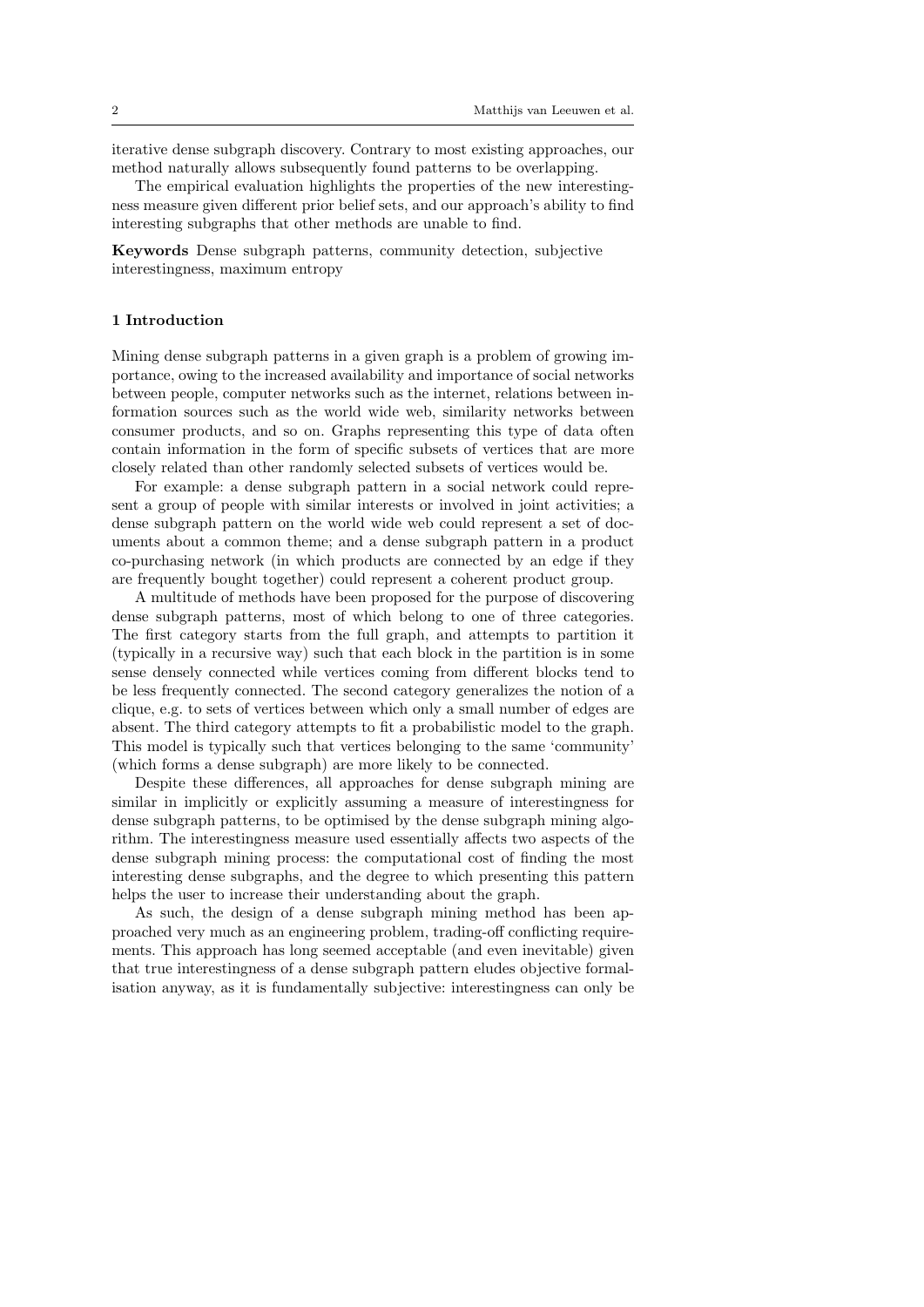defined against the background of prior beliefs the user already holds about the graph. For example, it will be less of a surprise to a user to hear that a set of vertices believed to all have a high degree form a dense subgraph, than that an equally large set of supposedly low-degree vertices form a dense subgraph, and thus the latter is subjectively more interesting to that user.

Because of this, the most basic question: "How interesting is a given dense subgraph pattern to a given user?" has evaded rigorous scrutiny. Previous research does not shine much light on what this interestingness looks like, on whether any of the engineered interestingness measures approximate it well, and on whether it can be optimised efficiently. Yet, recent results on the formalisation of subjective interestingness and its applications to other exploratory data mining problems (De Bie, 2011b,a) has made clear that this question is actually well-posed.

The main goal of this paper is to answer this important question. We do this by formalising subjective interestingness of dense subgraph patterns, defined in terms of a subset of vertices from the graph, against a background of two important classes of prior beliefs on the graph's structure (Sec. 2). Fig. 1 already provides a glimpse of this. That is, it depicts a toy example graph consisting of 16 vertices in which the most interesting subgraph patterns for two different prior beliefs are highlighted. If one only knows the average degree of the vertices in the network, then the orange, dashed subgraph is the most interesting pattern according to our framework. If, on the other hand, one knows the individual degrees of the vertices, the orange subgraph is no longer the most interesting one: since its vertices have high degrees, finding a dense subgraph consisting of these vertices is hardly surprising. The purple, dotted subgraph, however, is relatively dense given its individual degrees, and is therefore considered the most interesting subgraph.

After formalizing subjective interestingness, we make it clear how the resulting measures are different from previous proposals, holding the middle between measures based on absolute missing edge tolerance and measures based on relative missing edge tolerance (Sec. 4). Furthermore we propose two effective algorithms for finding the most interesting (set of) dense subgraph patterns (Sec. 3), one of which is a fast heuristic and the other exact and hence necessarily slower.<sup>1</sup> Our empirical results illustrate the effectiveness of the search strategies, how the results are (usefully) different from those of a state-of-the-art algorithm for mining dense subgraph patterns, how different prior beliefs matter in the determination of subjective interestingness, and how the proposed algorithms perform computationally (Sec. 5).

 $^{\rm 1}$  Note that we are interested in finding just the *best* pattern(s), rather than in enumerating them all as is common in the frequent pattern mining literature. The reason is precisely our focus on formalising subjective interestingness: if this is done adequately, by definition only the most interesting ones should be of interest to the user.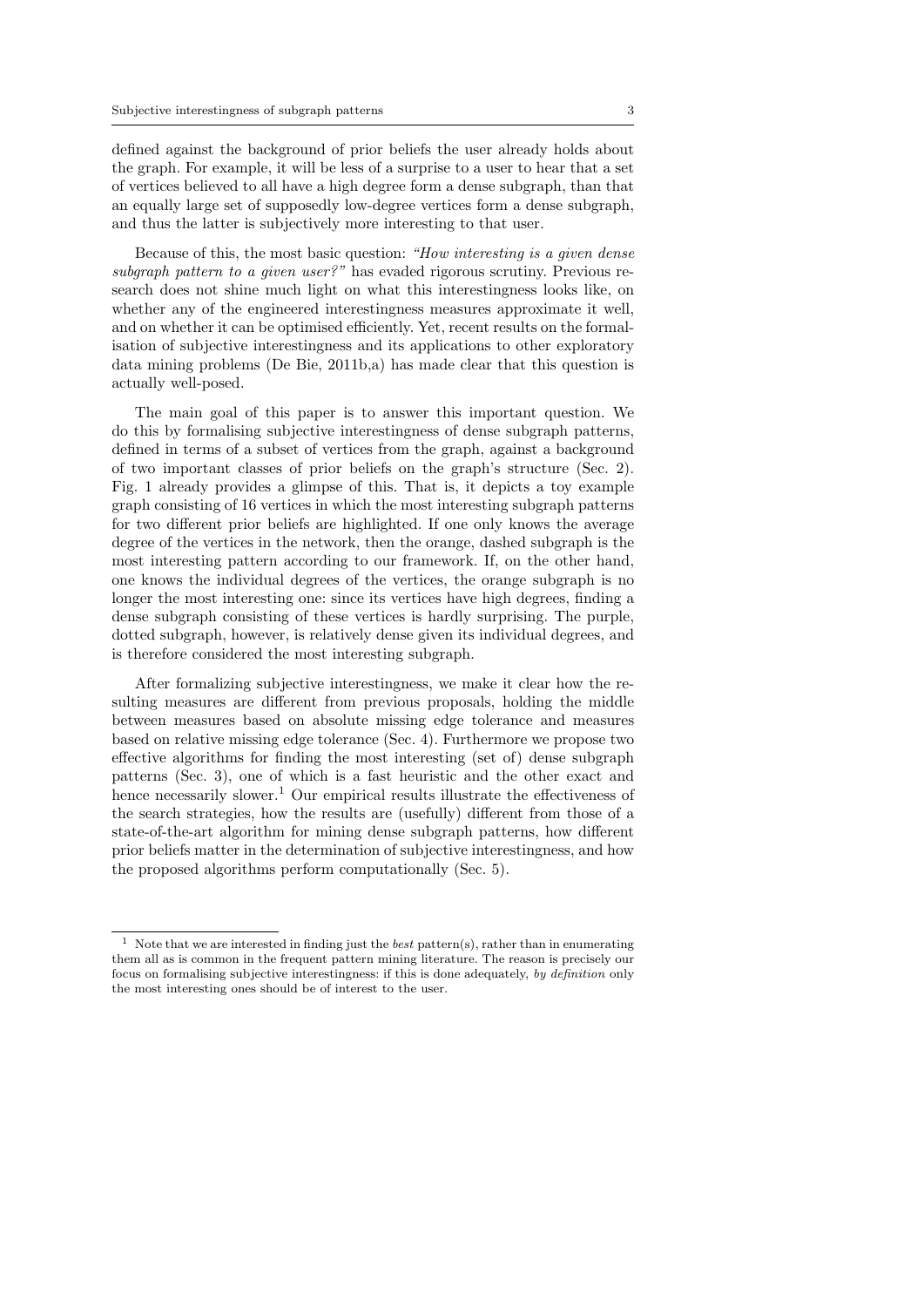

Fig. 1 Example graph with the most interesting dense subgraph patterns for two different prior beliefs on the graph's structure: 1) knowing the graph density, i.e. the average degree of the vertices (orange, dashed subgraph), and 2) knowing the degrees of the individual vertices (purple, dotted subgraph).

# 2 Subjective interestingness of dense subgraph patterns

# 2.1 Notation

A graph is denoted  $G = (V, E)$ , where V is a set of n vertices (usually indexed using a symbol u or v) and  $E \subseteq V \times V$  is the set of edges. The adjacency matrix for the graph is denoted as  $A$ , with  $a_{u,v}$  equal to 1 if there is an edge connecting vertices  $u$  and  $v$ , and  $0$  otherwise.

For the sake of simplicity, we focus the exposition on undirected graphs without self-edges in this paper, for which it holds that  $(u, v) \in E \Leftrightarrow (v, u) \in E$ and  $(u, v) \in E \Rightarrow u \neq v$ . However, most of our results immediately apply also to directed graphs or graphs that allow self-edges. We will briefly outline how in Sec. 2.3.1.

The setup in this paper is that the user knows (or has direct access to) the list of vertices  $V$  in the graph, and their interest is in improving their understanding of the edge set  $E$ . Thus, the *data* to be mined is the edge set  $E$ , and the *data domain* is  $V \times V$  (with the additional constraints for undirected graphs without self-loops).

# 2.2 Formalising dense subgraph patterns

The term 'pattern' has been overloaded numerous times in the wider data mining literature, so it is important to make it clear exactly what is meant by this term in the current paper. We adhere to the definition adopted in the general framework introduced by De Bie (2011a). There, a pattern is any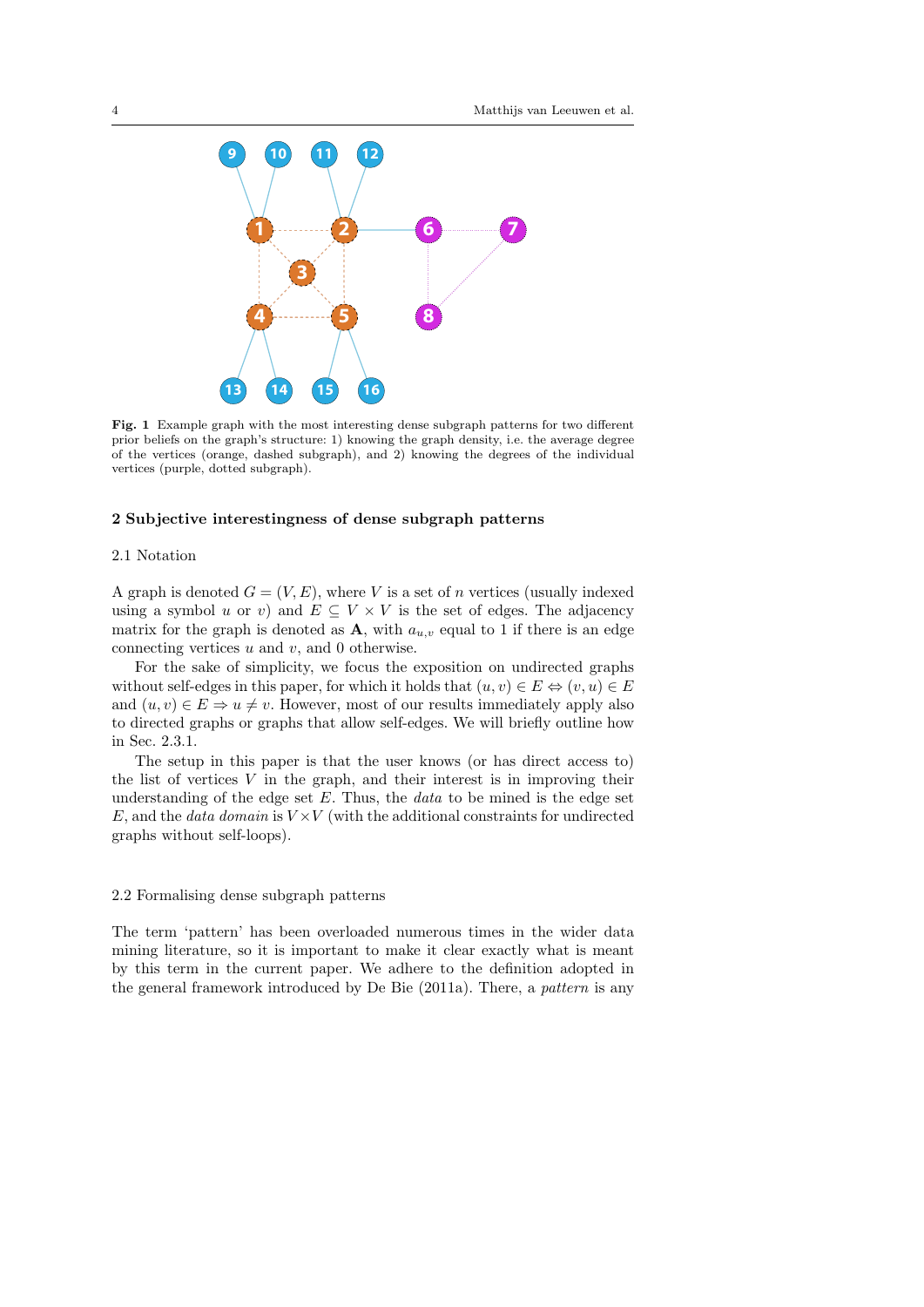piece of information about the data that limits its set of possible values to a subset of the data domain. In the present context, a pattern is any piece of information about the graph that limits the possible values of the edge set E to a subset of the data domain  $V \times V$ . Note that this setup naturally accommodates iterative data mining: in each iteration the domain is further reduced by the newly presented pattern.

As the focus of the paper is on dense subgraph patterns, the kind of patterns we will use informs the user that the density of a specified vertex-induced subgraph is equal to or larger than a specified value. A pattern of this syntax can be uniquely specified by means of a pair  $(W, k_W)$ , where  $W \subseteq V$  is the set of vertices in the subgraph and  $k_W$  is a lower bound on the number of possible edges between these vertices that are actually present in the graph  $G$ . By  $n_W$ we will denote the number of possible edges between vertices from  $W$ , equal to  $\frac{1}{2}|W|(|W|-1)$  for undirected graphs without self-edges.

Continuing our example in Fig. 1, the orange, dashed pattern can be specified as  $({1, 2, 3, 4, 5}, 8)$ , meaning that at least  $k_W = 8$  edges exist between the vertices from  $W = \{1, 2, 3, 4, 5\}$ . The number of possible edges,  $n_W$ , equals 10, since  $|W| = 5$ .

#### 2.3 A subjective interestingness measure

Many authors have previously attempted to quantify the interestingness of dense subgraph patterns in objective ways (see Sec. 4). Each of these attempts is based on the intuition that a subgraph is more interesting if it covers more vertices, and if only few pairs of these vertices are not connected. However, they differ in how to quantify the number of missing edges (e.g. in a relative or in an absolute manner), and in how to trade-off these two aspects.

A general framework for formalising subjective interestingness In this paper we make no attempt at proposing an objective interestingness measure. Instead we use the framework proposed by De Bie (2011a,b), which lays out general principles for how to quantify the interestingness of data mining patterns in a subjective manner. This is done by formalising the interestingness of a pattern with respect to a so-called background distribution  $P$  for the data, which represents the belief state of the user about the data. More specifically, the background distribution assigns a probability to each possible value of the data according to how plausible the user deems it to be.

Given a background distribution, De Bie (2011a) argued that subjective interestingness of a pattern can be quantified as a ratio of two quantities:

- $-$  The *information content* of the pattern, which is the negative log probability that the pattern is present in the data, computed using the background distribution.
- $-$  The *description length* of the pattern, i.e. the length of the description needed to communicate the pattern to the user.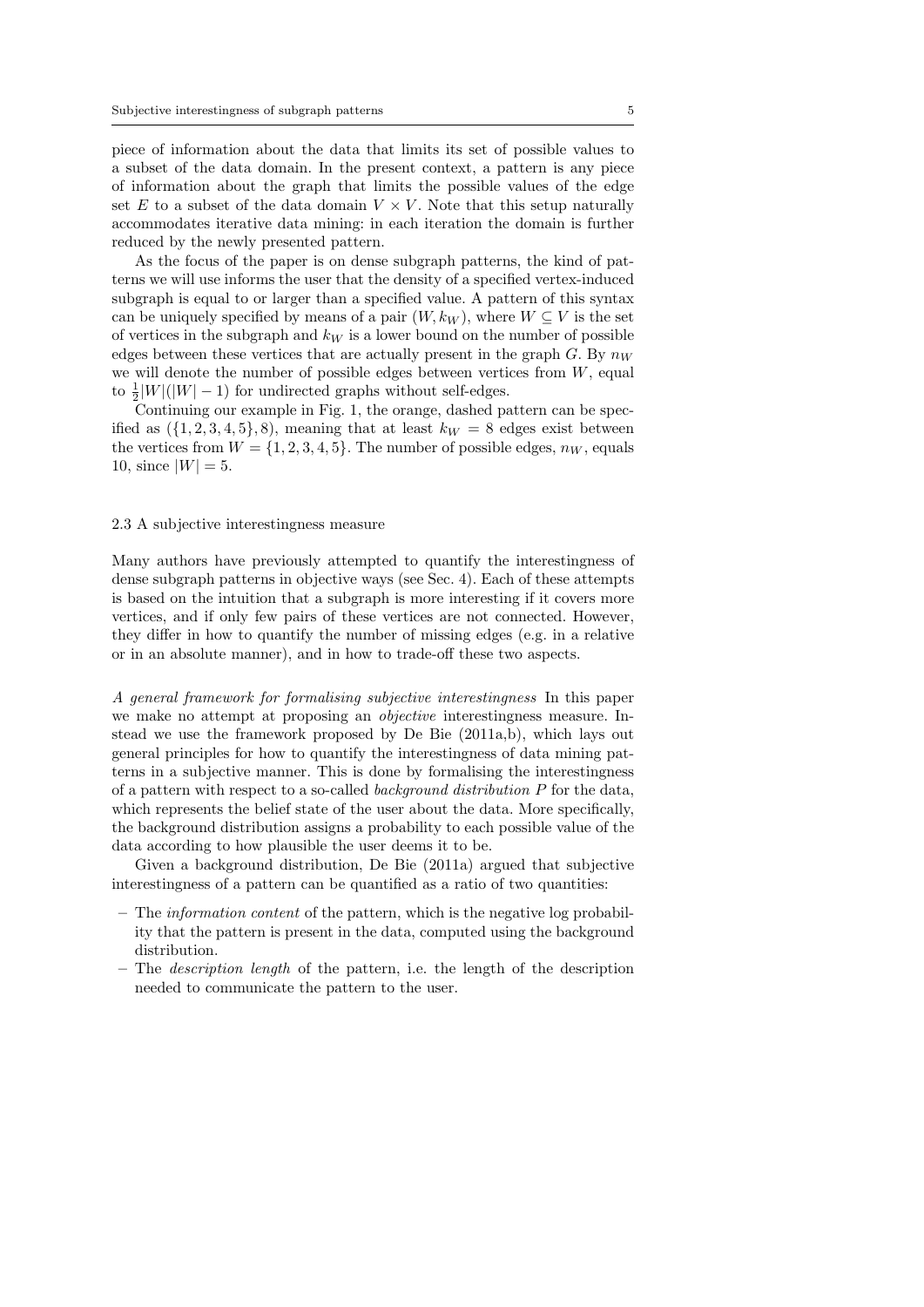Roughly speaking, the reasoning behind this is the following. The uncertainty of the data miner about the data can be formalised by the code length for the data under a Shannon-optimal code with respect to that background distribution, which is the negative log probability of the data under the background distribution. Any pattern will affect the beliefs of the data miner, and hence the background distribution representing these beliefs. A pattern is more efficient for this particular user if it reduces this measure of uncertainty more strongly. Under reasonable assumptions, the effect of observing a pattern to the user's belief state can be modelled by conditioning the background distribution  $P$  onto the pattern's presence in the data. In that case, this reduction of the user's uncertainty about the data can be quantified as the negative log probability of the event that the pattern is present under the background distribution. However, this uncertainty reduction should be considered relative to the effort needed to achieve it, i.e. relative to the complexity or description length of the pattern.

The centrality of the evolving background distribution in this framework ensures that it naturally captures the iterative nature of the exploratory data mining process. Indeed, upon observation of a pattern, the user's beliefs will include the newfound knowledge of this pattern, resulting in a change in the background distribution. This update to the background distribution reflects the fact that the observation of a pattern may affect the subjective interestingness of other patterns (indeed, some patterns make others more or less plausible). Then the most interesting pattern with respect to the updated background distribution  $P'$  can be found, and the process can be iterated.

To use this framework, we need to understand how to formalise prior beliefs at the start of the mining process in an initial background distribution  $P$ , and how it evolves upon presentation with a pattern. It was argued the maximum entropy distribution subject to the prior beliefs as constraints is a good choice for the initial background distribution. For the evolution upon presentation with a pattern, it was argued that the background distribution should be conditioned on the presence of the pattern (De Bie, 2011a).

Applying the framework to dense subgraph patterns While this abstract framework is generally applicable at least in principle, how it is deployed for specific prior beliefs, data, and pattern types, is often non-trivial. The first main contribution of this paper is to do this for the important case of dense subgraph patterns in a graph.

For dense subgraph patterns, the data consists of the edge set  $E \subseteq V \times V$ , and the patterns are of the form specified in Sec. 2.2. Thus in the present section we will discuss the kinds of initial prior beliefs for such data that we will consider in this paper, and what the resulting background distribution is (Sec. 2.3.1); how the background distribution evolves upon presentation with a pattern (Sec. 2.3.2); how to compute the information content of the patterns we consider (Sec. 2.3.3); how to compute their description lengths (Sec. 2.3.4); and finally how the information content and description length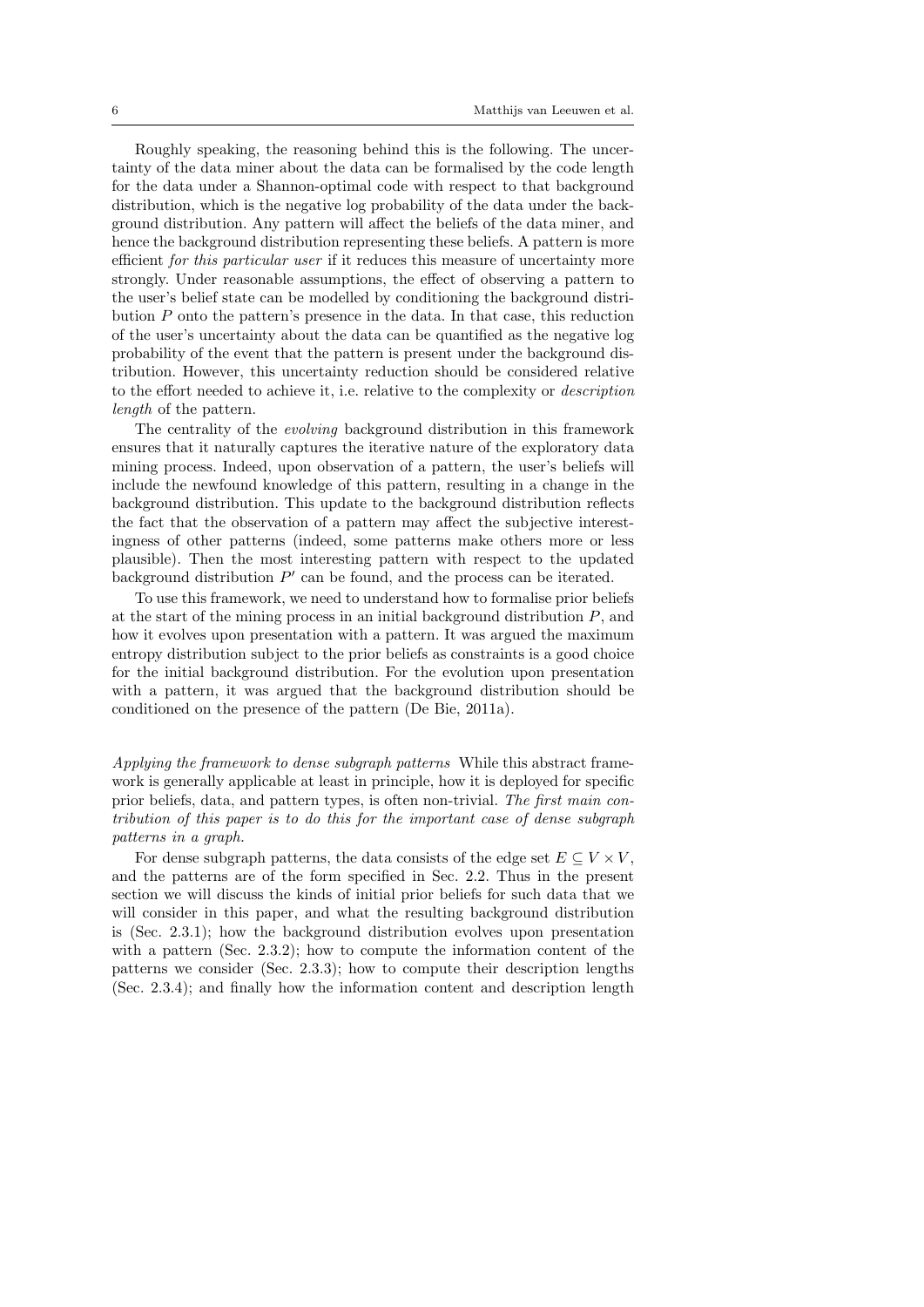are combined to yield the subjective interestingness measure proposed in this paper (Sec. 2.3.5).

### 2.3.1 The initial background distribution

Although the framework is general in principle with respect to which prior beliefs are incorporated, for concreteness we develop the details for two cases of prior beliefs.

1) Prior beliefs on individual vertex degrees In the more complex case, the user holds prior beliefs about the degree of each of the vertices in the graph. De Bie (2011b) showed that the maximum entropy distribution then becomes a product of independent Bernoulli distributions, one for each of the random variables  $a_{u,v}$ , defined to be equal to 1 if  $(u, v) \in E$  and 0 otherwise. More specifically, it is of the form:

$$
P(E) = \frac{1}{Z} \prod_{u < v} \exp((\lambda_u + \lambda_v) \cdot a_{u,v}),
$$

where Z is a normalisation constant (the 'partition function') equal to  $Z =$  $\prod_{u, so that:$ 

$$
P(E) = \prod_{u
$$

As a product of Bernoulli distributions, this distribution can conveniently be represented by a matrix  $\mathbf{P} \in [0, 1]^{n \times n}$ , where the rows and columns are indexed by the vertices, and where  $p_{u,v} = \frac{\exp(\lambda_u + \lambda_v)}{1 + \exp(\lambda_u + \lambda_v)}$  $\frac{\exp(\lambda_u + \lambda_v)}{1 + \exp(\lambda_u + \lambda_v)}$  denotes the probability that  $a_{u,v} = 1$ , i.e. that there is an edge between vertices u and v (note that for undirected graphs without self-loops  $P$  is symmetric and has zeros on the diagonal).<sup>2</sup> The parameters  $\lambda_u$  and  $\lambda_v$  thus directly determine the probability  $p_{u,v}$  for the edge between vertices u and v: the larger  $\lambda_u$  and  $\lambda_v$ , the larger this probability.

Given the assumed degrees for the vertices as specified by the prior beliefs, inferring the value of these parameters  $\lambda_u$  is a convex optimisation problem, and the algorithm presented by De Bie (2011b) for doing that easily scales to millions of vertices.

<sup>&</sup>lt;sup>2</sup> This model can be adapted to deal with graphs with self-edges, quite simply by changing  $u < v$  into  $u \leq v$  below the product symbol. Additionally, it can be adapted to directed graphs. In that case, it is natural to assume prior beliefs on the in-degrees as well as the out-degrees of the vertices. This would result in a distribution of the form  $P(E) = \prod_{u,v} \frac{\exp((\lambda_u + \mu_v) \cdot a_{u,v})}{1 + \exp(\lambda_u + \mu_v)},$  where  $a_{u,v} = 1$  indicates the presence of an arc from u to v in E, and the  $\lambda$  parameters affect the out-degree probabilities and the  $\mu$  parameters the in-degree probabilities. We refer to De Bie (2011b), for details.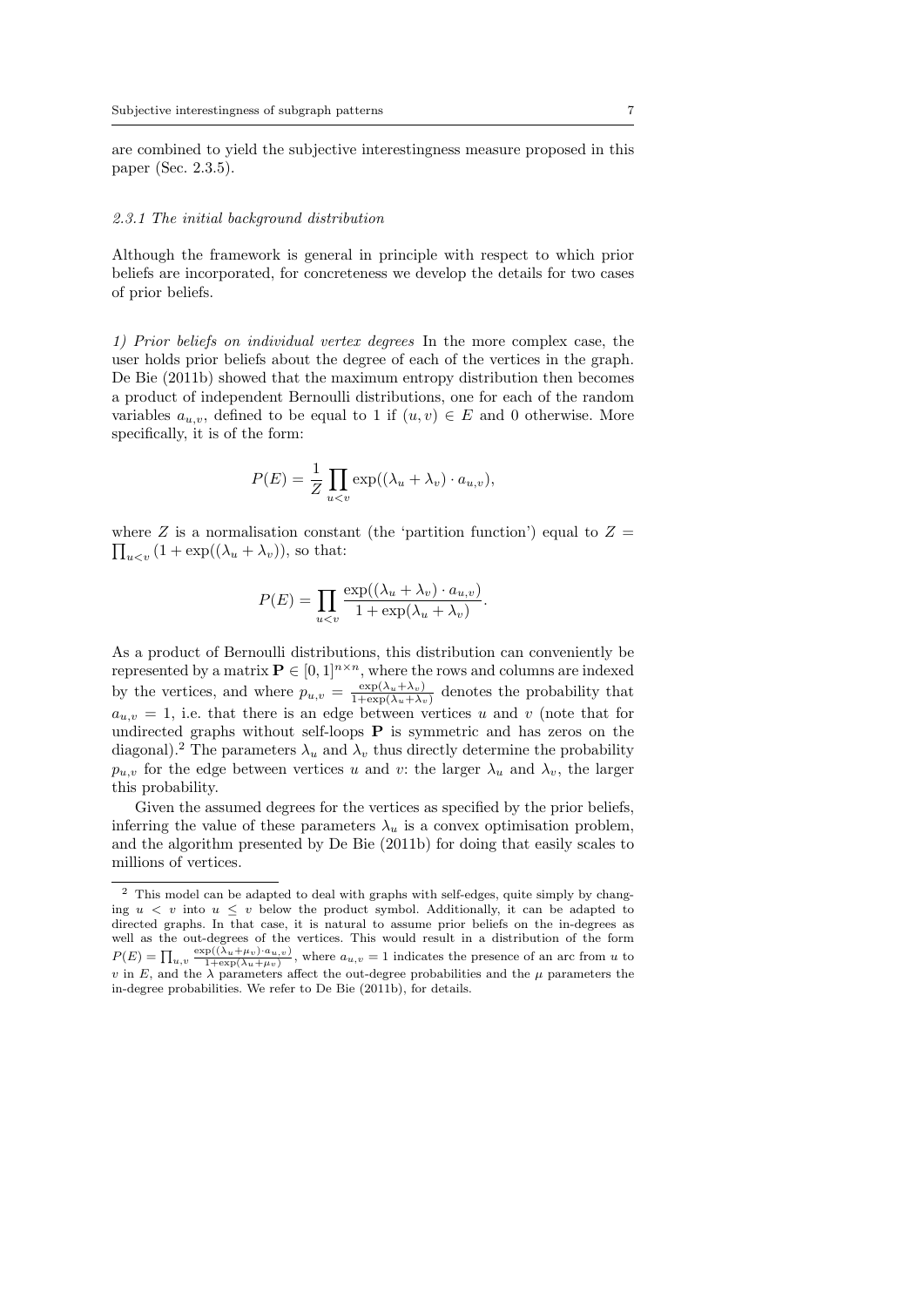2) Prior belief on the overall graph density In the more simple use case we consider here, the user only has a prior belief about the overall density of the graph (or equivalently, on the average vertex degree). It is easy to show that the maximum entropy distribution subject to this prior belief is also a product of Bernoulli distributions, but now with all entries  $p_{u,v}$  from **P** equal to the assumed (relative) edge density. Thus, also in this use case the background distribution is a product distribution with a factor for each vertex pair, fully parameterised by a matrix P.

Other types of prior beliefs The above two types of prior beliefs will be used and discussed in detail throughout this paper. One can imagine plenty of alternatives though. Consider the situation where each vertex has certain properties (e.g. affiliations to companies, sports clubs, etc., of people in a social network). Then, the user could express an expectation regarding the fraction of vertex pairs that share any given property that are connected (e.g. users could express a belief that two people affiliated to the University of Bristol are connected in the social network with probability  $\hat{p}$ ). Then, dense subgraphs would end up being more informative if they can be less easily explained by shared property values (e.g. communities of people with mostly different affiliations). Although this case is beyond the scope of the present paper, it would also lead to a background distribution that is a product of Bernoulli distributions, and hence to similarly tractable algorithms as the two prior belief types discussed above.

The number of prior belief types of possible interest is clearly unbounded, and the purpose of the paper is by no means to be comprehensive in this regard. Let us just note that although the computational cost of the algorithms will vary depending on the kinds of prior beliefs considered, the general approach outlined below is not specific for any kind of prior belief type.

## 2.3.2 Updating the background distribution throughout the mining process

Upon presentation of a pattern, the user's belief state will evolve to become consistent with this newly acquired knowledge, which should be reflected in an update to the background distribution. More specifically, this updated background distribution  $P'$  should be such that the probability that the data does not contain the pattern is zero. To see what this means in the present context, let us introduce the function  $\phi_W$ , which counts the number of edges within the vertex-induced subgraph induced by  $W \subseteq V$ , i.e.  $\phi_W(E) = \sum_{u,v \in W, u < v} a_{u,v}$ . Then, following the presentation of a pattern  $(W, k_W)$  to the user, P' should be such that  $\phi_W(E) \geq k_W$  holds with probability one. Let us denote this set of consistent distributions as  $\mathcal{P}'$ .

The question is though: which of those (typically many) distributions from  $\mathcal{P}'$  best represents the updated background distribution of the user? De Bie (2011a) presented arguments for choosing as updated background distribution the I-projection of the previous background distribution onto the set of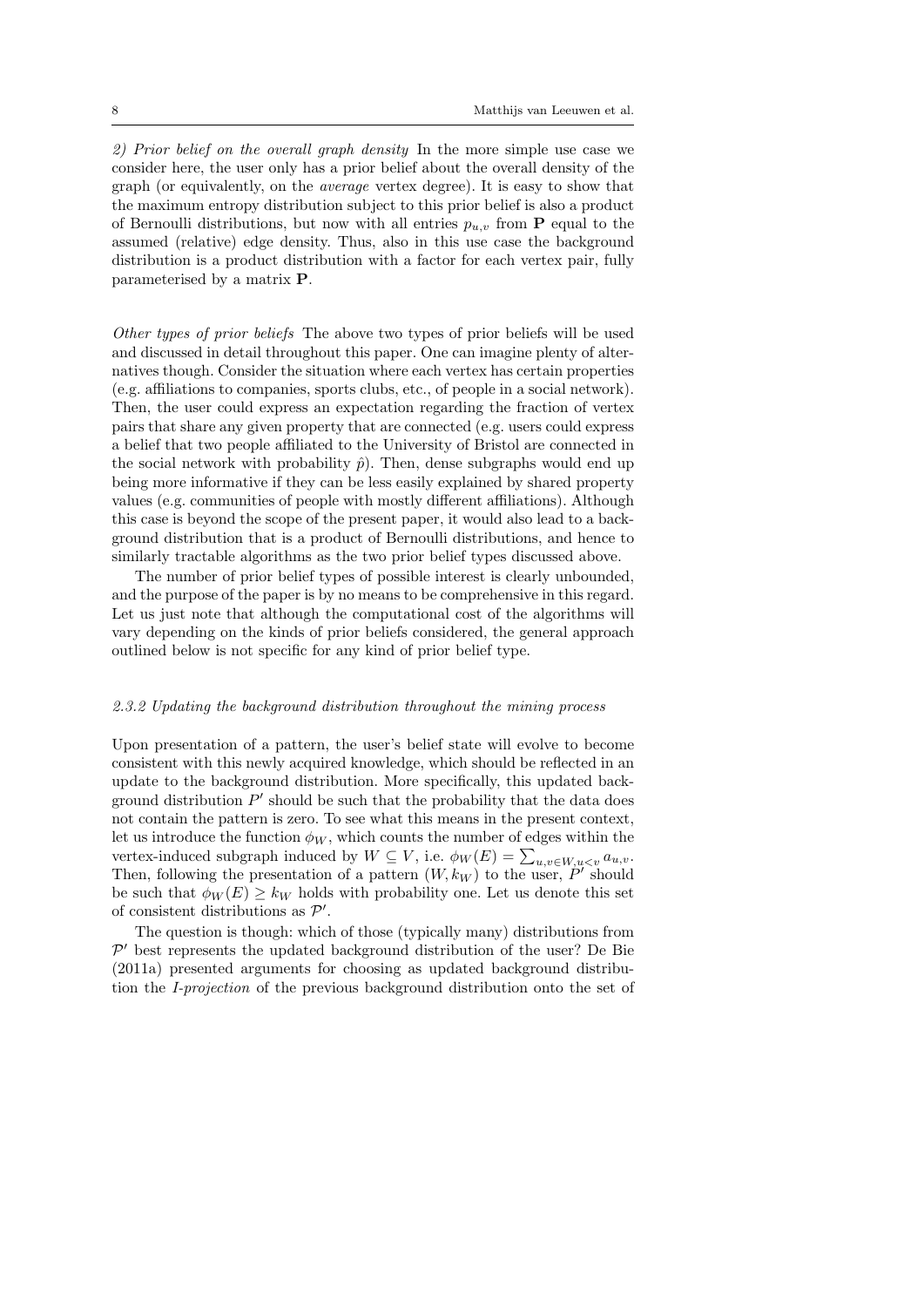distributions consistent with the presented pattern, i.e.:

$$
P' = \arg\min_{Q \in \mathcal{P'}} \mathbf{KL}(Q||P)
$$
  
= 
$$
\arg\min_{Q} \sum_{E} Q(E) \log \left(\frac{Q(E)}{P(E)}\right),
$$
  
s.t. 
$$
Q(\phi_W(E) \ge k_W) = 1,
$$
  

$$
\sum_{E} Q(E) = 1.
$$
 (1)

Interestingly, the result of this optimisation problem is simply  $P$  conditioned onto the presence of the pattern (in De Bie (2011a) this was shown in a more general setting). Unfortunately though, for the kind of data and pattern considered in the present paper, this conditioning leads to the introduction of a large number of dependencies, which would create significant computational difficulties. We thus need to look for an alternative, novel solution.

Fortunately, slightly relaxing the problem dramatically enhances tractability. Specifically, we relax the requirement that the pattern  $(W, k_W)$  is present with probability one, to the requirement that this inequality holds in expectation only. Mathematically, this amounts to replacing the first constraint in Eq.  $(1)$  with:

$$
\sum_{E} Q(E)\phi_W(E) \ge k_W.
$$
\n(2)

Clearly, this is a relaxation: any Q satisfying the original constraint will satisfy the relaxed one. Furthermore, for  $W$  sufficiently large this relaxation seems to be *tight*. Although we have no formal proof for this, we have an argument based on the Asymptotic Equipartition Principle (Cover and Thomas, 2012), which states that any sequence of random variables will in the limit become a so-called *typical* sequence. The principle suggests that if  $W$  is sufficiently large then any random subgraph over  $W$  drawn from the background distribution thus obtained, will be (close to) typical, meaning that it will have an actual number of edges close to the expected number.

The relaxed optimisation problem is thus:

$$
P' = \arg\min_{Q} \sum_{E} Q(E) \log \left(\frac{Q(E)}{P(E)}\right),
$$
  
s.t. 
$$
\sum_{E} Q(E) \phi_W(E) \ge k,
$$

$$
\sum_{E} Q(E) = 1.
$$
  
(3)

This is a strictly convex optimisation problem, with a continuously differentiable objective and affine constraints in the problem variables  $Q(E)$ .<sup>3</sup> This

<sup>3</sup> Note that this optimisation problem will also always be feasible in our setting, as the value of k is found as  $\phi(E)$  on the actual data E, and hence a point distribution would always satisfy the constraint.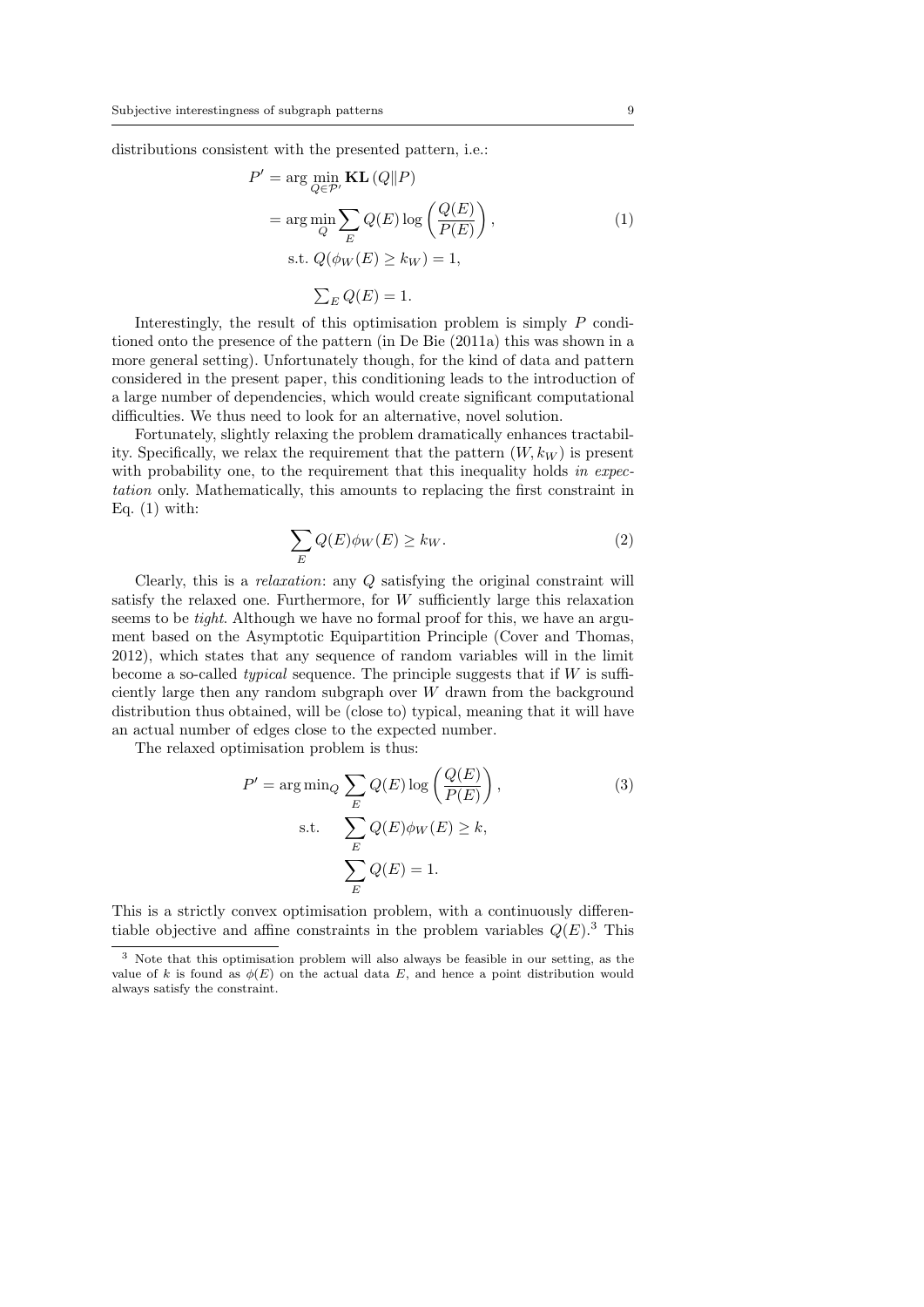allows us to explicitly characterise the updated background distribution as follows:

**Theorem 1** Let the background distribution P over  $V \times V$  be a product of independent Bernoulli distributions, defined by:

$$
P(E) = \prod_{u
$$

where  $a_{u,v}$  is an indicator variable equal to 1 iff  $(u, v) \in E$ . Then, the maximiser  $P'$  of optimisation problem (3) is again a product of Bernoulli distributions, defined by:

$$
P'(E) = \prod_{u
$$

where

$$
p'_{u,v} = \begin{cases} p_{u,v} & \text{if } \neg(u, v \in W), \\ \frac{p_{u,v} \cdot \exp(\lambda_W)}{1 - p_{u,v} + p_{u,v} \cdot \exp(\lambda_W)} & \text{otherwise.} \end{cases}
$$

Here,  $\lambda_W$  is equal to 0 if  $\sum_E P(E) \phi_W(E) \geq k$ , and  $\lambda_W$  is equal to the unique positive real number for which  $\sum_{E} P'(E) \phi_W(E) = k$  otherwise.

The proof is given in Appendix A.

**Corollary 1** Using the same notation as in Theorem 1, and for  $u, v \in W$ , it holds that  $\log\left(\frac{p'_{u,v}}{1-p'_{u,v}}\right) = \log\left(\frac{p_{u,v}}{1-p_{u,v}}\right) + \lambda_W$ . I.e., the effect of updating the background distribution is that the log-odds of an edge between any pair of vertices  $u, v \in W$  is increased by  $\lambda_W$ .

As the updated background distribution is again a product of independent Bernoulli distributions, the process of updating the background distribution can be iterated by repeatedly invoking the theorem. In each iteration, upon presentation of a pattern  $(W, k_W)$  a new variable  $\lambda_W$  would be introduced, which affects the probabilities of edges connecting vertices within  $W$  in such a way that their log-odds are increased by  $\lambda_W$ . This is precisely how the background distribution is updated in the experiments below.

Remark 1 It would be inefficient to store the updated edge probabilities at each iteration of the mining process, as their number is quadratic in the number of vertices. Instead, it is much more efficient in practice to only store the  $\lambda_W$ variables, and to compute the probabilities from these as and when needed.

This can be done by exploiting Corollary 1, which implies that the log-odds of the probability of an edge between a pair of vertices  $u, v \in V$  is equal to the log-odds of this probability under the initial background distribution, plus the sum of the  $\lambda_W$  variables corresponding to all patterns  $(W, k_W)$  for which  $u, v \in W$ .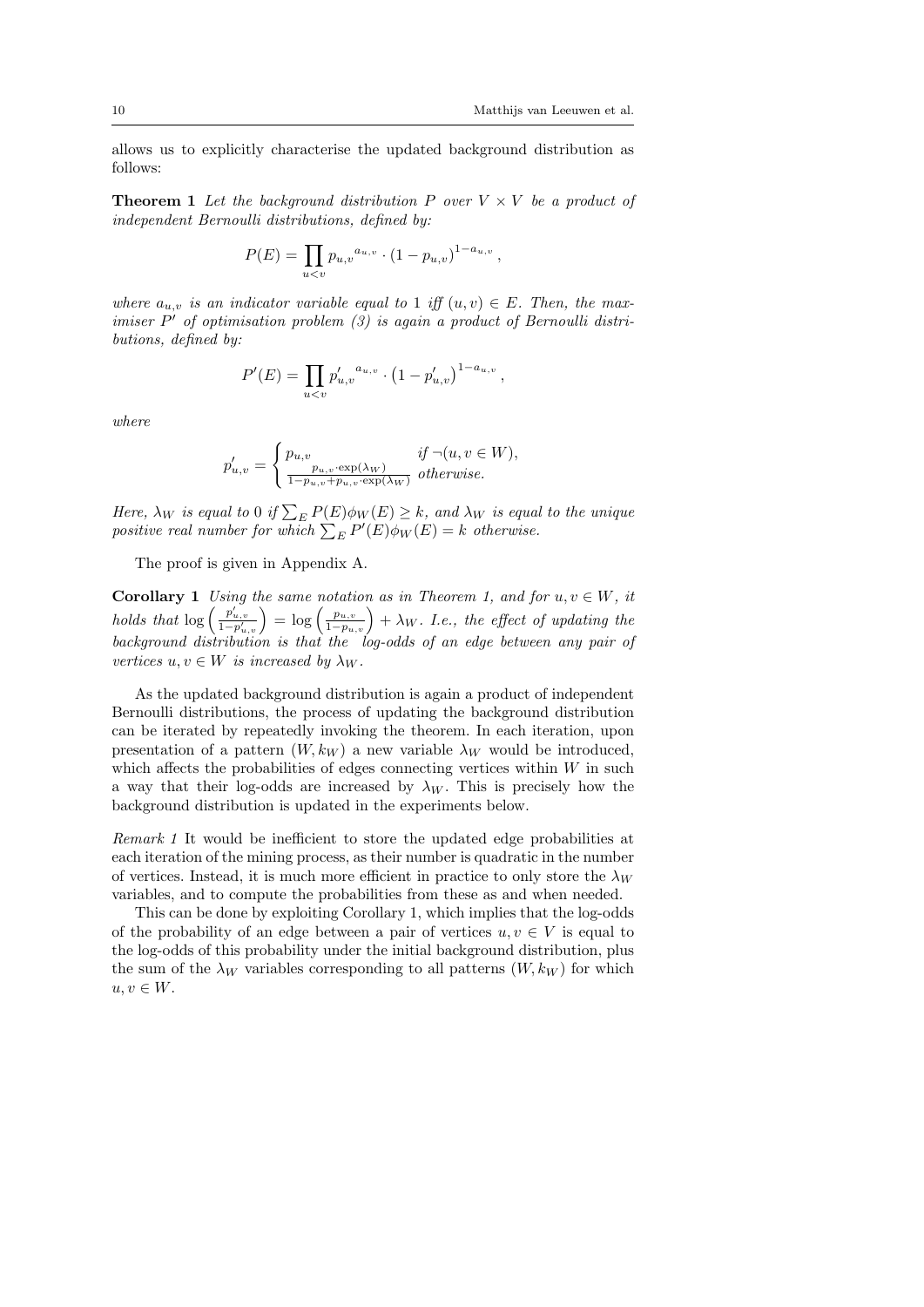The log-odds under the initial background distribution with prior beliefs on individual vertex degrees is equal to  $\lambda_u + \lambda_v$  for the vertex pair  $(u, v)$ , and hence it can be computed in constant time by storing only  $|V|$  parameters. For the initial background based on a prior belief on overall density, the log-odds is a constant.

After showing the user a series of patterns  $(W, k_W)$ , the odds for an edge between u and v will have become  $\lambda_u + \lambda_v + \sum_{W:u,v \in W} \lambda_W$  under the updated background distribution. This corresponds to an edge probability equal to  $\exp(\lambda_u + \lambda_v + \sum_{W} u, v \in W \lambda_W)$  $\frac{\exp(\lambda u + \lambda v + \sum_{W:u,v \in W} \lambda w)}{1 + \exp(\lambda u + \lambda v + \sum_{W:u,v \in W} \lambda w)}$ 

Remark 2 Note that after updating, the constraints on the expected degrees of the vertices used in fitting the initial background distribution may no longer be satisfied. This should not be surprising and is in fact desirable, as the initial constraints merely reflect initial beliefs of the user. These beliefs can be incorrect or inaccurate, and will evolve after observing a pattern.

On the other hand, any constraint imposed by the observation of a pattern will remain satisfied throughout subsequent iterations in the mining process. This follows from the fact that  $\lambda_W \geq 0$ , such that  $p'_{u,v} \geq p_{u,v}$ : the individual edge presence probabilities can only increase after updating a background distribution at any stage in the mining process. Thus, the expected value of the functions  $\phi_W(E)$  can only increase, such that if  $\sum P'(E)\phi_W(E) \geq k$ following an iteration of the mining process, this inequality will continue to hold in later iterations.

## 2.3.3 The information content

The information content is the negative log probability of the pattern being present under the background distribution. Thus, to compute it we need to be able to compute the probability of a pattern under the background distribution. Here we will show how this can be done, exploiting the fact that from Secs. 2.3.1 and 2.3.2 we know that the initial as well as the updated background distributions considered in this paper are products of Bernoulli distributions. This means that the background distribution can always be represented by means of a matrix P as detailed in Sec. 2.3.1.

Given a pattern  $(W, k_W)$  and a background distribution defined by **P**, the probability of the presence of the pattern is the probability that the number of successes in  $n_W$  Bernoulli trials with possibly different success probabilities  $p_{u,v}$  is at least equal to  $k_W$ . This can be computed reasonably (though not very) efficiently using the Binomial distribution as long as the background distribution is constant, i.e.  $p_{u,v} = p$  for all  $(u, v) \in E$  (i.e. for all possible edges). It is harder if the background distribution is not constant though.

Fortunately, we can tightly upper bound this probability by means of the general Chernoff/Hoeffding bound (Chernoff, 1952; Hoeffding, 1963):

**Theorem 2** Let  $X_1, X_2, \ldots, X_n$  be n independent random variables such that  $0 \leq X_k \leq 1$  and  $\mathbf{E}[X_k] = p_k$ . Furthermore, let  $X = \frac{1}{n} \sum_{k=1:n} X_k$ ,  $p =$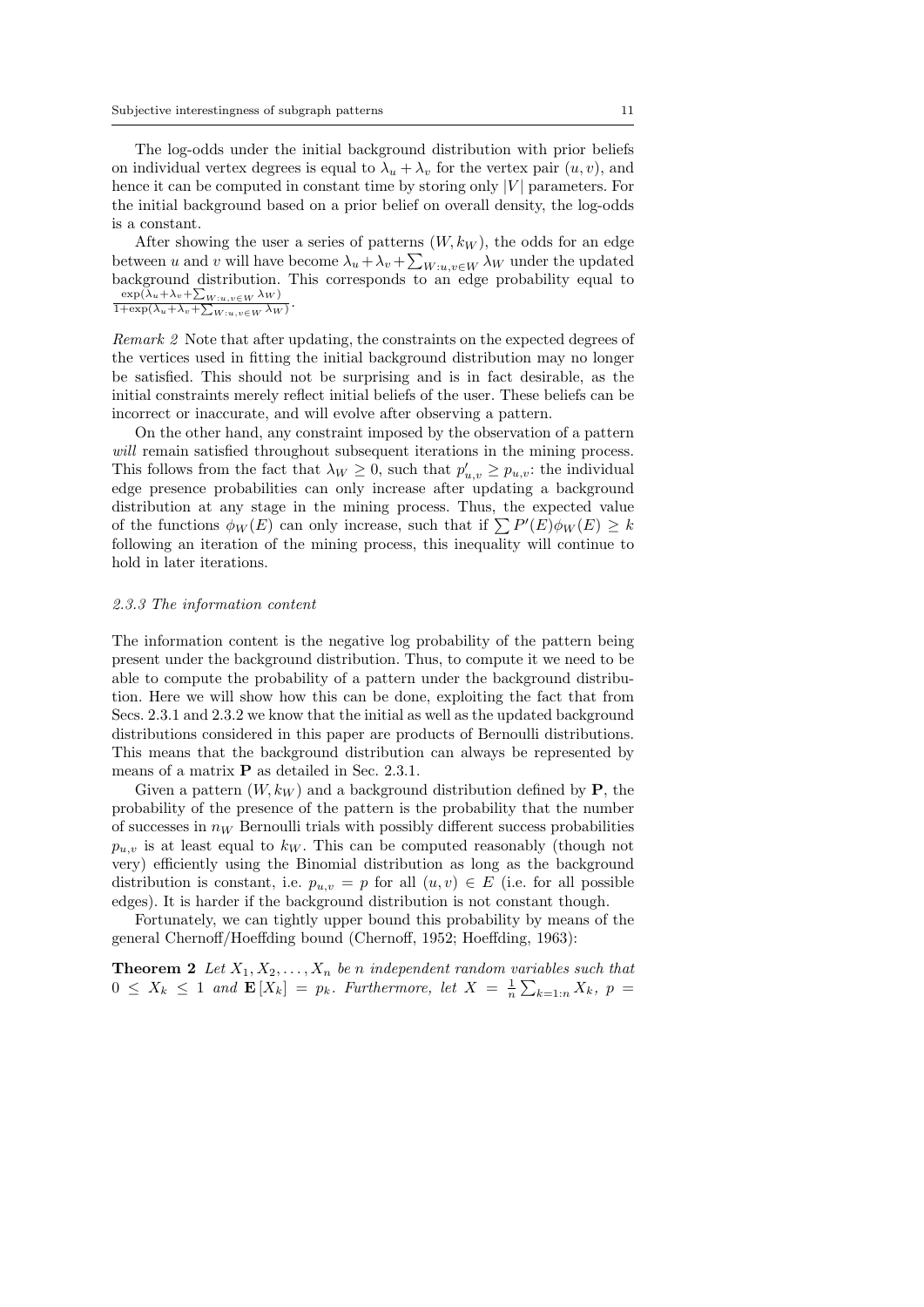$\mathbf{E}[X] = \frac{1}{n} \sum_{i=1:n} p_k$ . Then, for  $\hat{p} > p$ :

$$
\mathbf{Pr}\left[X \geq \hat{p}\right] \leq \exp\left(-n\mathbf{KL}\left(\hat{p}||p\right)\right).
$$

Here,  $KL(\hat{\rho}||p)$  is the Kullback-Leibler divergence between two Bernoulli distributions with success probabilities  $\hat{p}$  and p respectively, i.e. **KL** $(\hat{p}||p)$  =  $\hat{p}\log\left(\frac{\hat{p}}{p}\right) + (1-\hat{p})\log\left(\frac{1-\hat{p}}{1-p}\right).$ 

The general Chernoff/Hoeffding bound applies to our case where  $X_k \in$  $\{0, 1\}$  indicates the presence of an edge between some pair of vertices  $(u, v) \in$  $E<sup>4</sup>$  with probability of success equal to  $p_{u,v}$ . Then, for any given vertex set  $W \subseteq V$ , the value of p from the theorem is equal to:  $p_W = \frac{1}{n_W} \sum_{u,v \in W, u < v} p_{u,v}$ , and  $\hat{p}$  from the theorem is equal to the ratio  $\frac{k_W}{n_W}$  of the number  $k_W$  of the  $n_W$ possible edges between pairs of vertices in W that are present. Thus, the theorem statement translates into:

$$
\mathbf{Pr}\left[(W, k_W)\right] \le \exp\left(-n_W \mathbf{KL}\left(\frac{k_W}{n_W} \Vert p_W\right)\right),\,
$$

so that

InformationContent[(W, k<sub>W</sub>)] = 
$$
-\log (\mathbf{Pr}[(W, kW)])
$$
  
 $\geq nW \mathbf{KL} \left( \frac{kW}{nW} || pW \right).$ 

This bound is very tight, particularly for the relevant situation of large values of  $\hat{p}$ .<sup>5</sup> Thus it seems warranted to take this bound as a proxy for the actual information content.

### 2.3.4 The description length

To present a pattern  $(W, k_W)$  to a user its set of vertices W needs to be described. To do this, we assume that the cost of assimilating the fact that any vertex is part of W is  $\log(1/q)$  and  $\log(1/(1-q))$  for the fact that any vertex is not part of  $W$ . This means that the total description length is:

DescriptionLength[(W, kw)]  
= |W| · log 
$$
\left(\frac{1}{q}\right)
$$
 + (N - |W|) log  $\left(\frac{1}{1-q}\right)$ ,  
= |W| · log  $\left(\frac{1-q}{q}\right)$  + N log  $\left(\frac{1}{1-q}\right)$ ,

<sup>&</sup>lt;sup>4</sup> Note that the fact that  $0 \le X_k \le 1$  in the general theorem suggests that it can be used also in a possible extension of our work for weighted graphs.

<sup>&</sup>lt;sup>5</sup> The bound only holds for  $\hat{p} > p$ , but of course we are only interested in this situation (subgraphs that are denser than expected). The bound is tighter if the different values for  $p_{u,v}$  are more similar to each other, and thus in particular in the case where the user only holds a belief about the overall density, so that  $p_{u,v} = p$  for some constant p and  $p_W = p$ .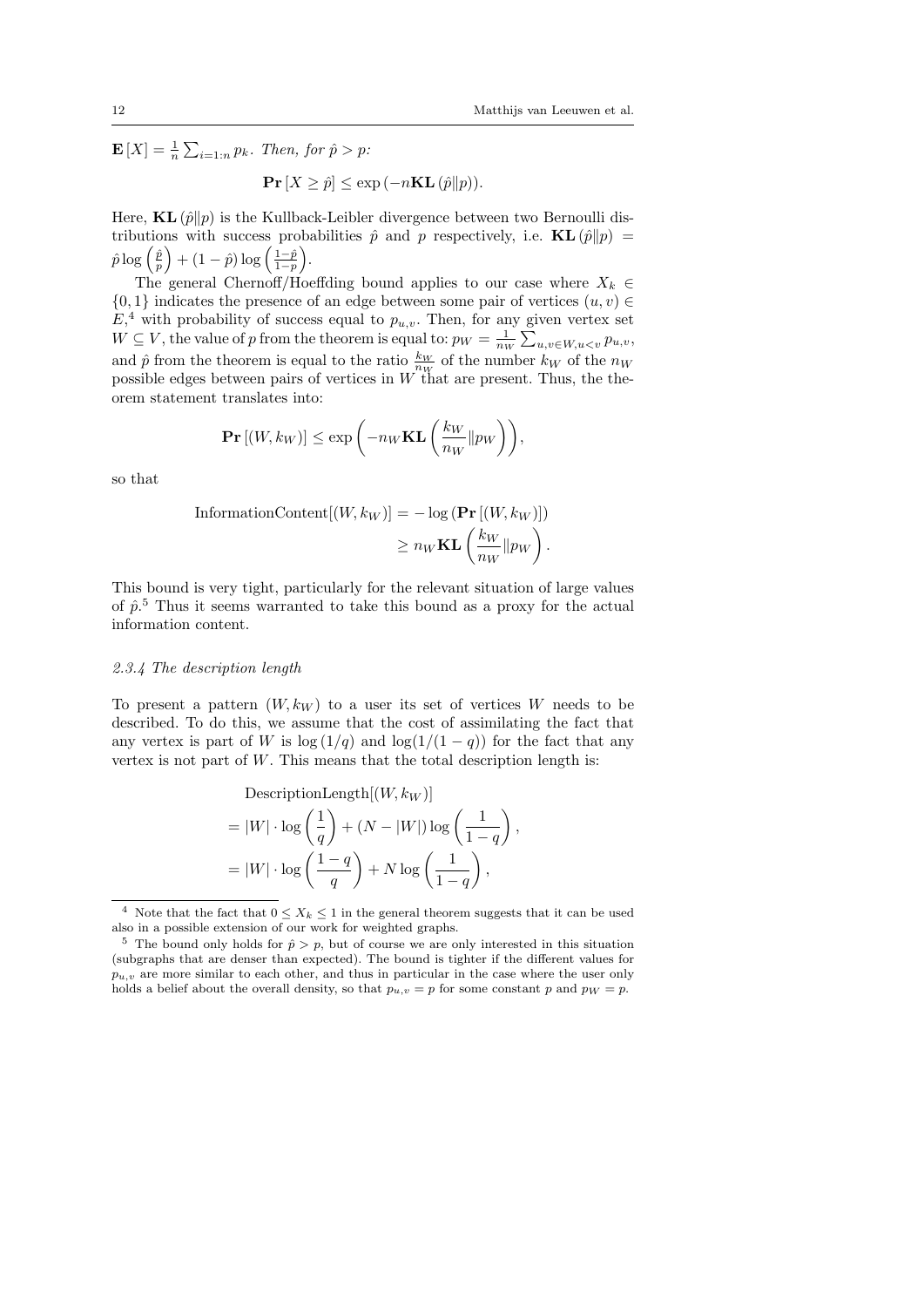Thus, the description length is an affine function of the cardinality  $|W|$ , namely DescriptionLength $[(W, k_W)] = \alpha |W| + \beta$ , with  $\alpha = \log \left( \frac{1-q}{q} \right)$ ,  $\beta = \log \left( \frac{1}{1-q} \right)$ , and  $0 < q < 1.6$ 

#### 2.3.5 The subjective interestingness

In the general case, taking the ratio of the information content to the description length, the subjective interestingness is thus (up to a constant factor):

$$
\text{Interestingness}[(W, k_W)] = \frac{n_W \mathbf{KL}\left(\frac{k_W}{n_W} || p_W\right)}{\alpha |W| + \beta}.
$$

This is relatively easy to compute for a given pattern  $(W, k_W)$ . The most costly part is the computation of  $p_W$ , which requires the computation of the average of  $n_W = O(|W|^2)$  numbers if  $p_{u,v}$  is not constant. However, in an algorithm exploring subgraphs by recursively expanding them by adding a vertex, computing  $p_W$  can be done efficiently based on its value for the subgraph of size  $|W| - 1$  it is a direct expansion of, requiring only  $O(|W|)$  additions. Also the number of edges  $k_W$  can be computed recursively in a similar way.

# 2.3.6 A detailed example of subjective interestingness

The subjective interestingness that we just formalised, including the two cases of prior beliefs, was also used to obtain the example shown in Fig. 1. In particular, the orange, dashed subgraph is the pattern having the highest Interestingness when considering graph density as prior belief, and the purple, dotted subgraph is the pattern having the highest Interestingness when considering individual vertex degrees as prior belief. In both cases,  $q = 0.2$  was used; the effect of  $q$  is negligible for large networks, but a higher and more realistic value for q is required to obtain reasonable results on smaller graphs. Here, q can be loosely interpreted as the 'expected probability' for a random vertex to be part of a dense subgraph pattern.

When comparing the two most interesting patterns, it is immediately obvious that they are quite different. In fact, they are in different parts of the graph and their intersection is empty. When one only knows the average degree of all vertices, any high density subgraph is deemed interesting, as is common in most existing approaches to dense subgraph mining (although our formalisation of 'density' is different, see Sec. 4.3.1). With our approach, however, it is also possible to inject other prior knowledge and use this to make interestingness subjective. This is the key to the iterative mining scheme presented in Sect. 2.3.2, but also other types of prior beliefs can be considered. The case we consider in this paper is prior beliefs on the individual vertex degrees,

 $6$  Strictly speaking a small extra description of length  $log(|W|)$  would be need to be added to account for encoding  $k_W$ . However, for N or  $|W|$  sufficiently large this would become negligible, so we ignore it here for simplicity.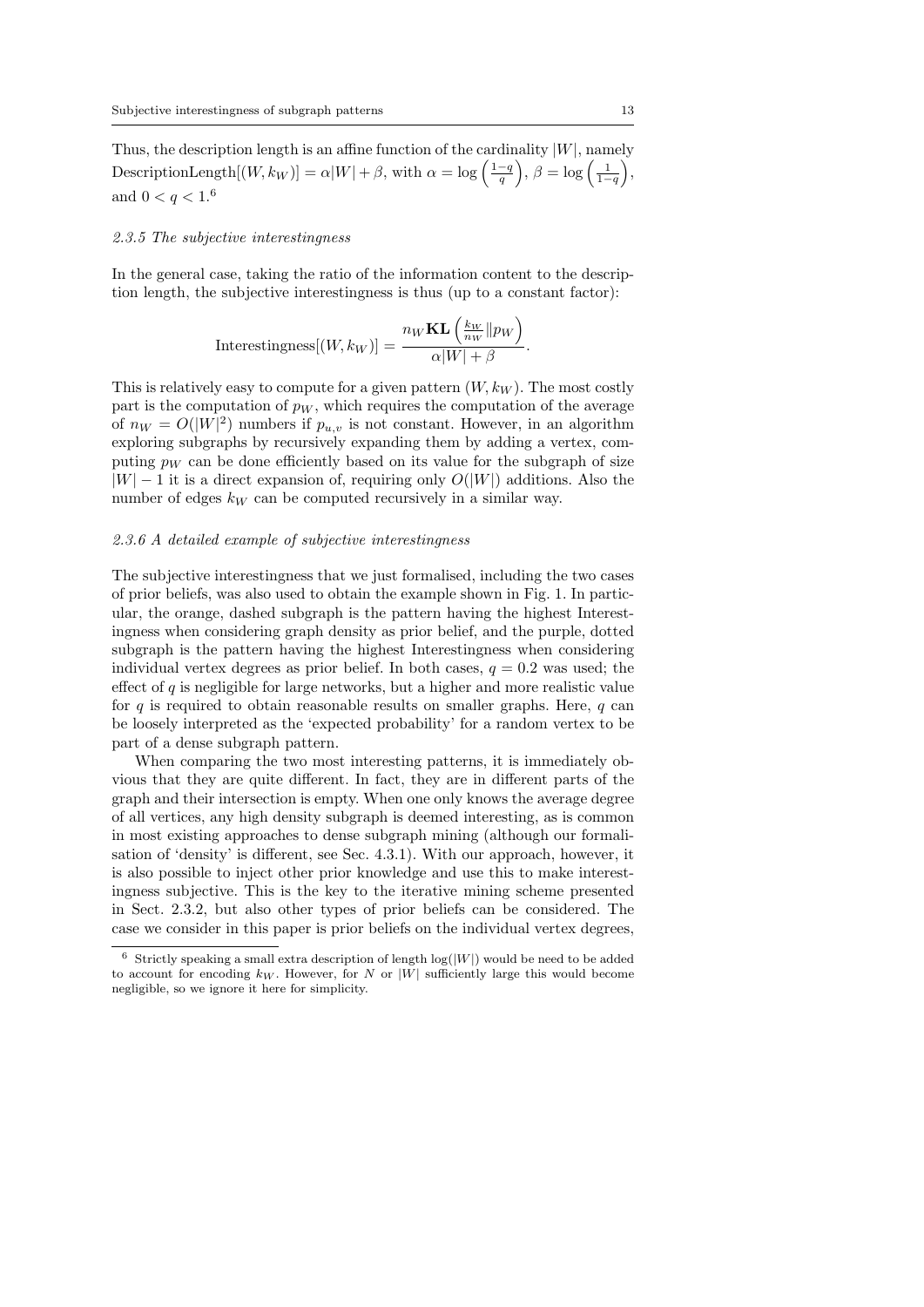0 0.2 0.4 0.6



Fig. 2 Edge probabilities given the individual vertex degrees as prior belief, for the graph given in Fig. 1. The vertex numbers correspond to the numbers given in the toy example graph. Probabilities on the diagonal are zero since no self-edges are considered; the use of undirected graphs results in symmetric matrices. (Darker = higher edge probability.)

which generally results in the discovery of smaller and sparser subgraphs that are nevertheless surprisingly dense considering the degrees of their individual vertices.

To study the effect of this prior belief in more detail, consider the matrix P presented in Fig. 2. Each cell in the heatmap represents an edge probability, i.e. the probability  $p_{u,v}$  that vertices u and v are connected by an edge given the individual degrees of the vertices. Vertex 2, for example, has degree six and thus the highest degree of all vertices. Hence, its edge probabilities are higher than those of other vertices. The most likely edge is the one between vertices 1 and 2, with 76.8% probability. Given this probability, finding that vertices 1 and 2 are indeed connected is not very interesting, which is reflected by a low information content. Edges between vertices 5, 6, and 7 are not very probable though, and hence that subgraph pattern gets high information content and subjective interestingness. This results in a completely different pattern having the highest subjective interestingness compared to the case where only the graph density is known, which results in a matrix  $P$  in which all edges are equally likely.

## 3 Algorithms

In this paper, our focus is on the interestingness measure and, more specifically, on formalising subjective interestingness. Because our interestingness measure is more complex than measures based on density only, the search for the most interesting dense subgraph pattern cannot be expected to be as efficient. The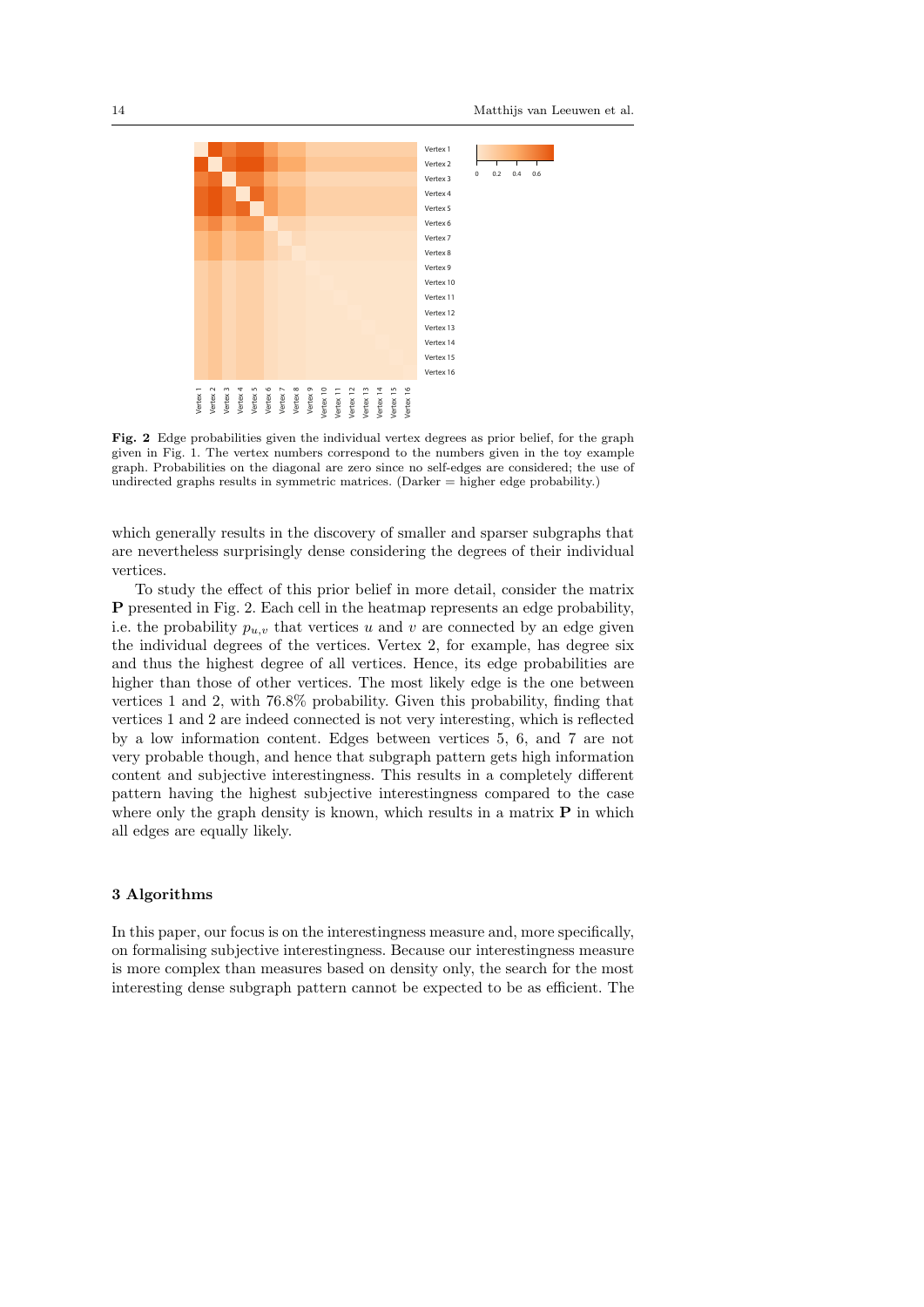**Algorithm 1** HillClimber(graph  $G$ , subgraph  $W$ , interestingness  $s$ )

1:  $W^*$  ←  $W, s^*$  ←  $s$ 2: {Try if adding a vertex increases the interestingness} 3: for  $v \in V \setminus W$  do 4: if  $W \cup \{v\}$  is connected then 5:  $W' \leftarrow W \cup \{v\}, s' \leftarrow \text{Interestingness}(W', k_{W'})$ 6: if  $s' > s^*$  then 7:  $W^* \leftarrow W', s^* \leftarrow s$  $\overline{a}$ 8: if  $s^* > s$  then 9: return HillClimber $(G, W^*, s^*)$  $10<sub>1</sub>$ else 11: {Try if removing a vertex increases the interestingness} 12: for  $v \in W$  do 13:  $W' \leftarrow W \setminus \{v\}, s' \leftarrow \text{Interestingness}(W', k_{W'})$ 14: if  $s' > s^*$  then 15:  $W^* \leftarrow W', s^* \leftarrow s'$ 16: if  $s^* > s$  then 17: return HillClimber $(G, W^*, s^*)$ 18: else 19: return  $(W, s)$ 

search is challenging indeed, but we nonetheless develop two practically scalable algorithms to do this. The second main contribution of this paper is the introduction of two algorithms for finding dense subgraph patterns in a graph. One uses a heuristic search strategy for maximum scalability, the other uses an exact search strategy for maximum accuracy.

### 3.1 Heuristic search

The first strategy we consider is local search by means of hill-climbing. The general approach here is to start from a small subgraph (the 'seed'), and to recursively expand or shrink this subgraph in a greedy manner in order to improve its interestingness, until no further improvement is possible. The algorithm implementing this strategy is shown in Algorithm 1 (both for-loops iterate over the vertices in order of decreasing degree, to optimise practical efficiency and choose the vertex with highest degree in case of a tie).

The algorithm requires the recursive computation of the interestingness measure, and thus of  $k_{W'}$  and  $p_{W'}$  for  $W' = W \cup \{v\}$  or  $W' = W \setminus \{v\}$ . Based on the values of  $k_W$  and  $p_W$  this can be done efficiently in  $O(|W|)$  time. Using these two quantities, computing Interestingness $(W', k_{W'})$  can then be done in constant time. For improved efficiency, we only consider expansions that keep the subgraph connected.

To limit the effect of the choice of the seed, we independently run the hill-climber for a number of seeds and finally pick the best result achieved. In an attempt to ensure promising seeds as a starting point, we consider the following seeding strategies:

All Each of the separate vertices forms a seed, i.e.  $\{v \mid v \in V\}$ .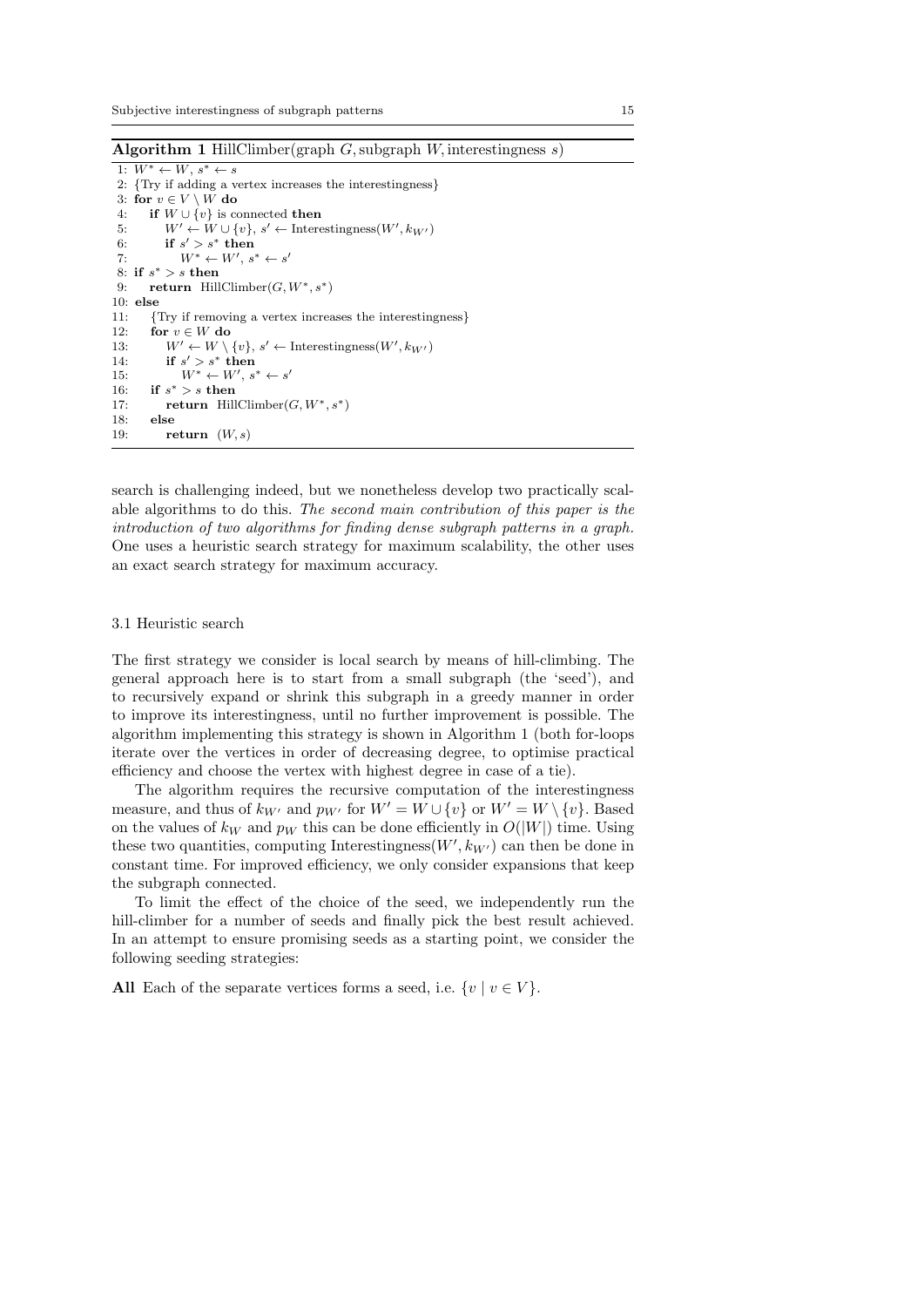Uniform $(k)$  A selection of k of the vertices separately, selected uniformly at random from V but without duplicates.

 $\text{TopK}(k)$  The top-k vertices, separately, with respect to the interestingness of their corresponding neighbourhood-induced subgraphs (i.e. the vertex itself along with all its direct neighbours in the graph).

### 3.2 Exact search

On moderately sized graphs, exact search may be feasible. Besides being useful in its own right in such applications, comparing the results of the hill-climber with the results of an exact search algorithm on smaller data will give insight into the effectiveness of the hill-climber. Thus, we develop an exact best-first search strategy that is similar to the  $A^*$  algorithm. This algorithm is investigated only for the constant background distribution, as that allows us to use discrete data structures that lead to a particularly efficient implementation.

Typically we are only interested in the most interesting pattern, possibly to be iterated after updating the background distribution if more than one pattern is desired. Hence, we could use an A\*-type of algorithm if an optimistic estimate can be made, i.e. if an upper bound on the interestingness that any supergraph of a given subgraph pattern can achieve can be computed.

Given such an optimistic estimate, the A\*-type algorithm maintains a priority queue of candidate subgraphs sorted in order of decreasing value of the optimistic estimate. Then, the first pattern from the priority queue is iteratively selected and for each vertex not yet part of it a new pattern is created by adding it to the pattern. The pattern is then removed and the expanded candidate patterns are inserted in the priority queue. This iterative process is repeated until the optimistic estimate of the first-ranked pattern is lower than the actual interestingness of the best pattern found so far.

While this can be done in general, for simplicity and speed, we develop it only for the case of a constant background distribution. This allows us to use discrete data structures and hence greater efficiency. In this case,  $p_W$ is independent of  $W$  and equal to the assumed edge density of the graph. Consequently, the interestingness for any expanded subgraph  $W' \supseteq W$  only depends on  $n_{W'}$  and  $k_{W'}$ .

Given a certain size of W', the value for  $n_{W'}$  is fixed as  $n_{W'} = \frac{|W'|(|W'|-1)}{2}$ 2 by definition. Thus we can compute an upper bound on the interestingness of  $W'$  by computing an upper bound on  $k_{W'}$ , the number of edges in the vertexinduced subgraph induced by  $W'$ . There are three different kinds of vertices in this subgraph:

- 1. Edges connecting two vertices from W.
- 2. Edges connecting a vertex from  $W' \setminus W$  with a vertex from W.
- 3. Edges connecting two vertices from  $W' \setminus W$ .

The number of vertices of the first kind is fixed and independent of  $W' \setminus W$ . To compute a bound on the number of vertices of the second kind, we need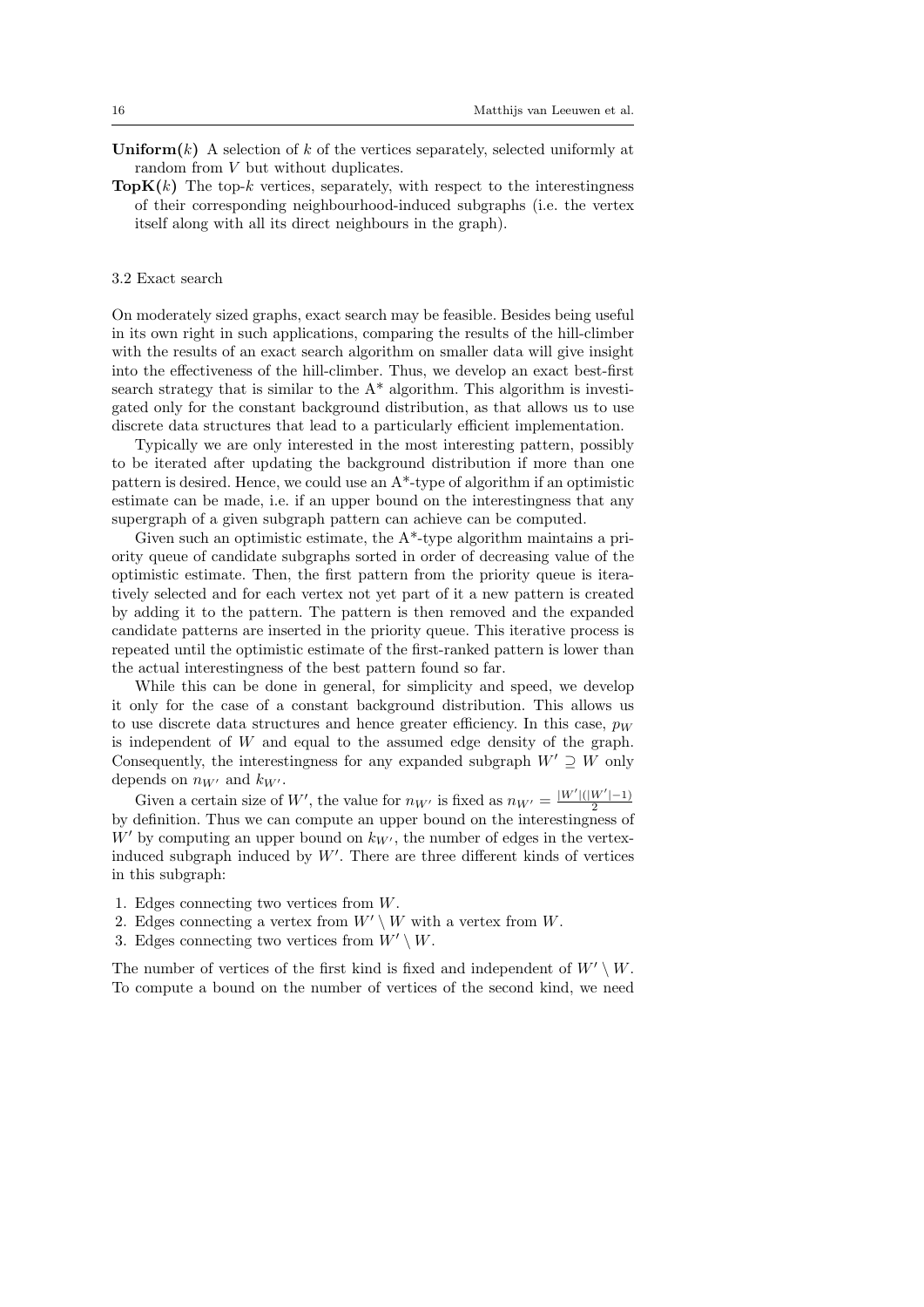for each vertex in  $V \setminus W$  the number of edges it has to vertices in W. This set of numbers can be computed very efficiently using fast set intersections on a sparse representation of E. Then the sum of the largest  $|W' \setminus W|$  such values is a bound on the number of vertices of the second kind.

To compute a bound on the number of vertices of the third kind, we need for each vertex in  $V \backslash W$  the degree within the subgraph induced by the vertices  $V \backslash W$ . Again, this set of values can be computed very efficiently using fast set intersection operations. Then sum of the largest  $|W' \setminus W|$  such values, each thresholded at  $|W' \setminus W|$ -1 (since this is the maximum number of neighbours there can be within  $W' \setminus W$ , is a bound on the number of vertices of the third kind. Adding the (bounds on) the number of edges of each of these three kinds yields an upper bound on  $k_{W'}$ , and thus on the interestingness of  $W'$  given its size. The overall upper bound can be found by computing the largest upper bound for all possible sizes of  $W'$ . This can be efficiently done in a for-loop from  $|W|$  to  $|V|$ , iteratively computing an upper bound for each consecutive  $|W| < |W'| \leq |V|$  and taking the maximum as global optimistic estimate. This loop can be broken as soon as there are no more edges of the second or third kind left that can be added.

Although this bound could be further tightened and developed also for the prior belief using individual degrees, this would come at the expense of additional computational cost. We therefore leave a thorough investigation of this topic for future work. As the empirical evaluation will demonstrate, the presented estimate is sufficiently tight to allow us to achieve our main goal: providing a reasonably fast baseline to compare the quality of the hill-climber's results to, on a number of moderately sized graphs.

### 4 Discussion and Related Work

Our contributions are related to three different areas of research: the development of subjective interestingness measures in data mining; the development of instant and interactive methods for pattern mining; and the wider literature on dense subgraph mining. Here we discuss some insightful connections to each of these.

## 4.1 Subjective interestingness in data mining

The data mining literature, and the local pattern mining literature in particular, abounds with papers on the formalisation of interestingness for various kinds of patterns (see e.g. McGarry (2005); Geng and Hamilton (2006) for two surveys on the topic). Part of that work is focused on subjective interestingness measures, which are often conceived as measures that quantify the amount of 'novelty' or 'surprise' a pattern presents to the user. A recent survey on this topic (Kontonasios et al, 2012) distinguishes two main classes of approaches: the syntactic approaches, which often work by encoding the prior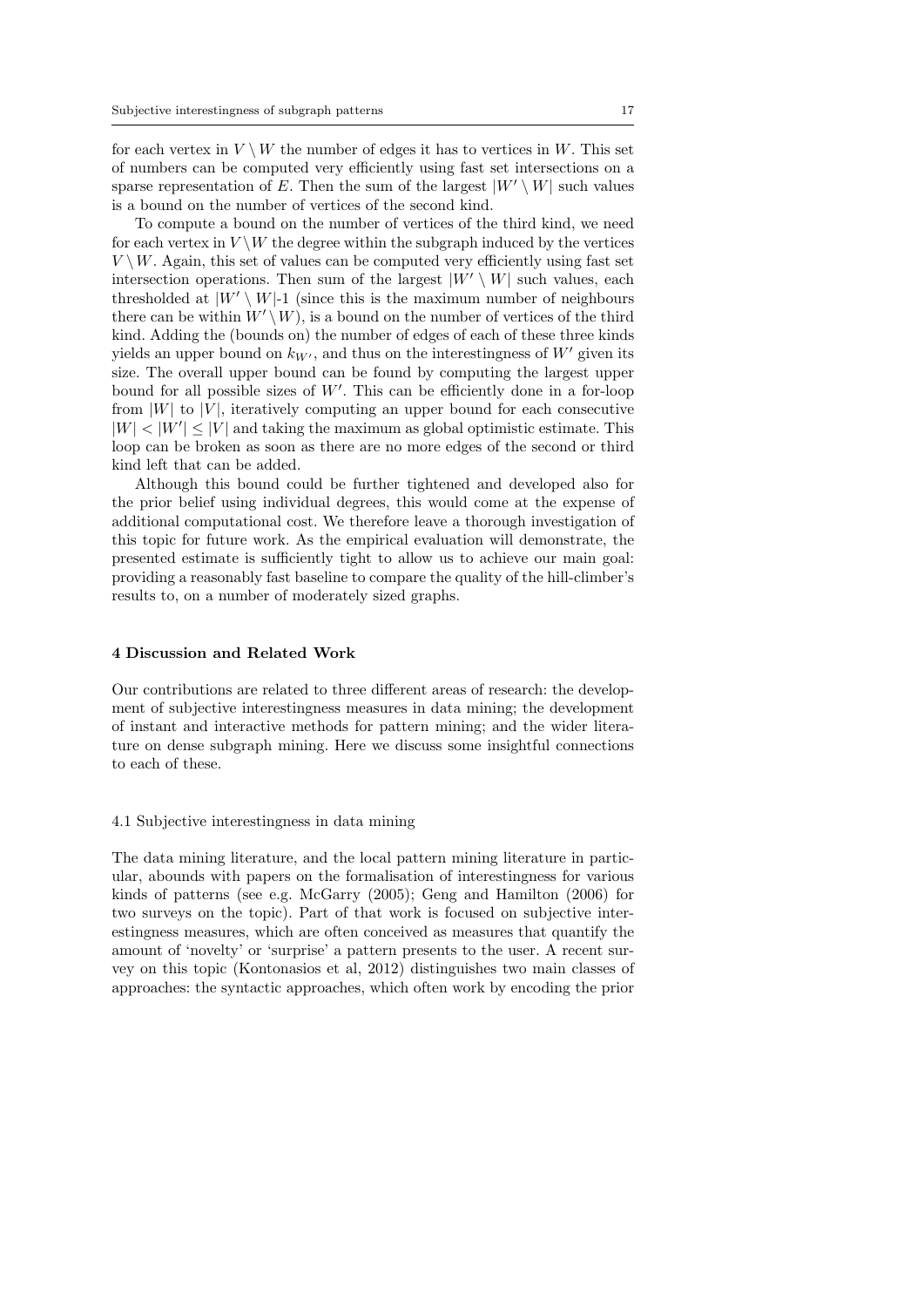knowledge about the data in a set of rules, patterns, a taxonomy, or ontology; and the probabilistic approaches, which often represent the user's knowledge about the data using a probability distribution of the data (specified explicitly or implicitly).

The generic approach from De Bie (2011a), on which the contributions in the present paper are built, belongs to the category of probabilistic approaches, and is most similar in spirit to the swap randomisation approach from Gionis et al (2007); Hanhijarvi et al (2009). The swap randomisation approach aims to capture the prior beliefs of the user in the form of a set of constraints, similar to De Bie (2011a). However, it does not attempt to represent the belief state of the user in the form of an explicitly represented background distribution. Instead, it is based on the ability to directly sample randomised versions of the data while maintaining the prior belief constraints satisfied, bypassing the need for the background distribution. These randomised data samples then allow one to compute an empirical  $p$ -value for any given pattern, quantifying the amount of surprise it presents to the user, and hence its subjective interestingness.

There are a number of important advantages to the approach advocated in De Bie (2011a) though, related to the fact that having access to the explicit background distribution allows one to compute the interestingness analytically. This is crucially important, as the most interesting patterns will tend to have a very small  $p$ -value, such that discerning between them using a swap randomisation approach would require an unrealistically large number of randomised data samples to be drawn. Second, it would be infeasible to mine the most interesting patterns directly using a swap randomisation approach, as it would require running the costly randomisation procedure at each step during the search process. With an analytically computable interestingness measure, however, this is feasible as demonstrated in the present paper.

Finally, we note that a comment often heard about subjective measures of interestingness is that they become objective measures as soon as the prior beliefs or background knowledge is fixed. This is of course the case: once the user is fixed, the subjectiveness is factored out and the interestingness is fully determined in principle. However, the particular aspect of an interestingness measure that makes it *subjective* is that this dependency on the user is made explicit by treating the user as a variable input to the interestingness function (see also Kontonasios et al (2012)), such that, at least in principle, it is possible to quantify interestingness for other users as well. It is to make this clear that in the present paper we considered two kinds of prior beliefs, rather than just one.

#### 4.2 Instant and interactive pattern mining

A recent trend in the literature is the development of instant and interactive pattern mining techniques. van Leeuwen (2014) provides a recent overview, including open challenges for future research. Contributions in this area can be roughly classified into three categories.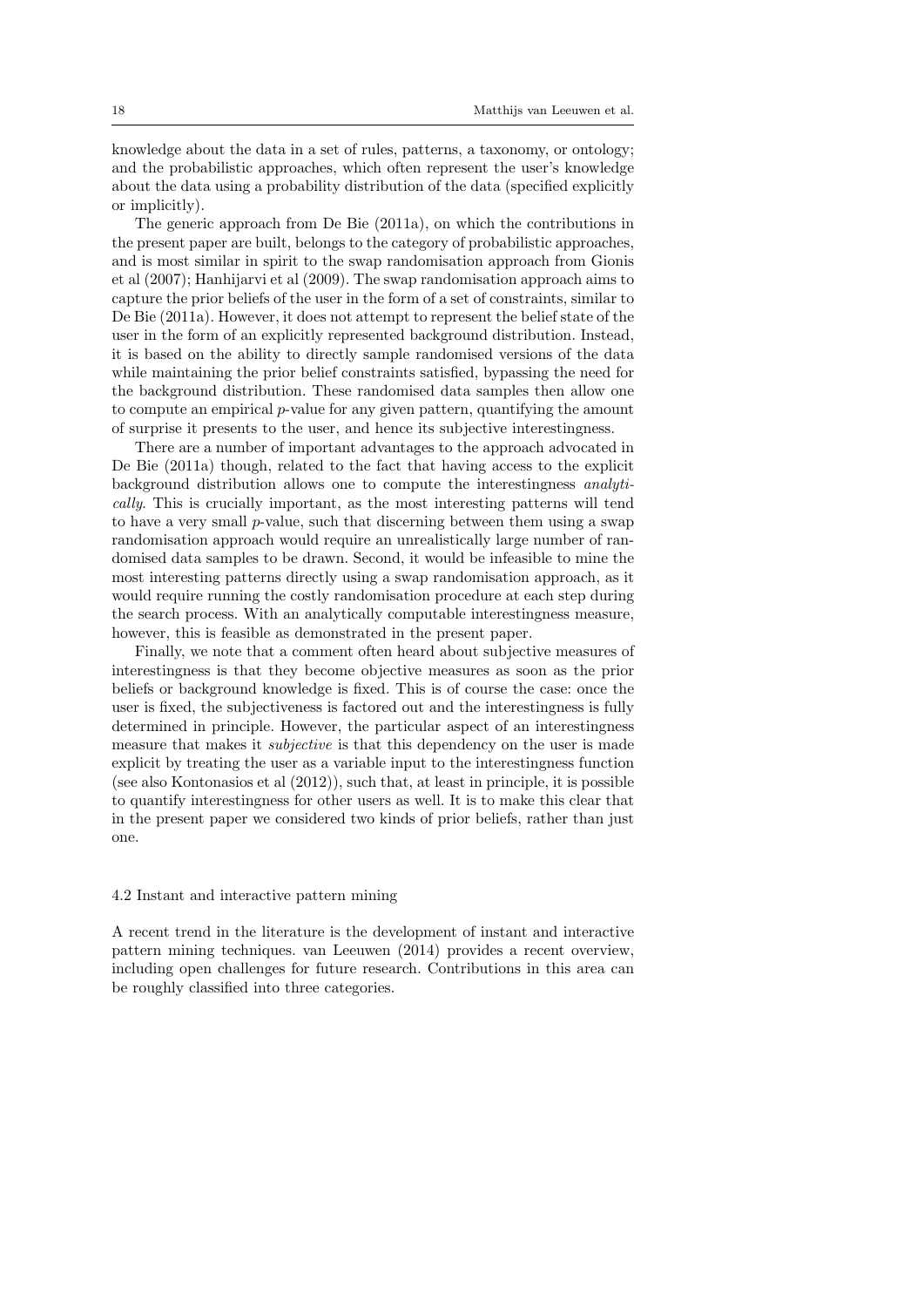The first category concerns pattern sampling algorithms, often also called output space sampling to emphasize the difference from data sampling; the latter simply reduces the size of the problem to reduce its complexity, whereas the former considers the complete problem but only returns a sample from the full solution set. Hasan and Zaki (2009) introduced a sampling framework based on the Metropolis-Hasting algorithm to sample from the output space of all frequent subgraphs, and showed that frequent patterns can be sampled, e.g., uniformly or proportional to support. Boley et al (2011) presented a direct, hence more efficient sampling procedure for itemsets. Although these methods can be used to obtain small numbers of patterns, the patterns 1) can only be sampled according to some objective interestingness measure and 2) iterative mining, where each new result is interesting relative to all its predecessors, is currently not possible.

The second category concerns interactive mining algorithms that aim to infer some kind of subjective interestingness from user feedback. The first work in this direction, by Bhuiyan et al (2012), proposed to use user feedback to adapt the sampling distribution of itemsets, and is therefore also closely related to the methods in the first category. More precisely, it performs Markov Chain Monte Carlo (MCMC) sampling of frequent patterns and the user is allowed to provide feedback by liking or disliking them. This feedback is used to update the sampling distribution, so that new patterns are mined from the updated distribution.

In similar spirit, Dzyuba and van Leeuwen (2013) proposed Interactive Diverse Subgroup Discovery (IDSD), an interactive algorithm that allows a user to provide feedback with respect to provisional results and steer the search away from regions that she finds uninteresting. Later, Boley et al (2013) and Dzyuba et al (2014) simultaneously (and independently) developed methods to learn pattern rankings using techniques from preference learning. Boley et al also presented a working system for what they called 'one-click-mining', in which the preferences of the user for certain algorithms and patterns are learned. Nevertheless, only objective interestingness measures are used to mine patterns, which are then presented to the user. For each of these methods, prior beliefs and/or mined patterns can not be used to explicitly adapt interestingness, and iterative mining of a non-redundant set of interesting patterns is not possible.

The third and final category concerns working pattern mining systems / tools with a graphical user interface, that have been developed with a focus on instant and interactive use. A prime example is MIME (Goethals et al, 2011), for mining and browsing (frequent) itemsets according to a number of objective interestingness measures. These systems, however, first mine a (large) number of patterns and then give the user the opportunity to browse this collection; subjective interestingness and interative mining are not supported.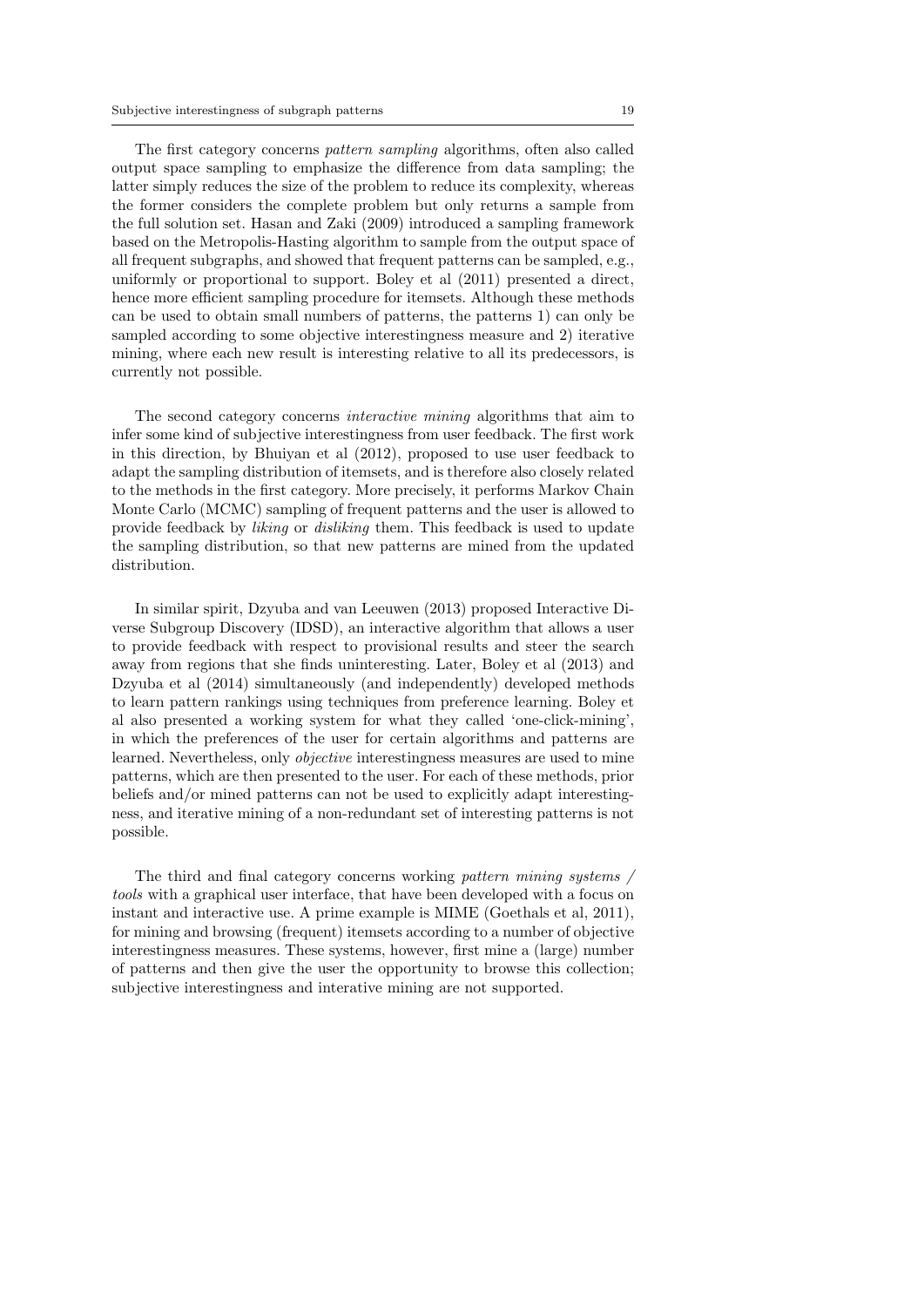### 4.3 Dense subgraph mining

We now survey the most prominent and most directly related work on the topic of dense subgraph mining.

### 4.3.1 Structural measures

The number of possible ways in which interestingness or quality of a dense subgraph pattern can be formalised is enormous, owing to the number of ways in which density (or lack thereof) can be quantified. A non-exhaustive list includes the ratio of the number of edges to the number of possible edges in the subgraph (the relative edge density), which defines the notion of a quasiclique (Abello et al, 2002; Uno, 2010); the minimum number of vertices in the subgraph that each vertex in the subgraph is connected to, which defines the notion of a k-core (Seidman, 1983); the maximum number of vertices in the subgraph that a vertex is *not* connected to, which defines the notion of a  $k$ plex (Seidman and Foster, 1978); and the average degree within the subgraph (Goldberg, 1984) (misleadingly called the subgraph's 'density'). Most recently the edge surplus was proposed (Tsourakakis et al, 2013), which computes the number of edges in excess of the expected number of edges within the subgraph, assuming that each edge is present with the same probability. With  $\gamma > 0$  a parameter, and the notation of the current paper:<sup>7</sup>

EdgeSurplus
$$
[(W, k_W)] = \begin{cases} 0 & W = \emptyset, \\ k_W - \gamma n_W \text{ otherwise.} \end{cases}
$$

The so-called Optimal Quasi-Clique (OQC) of a graph is then defined as the subgraph maximising the edge surplus.

Unfortunately, in most applications each of these measures exhibits a bias that makes it practically hard to use. For example, the relative edge density is easily maximised and made equal to 1 simply by considering very small subgraphs (e.g. containing 2 vertices connected by 1 edge). On the other hand, the average degree tends to be (trivially) large for large subgraphs, simply because there are so many vertices any vertex can possibly be connected to. Similarly, it is usually easy to find large  $k$ -cores, whereas it is trivially easy to find very small k-plexes. The edge surplus, in being an absolute difference between two quantities that grow with the size of the subgraph, tends to be larger for larger subgraphs simply by virtue of being larger.

Yet, an advantage of all these measures of interestingness is their transparency: it is easy to explain what they mean. However, although our proposed measure is relatively efficient to compute, at first sight its relation with these objective structural interestingness measures is less obvious.

<sup>7</sup> To be precise, Tsourakakis et al (2013) actually define the edge density more generally, as a general parametric form of a subgraph interestingness measure, before proposing the specific form we reproduce here. Note however that our proposal is not a special case of that more general definition.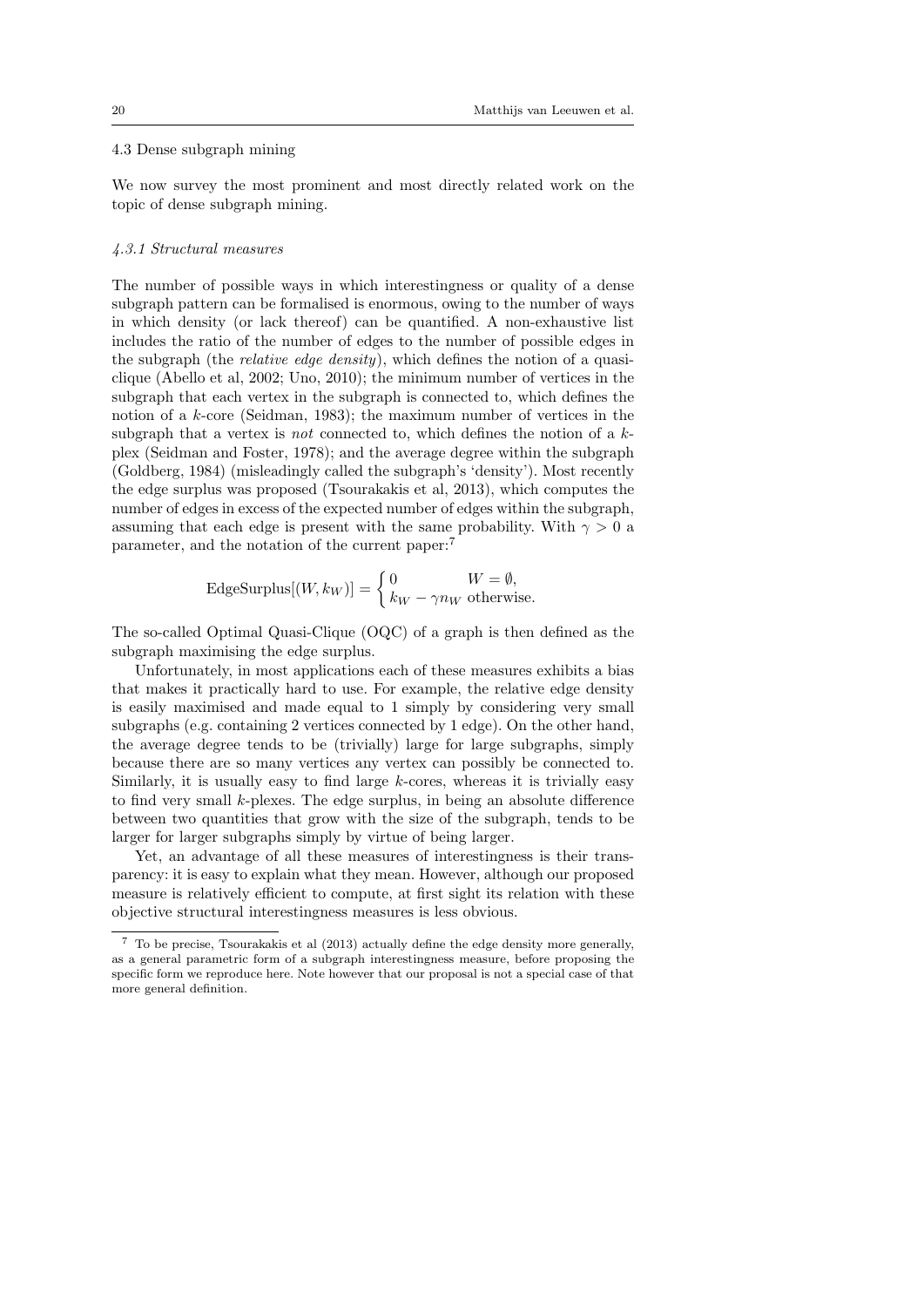

**Fig. 3** The KL-divergence versus the linear upper bound for  $\hat{p} \geq p$ , for  $p = 0.2$ .

Fortunately, we can make this relation more clear if we approximate the proposed measure using a linear upper bound in the region  $\hat{p} > p$  (note that  $\hat{p} \leq p$  would never lead to an interesting pattern). The upper bound we will use, solely for the purpose of the discussion in this section and thus not for the experiments, is based on the following simple upper bound for the KLdivergence in the region  $\hat{p} > p$  (illustrated in Fig. 3):<sup>8</sup>

KL 
$$
(\hat{p}||p) = \hat{p} \log (\hat{p}/p) + (1 - \hat{p}) \log ((1 - \hat{p})/(1 - p))
$$
  
\n $\leq \frac{\log (1/p)}{1 - p} (\hat{p} - p)$   
\n $= c(p)(\hat{p} - p),$ 

where  $c(p) = \frac{\log(1/p)}{1-p}$ . Thus we can bound the information content as follows:

InformationContent $[(W, k_W)] \leq c(p_W)(k_W - p_W n_W),$ 

and we can bound the interestingness measure as follows:

Interestingness
$$
[(W, k_W)] \le c(p_W) \frac{(k_W - p_W n_W)}{\alpha |W| + \beta}.
$$

The numerator in this approximating upper bound makes it clear that the proposed interestingness measure is similar to the *edge surplus* when  $\beta$  is large relative to  $\alpha$  (such that the denominator is approximately constant). A key difference though is that the expected number of edges in our measure is computed as  $p_W n_W$ , i.e. with respect to the background distribution (rather than being determined by a parameter  $\gamma$ , the value of which is not related to prior beliefs or any other relevant information). Thus, this probability itself varies with the subgraph W considered. However, even ignoring this difference,

<sup>8</sup> This bound could be tightened further without much loss of efficiency using a piece-wise linear upper bound.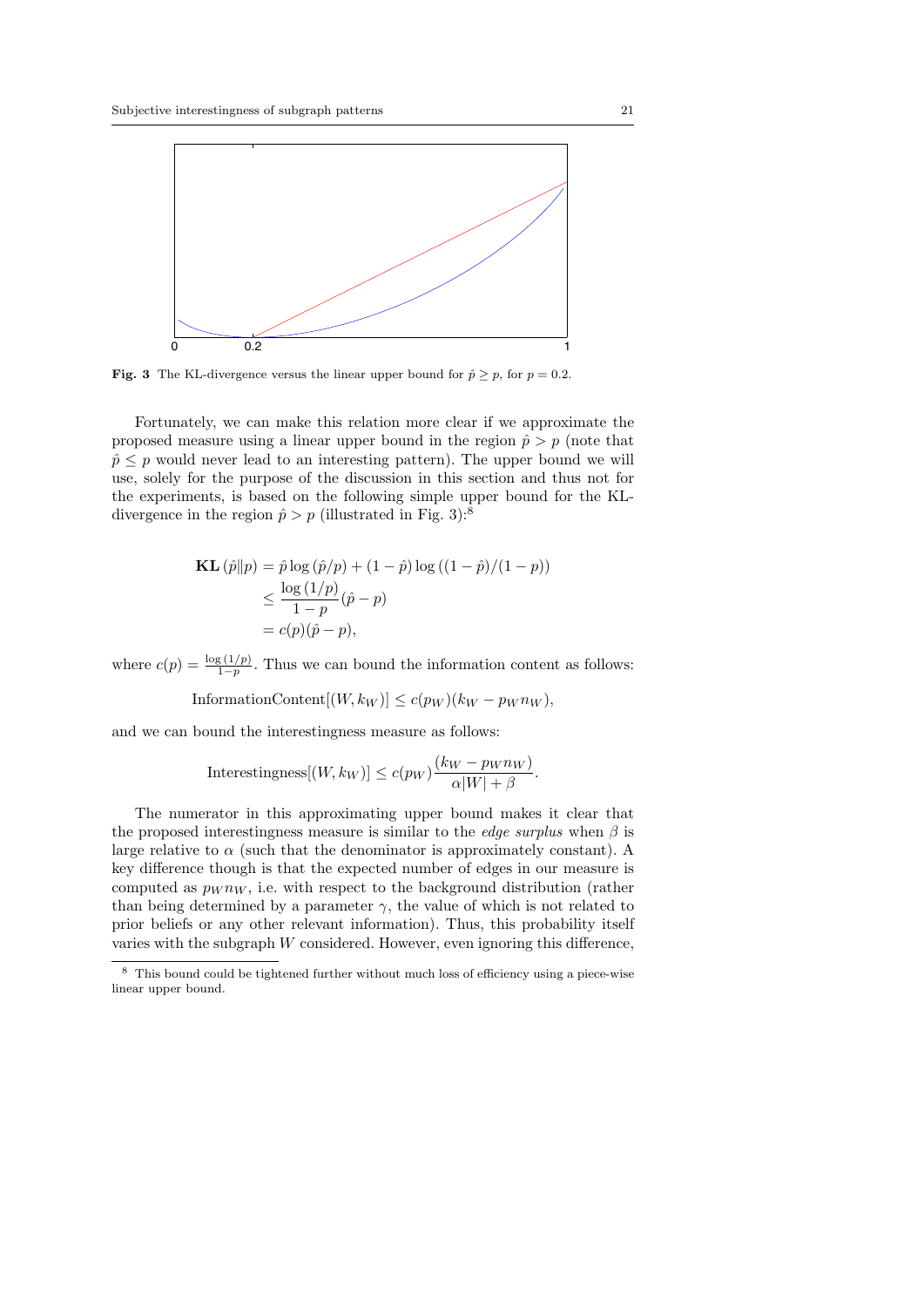the upper bound on the proposed interestingness measure differs from the edge surplus by a factor equal to an affine function of the number of vertices in the subgraph. This difference is desirable as further supported by the arguments below in Sec. 4.3.3.

The denominator normalises the edge surplus, and for  $\beta$  small relative to  $\alpha$  it makes this bound very similar to what could be called the *average degree* surplus, which for vanishing  $p_W$  would become equal to the *average degree*.

Thus, (the upper bound on) our proposed interestingness measure combines elements from a number of objective interestingness measures, in addition to providing a means of injecting prior beliefs. This connection to previously proposed measures, resolving the issues they individually suffer from, strongly corroborates the principles from De Bie (2011a) used to derive this interestingness measure.

#### 4.3.2 Newman's modularity measure

A problem shared by the structural measures listed above is that the subgraph patterns they reveal are often the result of common knowledge or statistically trivial information. Our proposed measure solves this issue by taking prior beliefs into account, and by assigning a high interestingness value only if the pattern is surprising against that background. To some extent, this idea also underlies the measure of modularity, which was proposed to evaluate the quality of a partition of a network into (non-overlapping) communities (Newman and Girvan, 2004). Modularity is equal to the difference between the number of edges within the partitions and the expected number of edges based on the configuration model (random graph model with specific degree sequence).

However, our method is different to modularity as it quantifies interestingness of individual overlapping subgraphs and is not bound to a specific background distribution. Additionally, modularity is essentially an absolute measure (being equal to the difference between actual number of edges and expected number of edges), and as a result it has been found to prefer large subgraphs (sometimes even if these consist of two smaller subgraphs connected by just a single edge) (Fortunato and Barthelemy, 2007). And finally, it is not designed to handle overlap between subgraph patterns as it is essentially evaluating the global partition of the data rather than the quality of a single subgroup individually.

## 4.3.3 Hypothesis-testing based measures

Our chosen pattern syntax is such that the probability of the pattern being present is directly equivalent to a p-value. Here, the null hypothesis is represented by the background distribution  $P$ , and the test statistic is equal to the number  $k_W$  of edges connecting the vertices from the set W for the pattern considered. With this null hypothesis and test statistic, the p-value would be equal to the probability to observe  $k_W$  or more edges connecting vertices from W in data sampled from P, which is precisely the probability of the pattern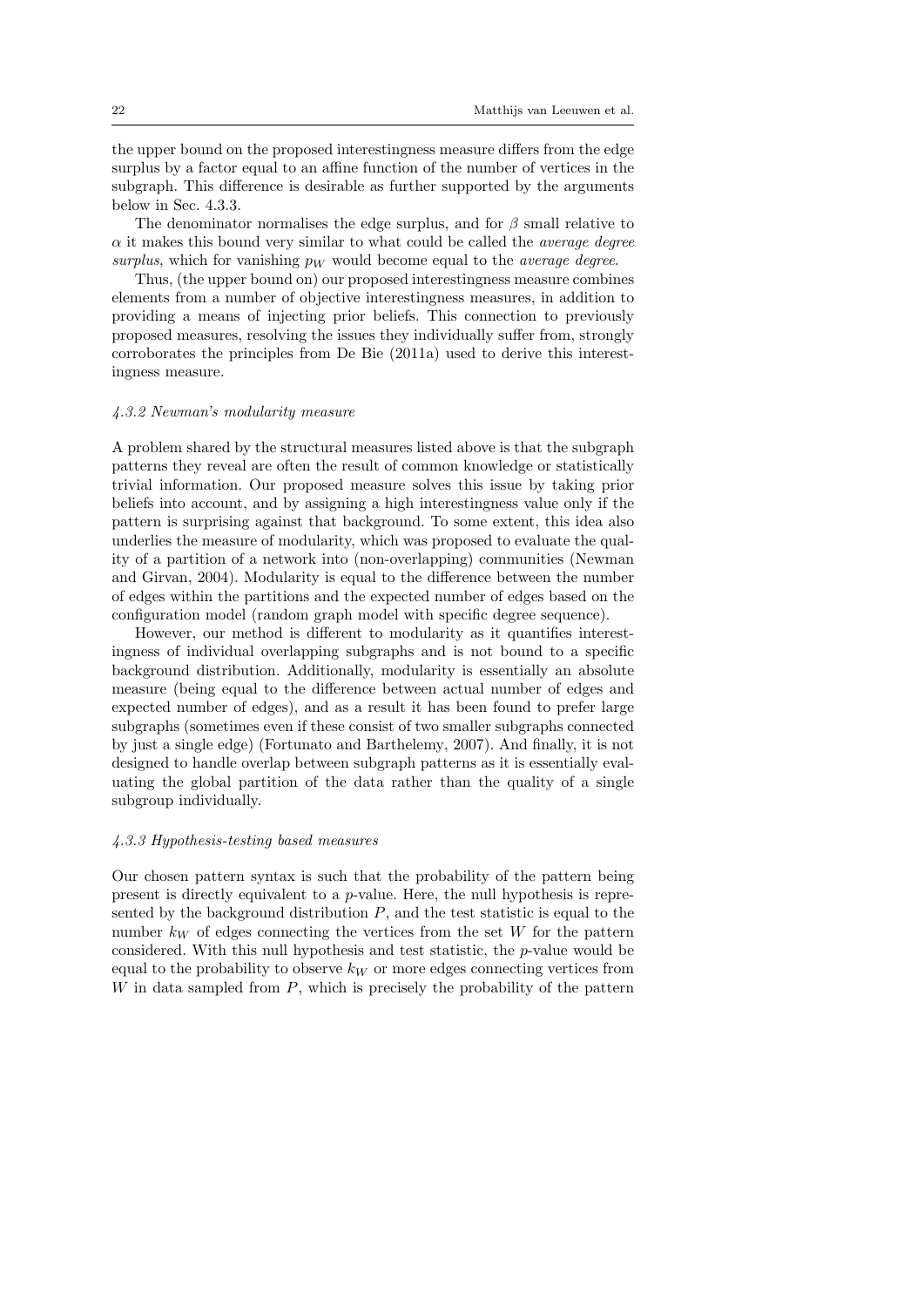$(W, k_W)$ . That means that the information content is logarithmically related to the weight of evidence (as quantified by the  $p$ -value) the pattern provides against the background distribution. This is directly in line with approaches that advocate the use of (empirical) p-values to rank patterns, such as the approaches based on swap randomisation (Gionis et al, 2007; Hanhijarvi et al, 2009). An important advantage of our approach is however that the p-values are computed analytically, which means that they are more accurate, and more importantly, that we can use them dynamically during search, and this without expensive computations. (Note that it was already pointed out in De Bie (2011a) that p-values are indeed a special case of the information content for particular types of patterns.)

Additionally, our approach trades off this p-value (i.e. information content) with the description length of the pattern. This means that the most interesting pattern is not necessarily the most surprising one in the sense of the p-value. There are good reasons for this in addition to the motivations in De Bie (2011a), related to the multiple hypothesis testing issue. Indeed, the more hypothesis tests are being considered, the higher the probability that one of them turns out to be significant by chance. Normalising with the description length is similar in spirit to a multiple testing correction, demanding a more significant  $p$ -value for larger patterns to account for their higher complexity. As such the multiple testing effect is controlled, making it less likely that the most 'interesting' pattern is actually a fluke.<sup>9</sup>

### 5 Experiments

In this section we will use the acronym SSG-c, for 'Subjective SubGraph constant', to refer to our approach with a prior belief on the overall number of edges, and SSG-i, for 'Subjective SubGraph - individual', to refer to the background distribution incorporating prior beliefs on the degree of each individual vertex. In all experiments, q is set to  $q = 0.01$ . While not reported here, we observed that the results are very robust w.r.t. the choice of this parameter, especially for larger datasets.

 $9$  Note that we do not explicitly limit the set of tests to those for patterns with a short description. Instead, we just use it to bias the choice of pattern towards simpler ones. This is similar in spirit to regularisation in machine learning, where *any* bias is good to effectively limit the hypothesis space in order to enhance generalisation.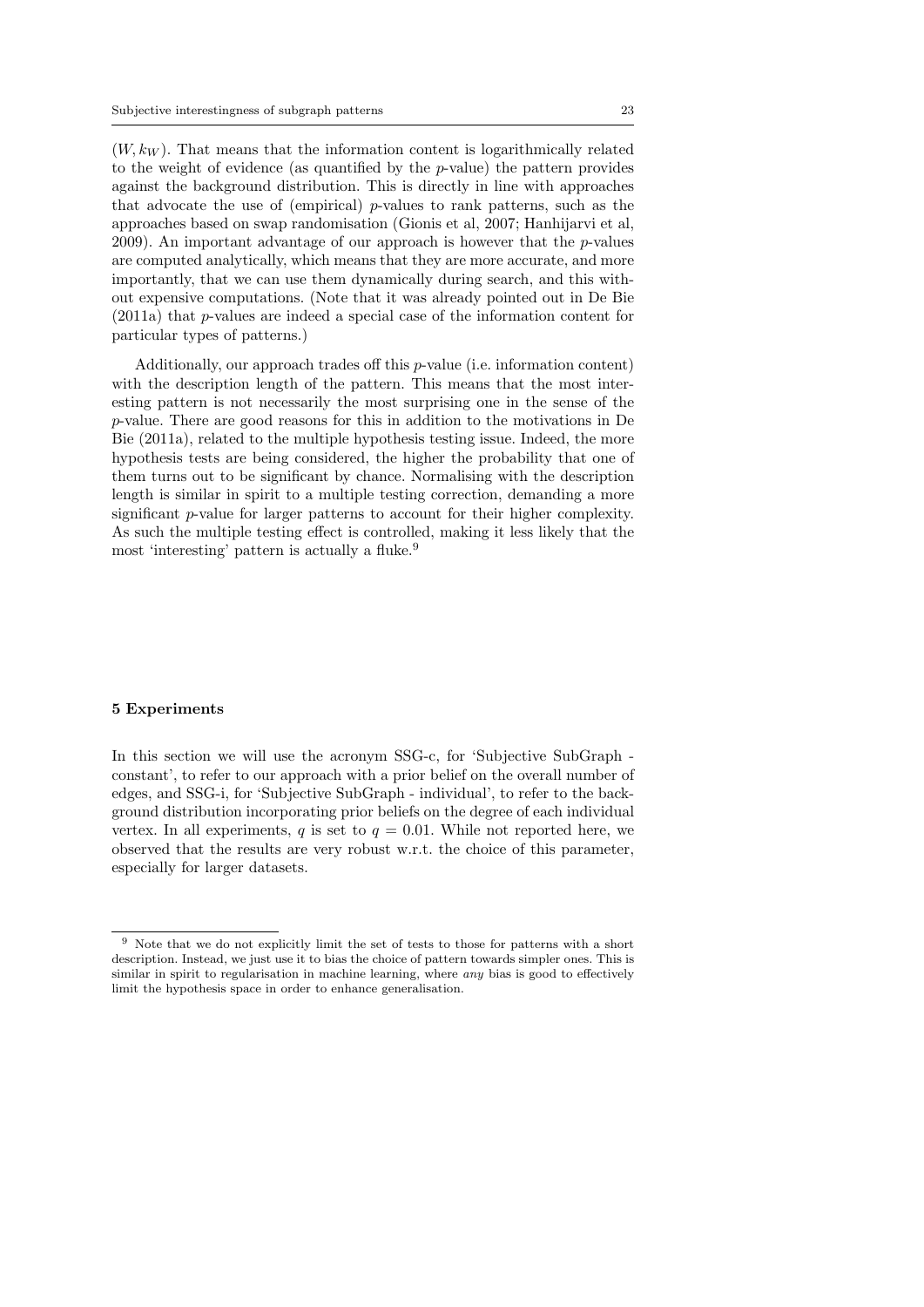| Source                      | Dataset             | $\left  V \right $ | $E\vert$ | Density    |
|-----------------------------|---------------------|--------------------|----------|------------|
| Newman                      | Karate              | 34                 | 78       | 0.139      |
| Newman                      | Dolphins            | 62                 | 159      | 0.084      |
| Newman                      | Lesmis              | 77                 | 254      | 0.087      |
| Newman                      | Polbooks            | 105                | 441      | 0.081      |
| Newman                      | Adjnoun             | 112                | 425      | 0.068      |
| Newman                      | Football            | 115                | 615      | 0.084      |
| Arenas                      | Jazz                | 198                | 2742     | 0.141      |
| Newman                      | Celegans N.         | 297                | 2359     | 0.054      |
| Arenas                      | Celegans M.         | 500                | 2025     | 0.016      |
| Arenas                      | Email               | 1133               | 5451     | 0.009      |
| Newman                      | Polblogs            | 1224               | 19087    | 0.026      |
| Newman                      | Netscience          | 1461               | 2742     | 0.003      |
| HetRec                      | Delicious           | 1861               | 7664     | 0.004      |
| Reverbnation & Twitter      | Artists             | 2061               | 16916    | 0.008      |
| Newman                      | Power               | 4941               | 6594     | 0.001      |
| MovieLens & Rotten Tomatoes | <b>IMDB-ratings</b> | 5350               | 2027990  | 0.142      |
| Stanford                    | Wiki-vote           | 7115               | 100762   | 0.004      |
| <b>IMDB</b>                 | IMDB-actors         | 133365             | 2296224  | $2.63e-04$ |
| OQC                         | DBLP                | 300647             | 807700   | 1.79e-05   |

Table 1 For each network, given are its data source, the number of vertices, the number of edges, and its edge density.

The data sources and sizes of the datasets used for the empirical evaluation in this section are listed in Table  $1<sup>10</sup>$  Both variants of the algorithm, exact  $A^*$  and heuristic hill-climber, have been implemented in  $C_{++}^{11}$ .

### 5.1 Evaluation of the search methods

The main goals of this subsection are to evaluate 1) the hill-climber's ability to find a pattern with (near-)maximal interestingness, and 2) scalability of the algorithms, with a focus on the exact A\*-like algorithm.

Since the hill-climber depends on an initial seeding step, our first experiment investigates the effectiveness of the three seeding strategies. Table 2 shows the interestingness of the top-1 pattern and the time needed to compute it when using the hill-climber with any of the three seeding strategies, using  $k = 1, 10$ , or 100 seeds for 'Uniform' and 'TopK' seeding. The numbers

<sup>11</sup> Binaries and source code of SSG Miner are available for download at

<sup>10</sup> Data sources are: Newman: http://www-personal.umich.edu/~mejn/netdata/; http://deim.urv.cat/~aarenas/data/welcome.htm; Stanford:

http://snap.stanford.edu/data/; HetRec: http://ir.ii.uam.es/hetrec2011/; OQC: kindly provided to us by the authors of Tsourakakis et al (2013); IMDB-actors: co-actor graph directly extracted from http://www.imdb.com, available upon request; IMDB-ratings: combines movie data from http://grouplens.org/datasets/movielens/ with ratings from http://www.rottentomatoes.com/, two movies in the network are connected if at least two users gave both movies the maximal rating (5 out of 5), available upon request; Reverbnation Artists: constructed by using Twitter handles of music artists from http://www.reverbnation.com and making a network of artists where two artists are connected iff more than 10 people have tweeted about both of them.

http://patternsthatmatter.org/software.php#ssgminer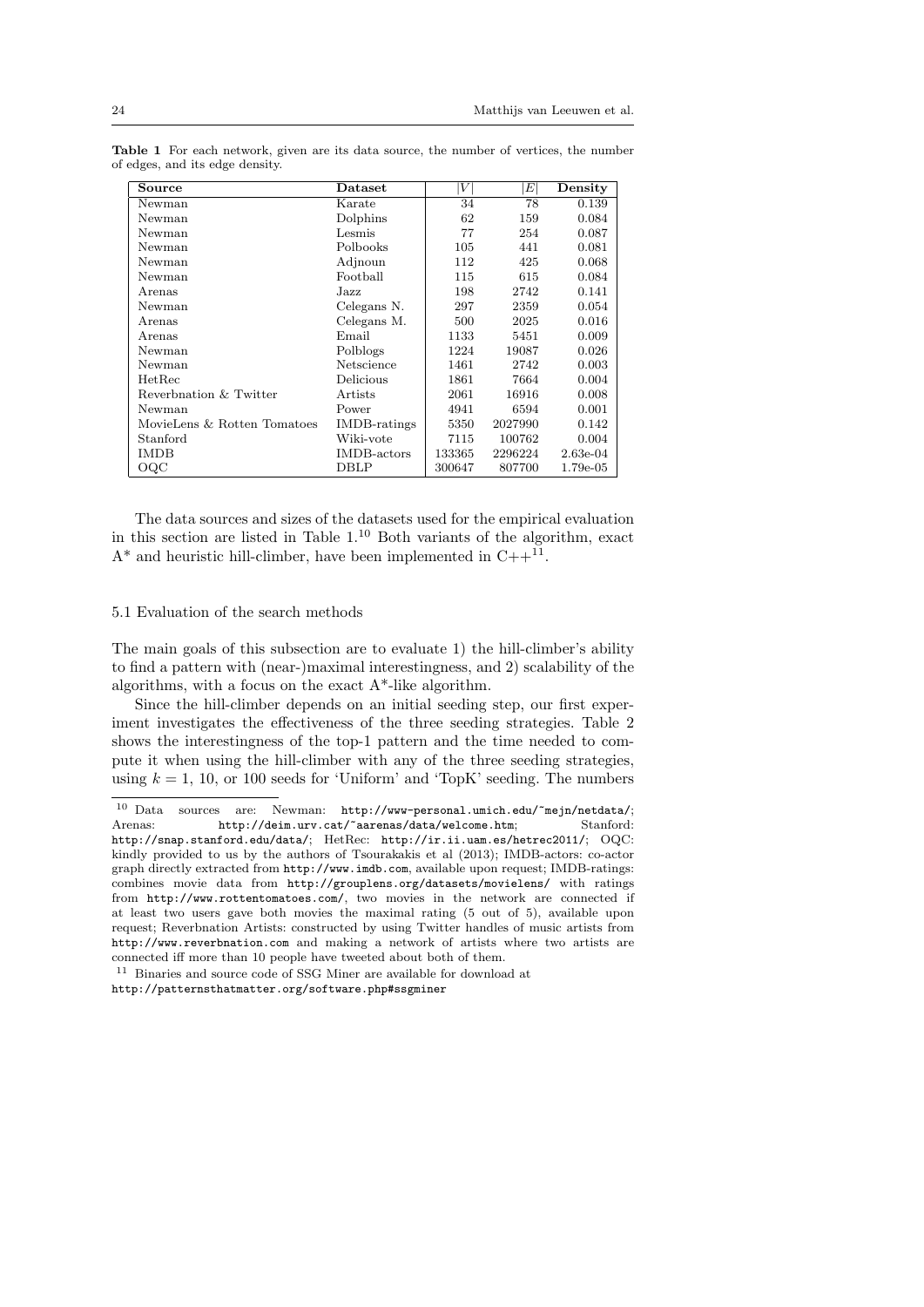shown are averages over results obtained on all but the two largest datasets (IMDB-actors and DBLP), which are too large to run with 'All' seeding within a reasonable time.

From Table 2, we conclude that interestingness-based TopK seeding outperforms Uniform seeding. Furthermore, with 100 seeds it achieves the same result as by seeding with all vertices, while achieving a speed gain of about two orders of magnitude. Using only 10 seeds results in another order of magnitude speed gain, while the most interesting pattern found is almost always as good as the one found when using All seeding. In fact, for SSG-i it always finds a solution that is as good as when using all vertices as seeds.

Thus, to evaluate the effectiveness of the hill-climber, we use TopK seeding with  $k = 10$  and 100 and compare it to the results obtained with the globally optimal A\* algorithm. As an additional baseline, we also include results from naive exhaustive enumeration of all subgraphs (implemented by skipping the pruning step in the A\* algorithm), for computational reasons restricted to subgraphs containing up to six vertices. As exhaustive search does not allow scaling further, we had to restrict this experiment to the six smallest graphs: Karate, Dolphins, Lesmis, Polbooks, Football, and Adjnoun. Table 3 shows average results, clearly demonstrating that the hill-climber succeeds in finding the near-best pattern (with 10 seeds) or the best pattern (with 100 seeds) at a dramatically reduced computational cost.

It is unclear from Table 3 how the exact algorithm scales: from the limited average runtime of only 8.2 seconds, it appears that it might be able to solve much larger problem instances. We investigate this by running the exact algorithm on random Erdős-Rényi graphs of varying size and density. The performance results are given in Table 4. From the results, it is evident that the number of candidate patterns increases as the network size increases. No matter the density of the network, at some point the number of candidates

Table 2 Comparison of different seeding strategies for the hill-climber. The interestingness of the best pattern found using SSG-c and SSG-i is shown, for the 'TopK', 'Uniform', and 'All' (bottom row) seeding strategies. Running times between brackets.

|              |                                     | $SSG-c$                           | SSG-i                          |                         |  |  |
|--------------|-------------------------------------|-----------------------------------|--------------------------------|-------------------------|--|--|
| $\mathbf{k}$ | $\operatorname{TopK}$               | $\bm{\mathrm{Uniform}}$           | TopK                           | $\bm{\mathrm{Uniform}}$ |  |  |
|              | $11.58(3.3s)$ $10.10(2.2s)$         |                                   | $5.30(22.4s)$ 1.45 $(0.5s)$    |                         |  |  |
| 10           | $11.64$ $(15.5s)$ $11.27$ $(21.3s)$ |                                   | $5.45(27.9s)$ $4.77(4.8s)$     |                         |  |  |
| 100          |                                     | $11.67$ (139.9s) $11.62$ (188.4s) | $5.45$ (156.9s) $5.43$ (29.4s) |                         |  |  |
| All          |                                     | 11.67(11120s)                     | 5.45(2035s)                    |                         |  |  |

Table 3 Comparison of search methods for finding the top-1 subgraph, using SSG-c. TopK seeding is used for the hill-climber. Given are the number of candidate subgraphs considered, the time needed to find the pattern, and its interestingness.

| Search                    | $\#\mathrm{Cands}$ | Time $(s)$ | Int. |
|---------------------------|--------------------|------------|------|
| Exhaustive $( W  \leq 6)$ | 836010454          | 216.3      | 0.82 |
| Exact $(A^*)$             | 3497690            | 8.2        | 1.05 |
| Hill-climber $(k = 10)$   | 1304               | $\leq 1$   | 1.04 |
| Hill-climber $(k = 100)$  | 9130               | < 1        | 1.05 |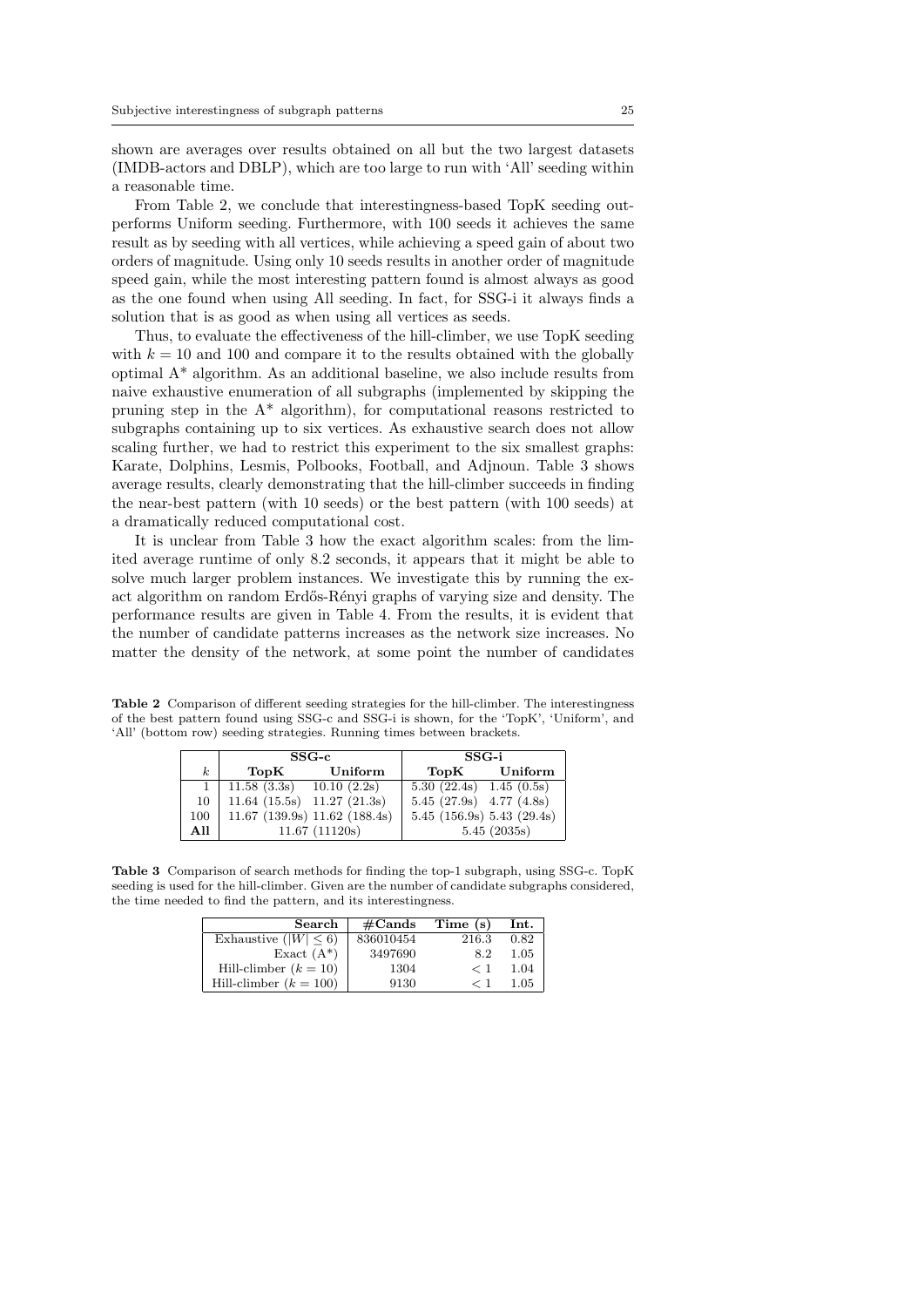Table 4 Scalability of the exact A\* algorithm on random Erdős-Rényi graphs, parametrised by the number of vertices  $n$  and edge probability  $p$ . For each parameter setting, ten random graphs were generated and A\* using SSG-c was run to find the best pattern. Shown are the average number of candidates evaluated, the average time needed for this (in seconds), and the total number of runs #X (out of ten) that crashed due to insufficient memory (each run was limited to at most 2Gb).

|                  |                  | $p = 0.1$         |                |                  | $p = 0.01$     |                          |                    | $p = 0.001$    |                |
|------------------|------------------|-------------------|----------------|------------------|----------------|--------------------------|--------------------|----------------|----------------|
| $\boldsymbol{n}$ | $\#\text{Cands}$ | t(s)              | $\#\mathbf{X}$ | $\#\text{Cands}$ | t(s)           | $\#\mathbf{X}$           | $\#\mathrm{Cands}$ | t(s)           | $\#\mathbf{X}$ |
| 10               | 30               | $\Omega$          | -              | 1                | $\overline{0}$ | -                        | $\Omega$           | $\Omega$       |                |
| 20               | 207              | $\Omega$          |                | 13               | $\overline{0}$ | $\overline{\phantom{0}}$ |                    | $\Omega$       |                |
| 30               | 1501             | 0                 |                | 27               | $\overline{0}$ |                          |                    | 0              |                |
| 40               | 8939             | 0                 |                | 538              | $\overline{0}$ |                          | $\overline{2}$     | 0              |                |
| 50               | 45700            | 0                 |                | 1412             | $\overline{0}$ |                          | 15                 | 0              |                |
| 60               | 385620           | $\Omega$          |                | 799              | $\overline{0}$ |                          | 26                 | $\Omega$       |                |
| 70               | 2009217          | 2.5               |                | 3552             | $\overline{0}$ |                          | 32                 | $\Omega$       |                |
| 80               | 6931587          | 12.6              |                | 7181             | $\overline{0}$ |                          | 38                 | $\overline{0}$ |                |
| 90               | 22126867         | 46.9              |                | 11035            | $\overline{0}$ | $\overline{a}$           | 40                 | 0              |                |
| 100              | 113402482        | 373.1             | $\overline{2}$ | 106637           | $\overline{0}$ | $\overline{\phantom{0}}$ | 941                | $\Omega$       |                |
| 125              |                  |                   | 10             | 1302221          | 1.2            |                          | 10618              | 0              |                |
| 150              |                  | $\qquad \qquad -$ | 10             | 59018496         | 87             | $\overline{\phantom{a}}$ | 24682              | 0              |                |
| 175              |                  |                   | 10             | 830066282        | 1699           | -                        | 1337039            | 1.3            |                |
| 200              |                  |                   | 10             | 615623653        | 1226           | 4                        | 939                | $\Omega$       |                |
| 225              |                  |                   | 10             | 97129173         | 235            | 9                        | 457                | $\Omega$       |                |
| 250              |                  |                   | 10             |                  |                | 10                       | 2102               | 0              |                |
| 300              |                  |                   | 10             |                  |                | 10                       | 7006               | $\Omega$       |                |
| 350              |                  |                   | 10             |                  |                | 10                       | 43754              | 0              |                |
| 400              |                  |                   | 10             |                  |                | 10                       | 362809             | 0.7            |                |
| 450              |                  |                   | 10             |                  |                | 10                       | 49612662           | 144            |                |
| 500              |                  |                   | 10             |                  |                | 10                       | 107787526          | 325            |                |
| 550              |                  |                   | 10             |                  |                | 10                       | 310399214          | 1067           | 4              |
| 600              |                  |                   | 10             |                  |                | 10                       |                    |                | 10             |

becomes so large that the memory limit of 2Gb is exceeded. This is due to the fact that the priority queue containing future candidates becomes very long; memory rather than runtime is the bottleneck. We could postpone the breaking point by allowing more memory, but given the steep increase in the number of candidates this would allow only slightly larger networks to be used.

Although exact search with the A\*-based algorithm is only feasible on moderately sized graphs, i.e. containing up to 100s of vertices, the results in Table 3 show that pruning the search space is essential in making this possible. Compared to exhaustive enumeration of subgraphs containing up to six vertices, both the number of candidates and the computation time is reduced by two orders of magnitude. In other words, for moderately sized graphs the exact algorithm, including its pruning strategy, is an essential contribution as it enables the discovery of optimal patterns. We have to resort to heuristics to be able to discover patterns in larger networks though.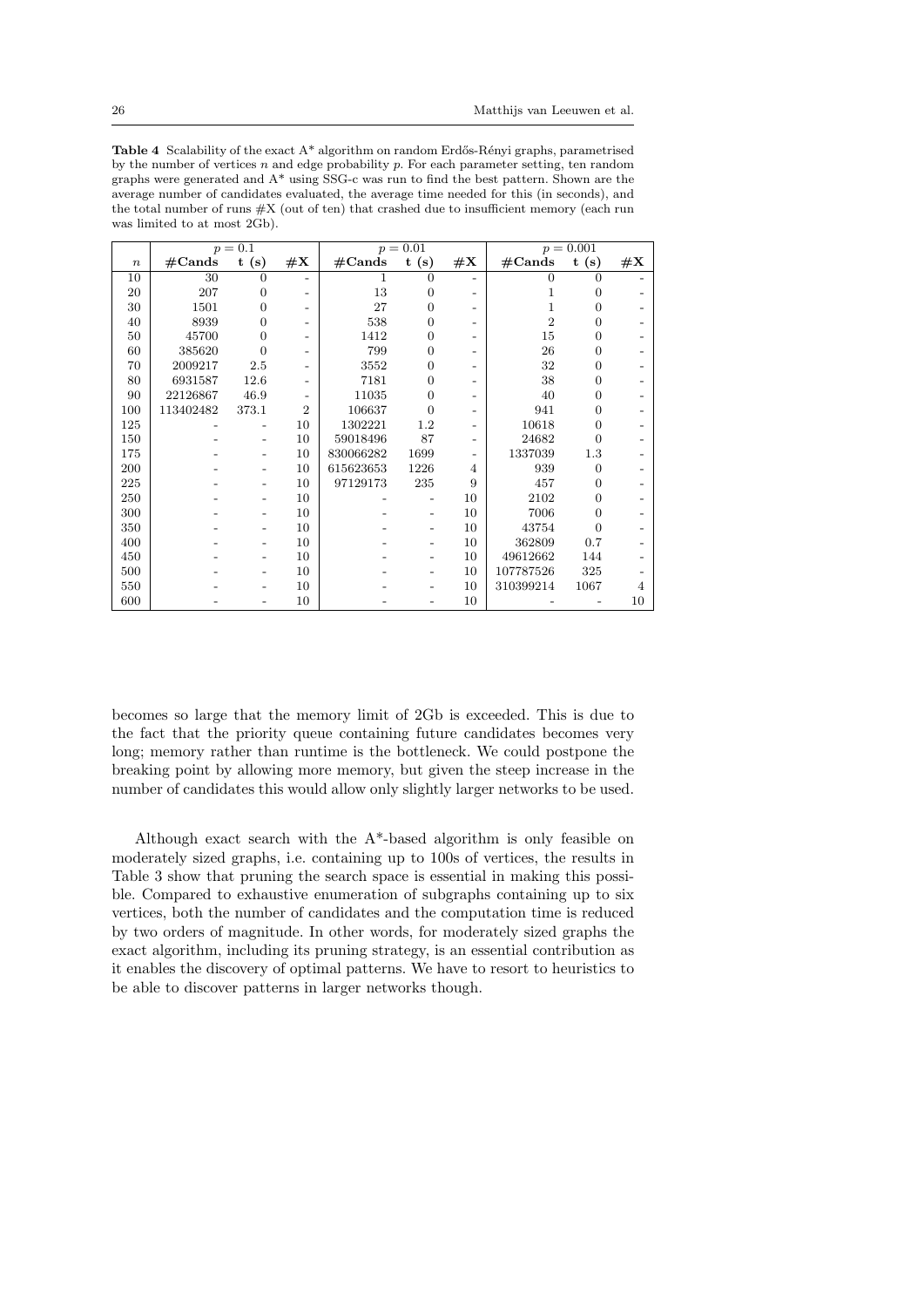### 5.2 Evaluation of the interestingness measure

For the remaining experiments we will use the hill-climber with TopK seeding  $(k = 10)$ , as the previous subsection showed this search strategy to be very fast while closely approximating the optimal result. Moreover, it can also be used hassle-free on larger networks.

## 5.2.1 Effect of the prior beliefs

Here we investigate the effect of incorporating different kinds of prior beliefs by comparing SSG-c and SSG-i on all datasets considered (see Tables 5 and 7). From Table 5 we observe that the average degree of the vertices in the most interesting subgraph according to SSG-c is almost always higher than when using SSG-i. This is to be expected, since for SSG-i high degrees may represent a partial explanation for high density and thus reduce the information content. But also intuitively this makes perfect sense: different prior beliefs about the data should lead to different results, and our subjective interestingness measure allows for this. Second, we observe that interestingness under SSG-c is typically higher than under SSG-i. This should be no surprise either, given the fact that the user knows less about the data and hence has more to learn about it. This explanation is corroborated by the fact that the difference in interestingness is larger if the difference in average degree is larger as well.

Focusing only on the columns for SSG-c and SSG-i in Table 7, we observe that different prior beliefs also lead to different structural properties of the identified subgraphs. SSG-c often finds larger subgraphs than SSG-i, but not always. On the smaller datasets SSG-i tends to find small cliques, but both their average degrees in Table 5 and inspection of these subgraphs shows that these do not contain any hub vertices with high degree; given the low degrees of their individual vertices, SSG-i considers these cliques to be informative and hence interesting.

#### 5.2.2 Iterative pattern mining

As explained in Sec. 2.3.1, our approach is naturally suited for iterative application, as patterns presented in previous iterations can be incorporated into the background distribution for subsequent iterations. Table 6 shows some characteristics of the first 10 patterns found in this way, using SSG-i (i.e. initially incorporating prior beliefs on the individual vertex degrees). Besides total computation time, the table shows the proportion of the graph covered by the union of the 10 subgraphs ('coverage'), and the average Jaccard index over all pairs of subgraphs. The average Jaccard shows that while overlap tends to be avoided, small overlaps do take place. This illustrates how incorporating the presented patterns into the background distribution helps to avoid redundancy in the resulting pattern set, while patterns can still overlap when this is informative. Coverage varies strongly depending on the dataset, suggesting that our measure adapts itself to the scale and the structure of the dataset.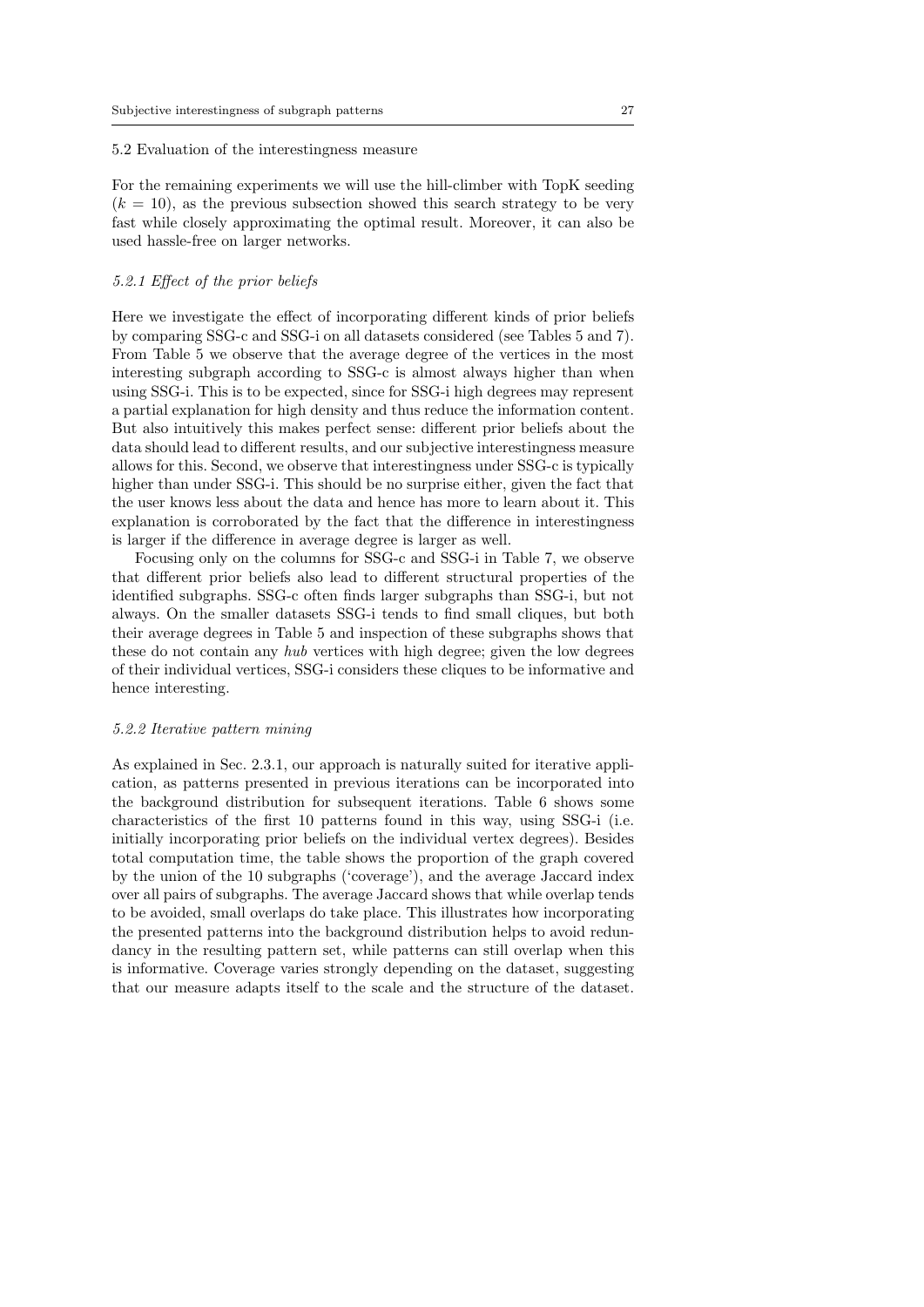| Dataset                    | Method                    | Time (s)        | Int.              | AvgDeg.           |
|----------------------------|---------------------------|-----------------|-------------------|-------------------|
| $\overline{\text{Karate}}$ | $SSG-i$                   | < 1             | 0.61              | 3.3               |
|                            | $SSG-c$                   | $<1\,$          | 0.55              | 9.0               |
| Dolphins                   | $SSG-i$                   | $\overline{<1}$ | 0.67              | 3.7               |
|                            | $SSG-c$                   | < 1             | 0.76              | 8.2               |
| Lesmis                     | $SSG-i$                   | $\overline{<1}$ | 1.50              | 8.3               |
|                            | $SSG-c$                   | $<\,1$          | 1.69              | 13.9              |
| Polbooks                   | $SSG-i$                   | $\overline{<1}$ | 1.28              | 6.6               |
|                            | $SSG-c$                   | < 1             | 0.98              | 18.1              |
| Adjnoun                    | $SSG-i$                   | $\overline{<1}$ | 0.61              | $\overline{7.0}$  |
|                            | $SSG-c$                   | < 1             | 0.85              | 24.7              |
| Football                   | $\overline{\text{SSG-i}}$ | $\overline{<1}$ | 1.99              | 10.8              |
|                            | $SSG-c$                   | < 1             | 1.42              | 11.3              |
| Jazz                       | $SSG-i$                   | $\overline{<1}$ | 3.13              | 42.1              |
|                            | $SSG-c$                   | $<1\,$          | $3.95\,$          | 46.1              |
| Celeg. $N$                 | $SSG-i$                   | $\overline{<1}$ | 1.64              | 15.0              |
|                            | $SSG-c$                   | $<1\,$          | 1.88              | 44.4              |
| Celeg. M                   | $SSG-i$                   | $\overline{<1}$ | 1.75              | 4.0               |
|                            | $SSG-c$                   | $<1\,$          | 3.39              | 58.1              |
| Email                      | $SSG-i$                   | $\overline{<1}$ | $\overline{3.28}$ | $\overline{20.2}$ |
|                            | $SSG-c$                   | < 1             | 4.04              | 20.2              |
| Polblogs                   | $SSG-i$                   | $\overline{1}$  | 2.60              | 94.2              |
|                            | $SSG-c$                   | $\mathbf{1}$    | 11.59             | 107.9             |
| Netscience                 | $SSG-i$                   | $\overline{<1}$ | 4.86              | 19.2              |
|                            | $SSG-c$                   | $<\,1$          | 9.40              | 19.2              |
| Delicious                  | $\overline{\text{SSG-i}}$ | $\overline{<1}$ | 5.97              | 18.4              |
|                            | $SSG-c$                   | $<1\,$          | 9.27              | 39.6              |
| <b>Artists</b>             | $SSG-i$                   | ī               | 7.60              | 56.4              |
|                            | $SSG-c$                   | $<1\,$          | 18.53             | 123.8             |
| Power                      | $\overline{\text{SSG-i}}$ | $\overline{<1}$ | 1.37              | 6.4               |
|                            | $SSG-c$                   | $<1\,$          | 1.74              | 7.6               |
| <b>IMDB-ratings</b>        | $SSG-i$                   | 438             | 49.46             | 632.0             |
|                            | $_{\rm SSG-c}$            | 231             | 105.00            | 1815.8            |
| Wiki-vote                  | $\overline{\text{SSG-i}}$ | $\overline{35}$ | $\overline{4.35}$ | 57.9              |
|                            | $SSG-c$                   | 32              | 22.80             | 219.8             |
| <b>IMDB-actors</b>         | $SSG-i$                   | 479             | 22.05             | 134.3             |
|                            | $SSG-c$                   | 481             | 14.67             | 143.1             |
| $\overline{\mathrm{DBLP}}$ | $\overline{\text{SSG-i}}$ | 118             | 4.69              | 79.8              |
|                            | $SSG-c$                   | 34              | $3.38\,$          | 76.4              |

Table 5 Comparison of the most interesting patterns identified using different prior beliefs, SSG-c and SSG-i. For each pattern are given the time needed to discover it, its interestingness, and the average degree of its vertices in the whole network.

The smaller datasets could be completely 'explained' with tens of patterns, whereas more patterns would be required to cover the larger graphs.

The computation times presented in Tables 5 and 6 demonstrate that the hill-climber scales very well. For example, iterative mining of 10 patterns on the two graphs containing 100, 000+ vertices and up to millions of edges takes between 15 minutes and one hour. This includes not only the search for the subgraphs, but also the initial computation and the iterative updating of the background distribution (which is generally very fast and therefore negligible in practice).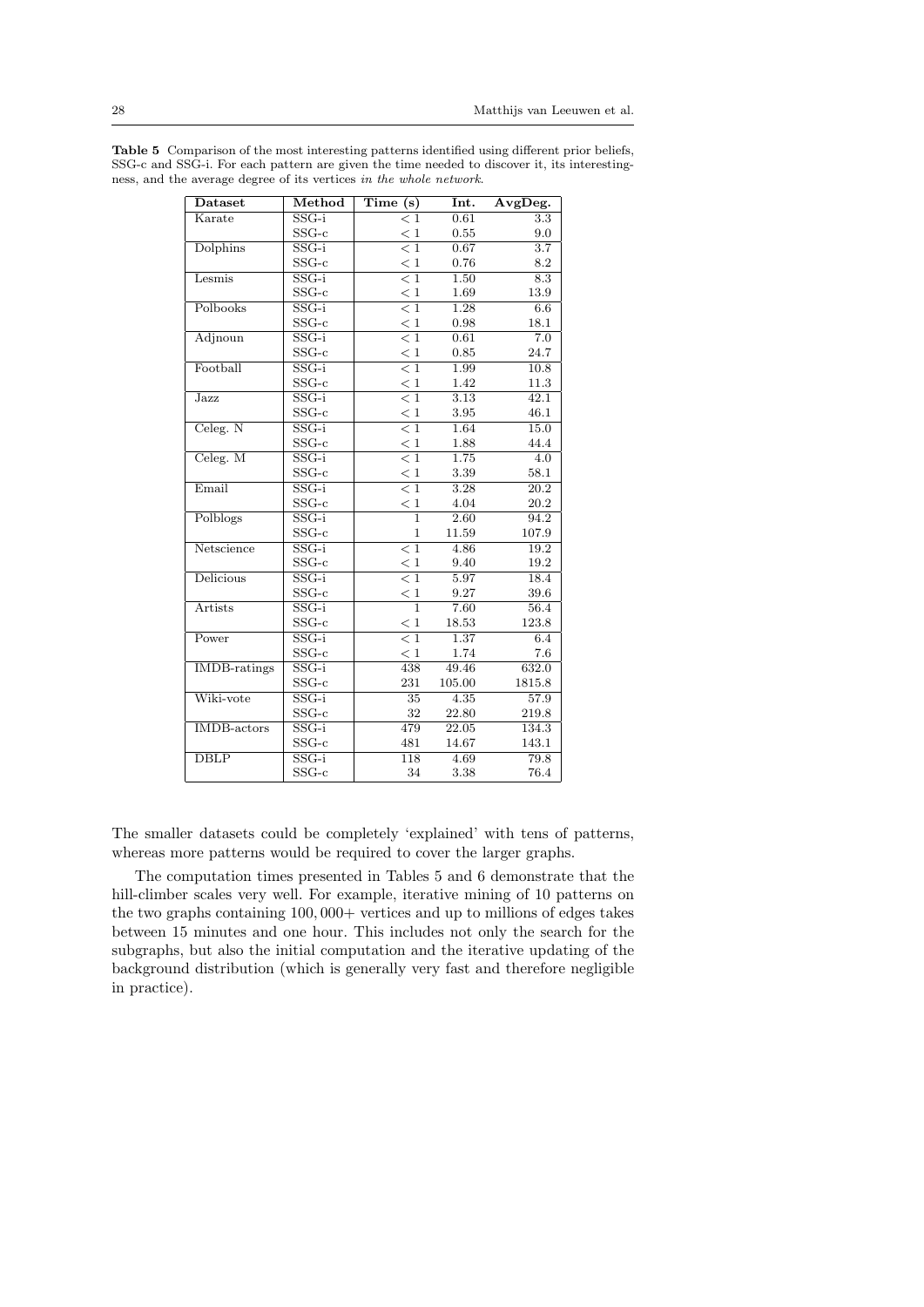| Dataset             | Time<br>(s) | Coverage | AvgJaccard |
|---------------------|-------------|----------|------------|
| Karate              | < 1         | 50.0%    | 0.959      |
| Dolphins            | < 1         | 48.4%    | 0.980      |
| Lesmis              | < 1         | 59.7%    | 0.995      |
| Polbooks            | < 1         | $50.5\%$ | 0.998      |
| Adjnoun             | < 1         | 24.1%    | 0.996      |
| Football            | < 1         | 70.4%    | 1.000      |
| Jazz                | < 1         | $63.6\%$ | 0.987      |
| Celegans N.         | < 1         | $21.2\%$ | 0.998      |
| Celegans M.         | < 1         | 10.0%    | 0.993      |
| Email               | 1           | $10.2\%$ | 1.000      |
| Polblogs            | 5           | 16.4%    | 0.995      |
| Netscience          | < 1         | $7.0\%$  | 1.000      |
| Delicious           | < 1         | $8.1\%$  | 1.000      |
| Artists             | 3           | 12.0%    | 0.999      |
| Power               | < 1         | $2.6\%$  | 0.999      |
| <b>IMDB-ratings</b> | 6080        | $35.4\%$ | 0.975      |
| Wiki-vote           | 249         | $15.9\%$ | 0.996      |
| <b>IMDB-actors</b>  | 3428        | 1.7%     | 0.999      |
| DBLP                | 879         | $0.4\%$  | 1.000      |

Table 6 Characteristics of the first 10 patterns found by iterative mining using SSG-i. Given are the total computation time, the percentage of  $G$  covered by the subgraphs, and the average Jaccard index between all pairs of vertex sets.

#### 5.2.3 Comparison with alternative approaches

As is clear from Sec. 4, the approach that is most similar to ours, both in terms of interestingness measure and algorithmically, is the one searching for Optimal Quasi-Cliques (OQC) by maximising the edge surplus (Tsourakakis et al, 2013). This approach is arguably also the current state-of-the-art in dense subgraph mining, and is thus the ideal comparison for our work. We therefore compare SSG-c and SSG-i with two algorithms presented in that paper: the Greedy (referred to as OQC-G) and the Local (OQC-L) search heuristic.

The results are summarised in Table 7. The leftmost columns contain SSGi resp. SSG-c interestingness values as computed on the best patterns found by the SSG-i resp. SSG-c hill-climber and OQC-G. For OQC, we restrict our focus to the G variant because it is deterministic and hence always produces the same results. The purpose of this comparison is twofold: 1) to show that our interestingness formalisation is different from that of OQC, and 2) to show that our hill-climber finds better patterns according to our interestingness criteria. Both claims are clearly confirmed by the results, as we explain next.

OQC is conceptually closer to SSG-c than to SSG-i and on some datasets, such as Football, Email, and DBLP, it finds results that are equally good to those found by the SSG-c hill-climber. On average, however, our SSG-c hill-climber scores much better than OQC-G: 11.36 vs 7.53. With its more detailed prior belief, SSG-i aims at another range of patterns and succeeds in finding patterns that score much higher than OQC-G. On IMDB-ratings, for example, the pattern found by OQC-G gets a score of only 0.35, whereas our SSG-i hill-climber finds a subgraph with score 49.46. This demonstrates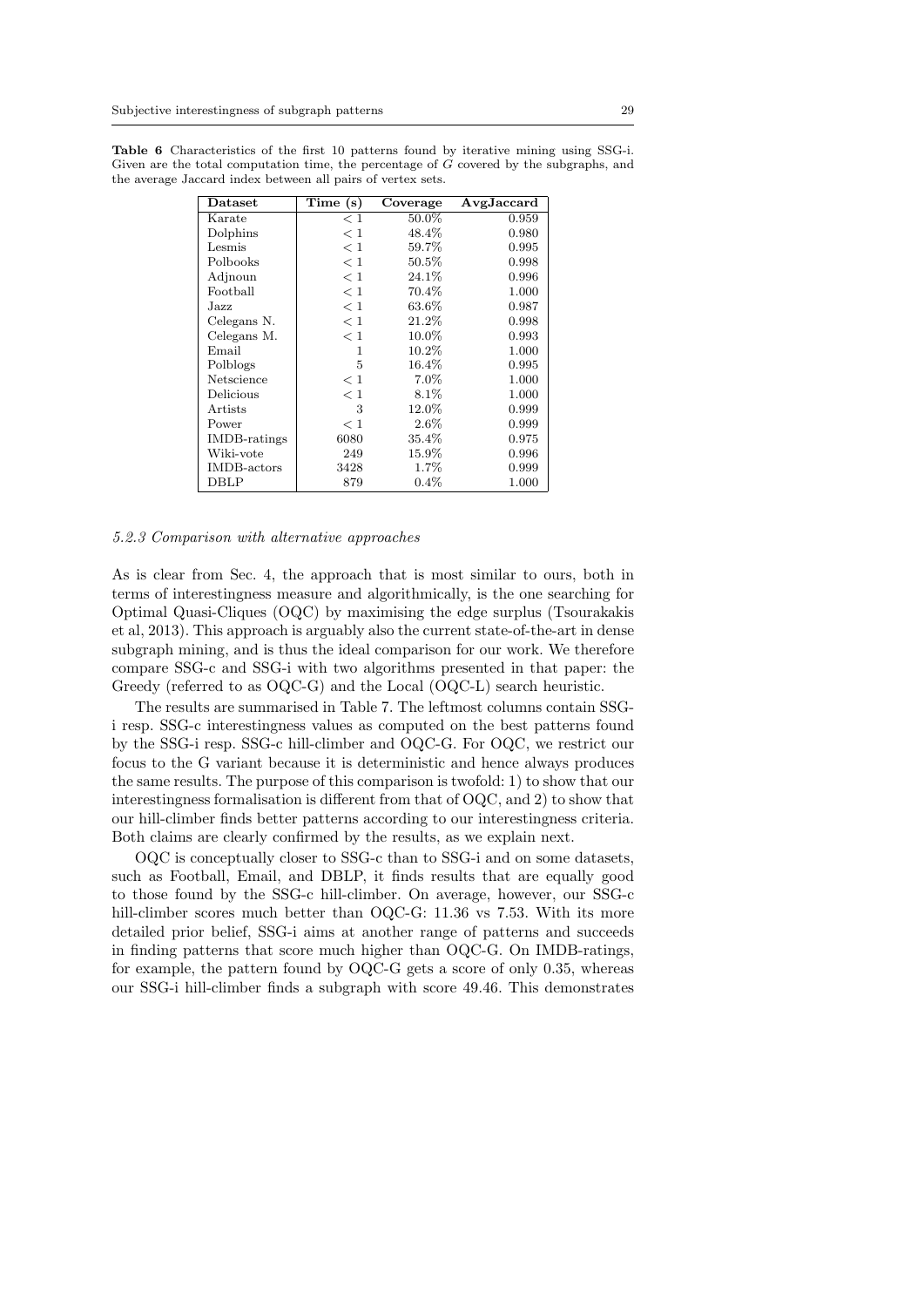| Jataset                | <b>SSG-i</b>                                                                                                                                                                                                                                                  | Į                                           | SSG-c int.                                                                        |                                                                                                                                                                                                                                                                                          |       | Size          |                                                                               |                          |                                                     | Edge                                                     | densit                                    |                  |       |       | Diameter       |       |                                          | Triangle densit                             |                                            |       |
|------------------------|---------------------------------------------------------------------------------------------------------------------------------------------------------------------------------------------------------------------------------------------------------------|---------------------------------------------|-----------------------------------------------------------------------------------|------------------------------------------------------------------------------------------------------------------------------------------------------------------------------------------------------------------------------------------------------------------------------------------|-------|---------------|-------------------------------------------------------------------------------|--------------------------|-----------------------------------------------------|----------------------------------------------------------|-------------------------------------------|------------------|-------|-------|----------------|-------|------------------------------------------|---------------------------------------------|--------------------------------------------|-------|
| method                 | <b>SSG-1</b>                                                                                                                                                                                                                                                  | 00C-G                                       | SSG-c                                                                             | 990-0                                                                                                                                                                                                                                                                                    | SSG-i | SSG-c         | CCG                                                                           | 00cL                     | SSG-i                                               | SSG-c                                                    | poc-G                                     | 700C             | SSG-i | SSG-c | <b>000-G</b>   | 00C-L | SSG-i                                    | SSG-c                                       | 000-0                                      | OQC-1 |
| erate                  | $^{19.0}$                                                                                                                                                                                                                                                     | 10.0                                        | 0.55                                                                              | 0.16                                                                                                                                                                                                                                                                                     |       |               |                                                                               |                          |                                                     |                                                          | 0.56                                      | 6.93             |       |       |                |       |                                          |                                             | 81.0                                       | 0.80  |
| olphins                |                                                                                                                                                                                                                                                               | 0.19                                        | 0.76                                                                              | 0.32                                                                                                                                                                                                                                                                                     |       |               | ម<br>មាន ក្នុង ក្នុង ក្នុង ក្នុង មិន មាន ដូច<br>ស្រុក ក្នុង ក្នុង ក្នុង ក្នុង |                          |                                                     | 6.93                                                     | 14.1                                      | F9 <sup>-0</sup> |       |       |                |       |                                          | 0.80                                        |                                            |       |
| esmis                  | $0.67$<br>1.50                                                                                                                                                                                                                                                | 0.13                                        | 1.69                                                                              |                                                                                                                                                                                                                                                                                          |       |               |                                                                               |                          |                                                     |                                                          | <b>C.51</b>                               |                  |       |       |                |       |                                          |                                             |                                            |       |
| Polbooks               | 1.28                                                                                                                                                                                                                                                          |                                             | 860                                                                               |                                                                                                                                                                                                                                                                                          |       |               |                                                                               |                          |                                                     | $-36$                                                    |                                           |                  |       |       |                |       |                                          |                                             |                                            |       |
| Adjnoun                | 19.0                                                                                                                                                                                                                                                          |                                             |                                                                                   |                                                                                                                                                                                                                                                                                          |       |               |                                                                               | <b>13 12 11 08 25 26</b> |                                                     | 6.93                                                     |                                           |                  |       |       |                |       |                                          | $\begin{array}{c} 0.86 \\ 0.86 \end{array}$ |                                            |       |
| Gotball                | $-1.99$                                                                                                                                                                                                                                                       |                                             |                                                                                   |                                                                                                                                                                                                                                                                                          |       |               |                                                                               |                          |                                                     |                                                          |                                           |                  |       |       |                |       |                                          |                                             |                                            |       |
|                        | بن<br>13                                                                                                                                                                                                                                                      |                                             |                                                                                   |                                                                                                                                                                                                                                                                                          |       |               |                                                                               |                          |                                                     |                                                          |                                           |                  |       |       |                |       |                                          |                                             |                                            |       |
|                        | 1.64                                                                                                                                                                                                                                                          |                                             |                                                                                   |                                                                                                                                                                                                                                                                                          |       |               |                                                                               |                          | 0.89                                                | 0.80                                                     |                                           |                  |       |       |                |       |                                          |                                             |                                            |       |
|                        | 1.75                                                                                                                                                                                                                                                          |                                             |                                                                                   |                                                                                                                                                                                                                                                                                          |       |               |                                                                               | K                        | 0.90                                                |                                                          |                                           |                  |       |       |                |       |                                          |                                             |                                            |       |
| linai.                 | 3.28                                                                                                                                                                                                                                                          | $0.05$<br>3.28                              |                                                                                   |                                                                                                                                                                                                                                                                                          |       |               |                                                                               |                          |                                                     |                                                          |                                           |                  |       |       |                |       |                                          |                                             |                                            |       |
| sgoldlo <sup>s</sup> . | 2.60                                                                                                                                                                                                                                                          | 2.05                                        | 0 1 3 1 3 4 4 5 6 7<br>8 4 9 8 9 9 4 5 6 7 8 9 7 8 9<br>6 4 9 8 9 4 9 5 7 8 9 7 8 | $\begin{array}{c} 0.0 & 0.01 & 0.01 \\ 0.0 & 0.01 & 0.01 \\ 0.0 & 0.01 & 0.01 \\ 0.0 & 0.01 & 0.02 \\ 0.0 & 0.01 & 0.02 \\ 0.0 & 0.01 & 0.02 \\ 0.0 & 0.01 & 0.02 \\ 0.0 & 0.01 & 0.02 \\ 0.0 & 0.01 & 0.02 \\ 0.0 & 0.01 & 0.02 \\ 0.0 & 0.01 & 0.02 \\ 0.0 & 0.01 & 0.02 \\ 0.0 & 0.0$ |       | 8122584812385 |                                                                               | 82 cm                    | $\frac{1}{2}$                                       | $\begin{array}{c}\n 0.5 \\ - 0.5 \\ - 0.5\n \end{array}$ | 00 000 0 000000<br>23 12 23 24 25 26 26 2 |                  |       |       |                |       | #221884-\$133-----<br>#221884-\$133----- |                                             | 0000 000 000000000<br>15301-464-0134645833 |       |
| <b>Jetscience</b>      |                                                                                                                                                                                                                                                               |                                             |                                                                                   |                                                                                                                                                                                                                                                                                          | 28    |               |                                                                               |                          |                                                     |                                                          |                                           |                  |       |       |                |       |                                          |                                             |                                            |       |
| <b>belicious</b>       | $4.86\phantom{1}$                                                                                                                                                                                                                                             |                                             |                                                                                   |                                                                                                                                                                                                                                                                                          |       |               |                                                                               |                          | 60.99                                               | 0.60                                                     |                                           |                  |       |       |                |       |                                          |                                             |                                            |       |
| <b>Lrtists</b>         |                                                                                                                                                                                                                                                               | $48.378$<br>$8.97848$<br>$8.9888$<br>$1.39$ |                                                                                   | 9 9 1 1 2 3 3 3 3<br>3 3 4 3 5 3 3 3<br>3 3 3 3 3 3                                                                                                                                                                                                                                      | 285   |               |                                                                               |                          |                                                     | 8.0                                                      |                                           |                  |       |       |                |       |                                          |                                             |                                            |       |
| awer                   | 7<br>13<br>19<br>19                                                                                                                                                                                                                                           |                                             |                                                                                   |                                                                                                                                                                                                                                                                                          |       |               |                                                                               |                          | $\begin{smallmatrix}0.98\ 0.38\ 1\end{smallmatrix}$ |                                                          |                                           |                  |       |       |                |       |                                          |                                             |                                            |       |
| MDB-ratings            |                                                                                                                                                                                                                                                               |                                             |                                                                                   |                                                                                                                                                                                                                                                                                          |       |               |                                                                               | $\overline{5}$           |                                                     | $\frac{6}{10}$                                           |                                           |                  |       |       |                |       |                                          |                                             |                                            |       |
| Viki-vote              |                                                                                                                                                                                                                                                               |                                             |                                                                                   |                                                                                                                                                                                                                                                                                          | 7.528 |               |                                                                               | $\overline{11}$          |                                                     | 0.32                                                     |                                           |                  |       |       |                |       |                                          |                                             |                                            |       |
| MIDB-actors            | $\begin{array}{c} 4.37 \\ 4.68 \end{array}$                                                                                                                                                                                                                   | 16.56                                       | $\frac{22.80}{14.67}$                                                             |                                                                                                                                                                                                                                                                                          |       |               |                                                                               |                          | 0<br>25<br>25                                       | 0.43                                                     |                                           |                  |       |       |                |       |                                          |                                             |                                            |       |
| <b>ATBL</b>            |                                                                                                                                                                                                                                                               | 4.64                                        |                                                                                   | ು<br>ಜನ                                                                                                                                                                                                                                                                                  |       |               |                                                                               |                          |                                                     |                                                          |                                           |                  |       |       |                |       |                                          |                                             |                                            |       |
| Average                | 6.28                                                                                                                                                                                                                                                          | 2.28                                        | 11.36                                                                             | 7.53                                                                                                                                                                                                                                                                                     | 49.7  | 88.5          | 146.8                                                                         | 124.5                    | $\frac{1}{85}$                                      | 0.83                                                     | 0.65                                      | $\frac{69}{2}$   | ò     | 5     | L <sub>2</sub> | LZ.   | $rac{1}{2}$                              | 0.67                                        | 0.37                                       | 0.34  |
| Lable                  | <b>7</b> Library of the saturation of $C_1$ , $C_2$ , $C_3$ , $C_4$ , $C_5$ , $C_6$ , $C_7$ , $C_8$ , $C_8$ , $C_9$ , $C_9$ , $C_9$ , $C_9$ , $C_9$ , $C_9$ , $C_9$ , $C_9$ , $C_9$ , $C_9$ , $C_9$ , $C_9$ , $C_9$ , $C_9$ , $C_9$ , $C_9$ , $C_9$ , $C_9$ , |                                             |                                                                                   |                                                                                                                                                                                                                                                                                          |       |               |                                                                               |                          |                                                     |                                                          |                                           |                  |       |       |                |       |                                          |                                             | as computed by SSG-i and                   |       |
| SSG-c<br>SIZe,         | edge density                                                                                                                                                                                                                                                  |                                             |                                                                                   | , diameter, and triangle density                                                                                                                                                                                                                                                         |       |               |                                                                               | 7 of each best subgrap   |                                                     |                                                          | discovered                                |                  |       |       |                |       |                                          |                                             |                                            |       |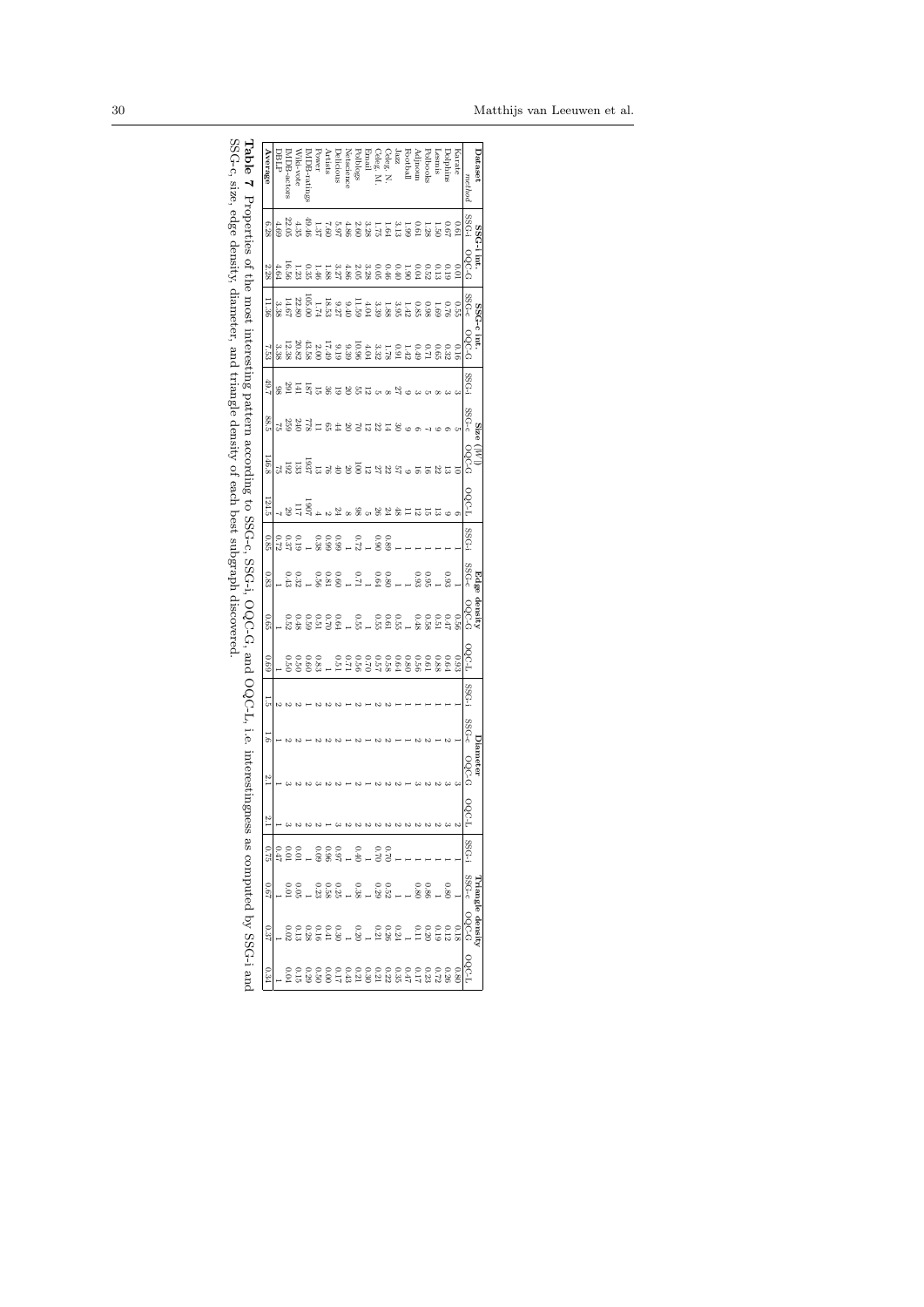the power of our subjective interestingness measure, which can in principle be used in combination with a variety of prior beliefs, each of which results in different patterns.

Next, we compare the sizes of the best patterns found by the different algorithms. The size of the most interesting patterns according to SSG is sometimes smaller and sometimes larger when compared to OQC. SSG does tend to find subgraphs with higher edge densities though (with a few exceptions). The diameters for SSG are occasionally smaller but generally comparable. Most importantly, the triangle densities tend to be considerably higher for both SSG methods than for the OQC methods (again, with a few exceptions).

To sum up, in Tsourakakis et al (2013) it was shown that OQC finds subgraphs that are denser than maximum density subgraphs (Goldberg, 1984), but we here demonstrate that SSG often finds even denser subgraphs. And most importantly, SSG can use different prior belief sets, which leads to different results, as also indicated by the SSG interestingness results. Concretely, when SSG-i is used the resulting dense subgraphs generally do not contain any of the highest-degree vertices (hubs), because it is already known that they are located in dense regions of the graph (see also the average degrees in Table 5).

#### 5.2.4 External evaluation

Here we investigate to which extent the patterns found in the IMDB-ratings resp. Artists datasets correspond to movie resp. music genres. Genre information was not used to generate the networks and this investigation can therefore be regarded as an external, independent evaluation. Of course, there is no guarantee that the most interesting patterns relate to movie or music genres as defined by humans. It is possible that movie tastes relate to movie properties other than genres as defined in the IMDB dataset, such as the actors playing, the director, or perhaps something less obvious. Similarly, there could be different reasons why music bands receive attention on Twitter than just the genre of their music. Thus, although the presence of an association between the patterns found and genres would be a validation of our approach, the absence of such an association could not be interpreted for the failure of the method.

Nevertheless, we do find that almost all of the top-10 patterns on both datasets are highly significantly related to one or several genres. For completeness we do not only present the external evaluation using the two variants of our method but also using OQC-G. As before, we restrict our focus to the OQC-G variant because it is deterministic.

Tables 8, 9 and 10 show which genres are significantly associated with each of the top-10 patterns of the IMDB-ratings dataset, for SSG-i, SSG-c, and OQC-G respectively. To determine significance, the  $p$ -value is first computed using the hypergeometric test, after which it is multiplied with the number of genres (19) as a Bonferroni correction for multiple testing, and finally compared with a significance threshold of  $1e - 4$ . A very similar strategy is com-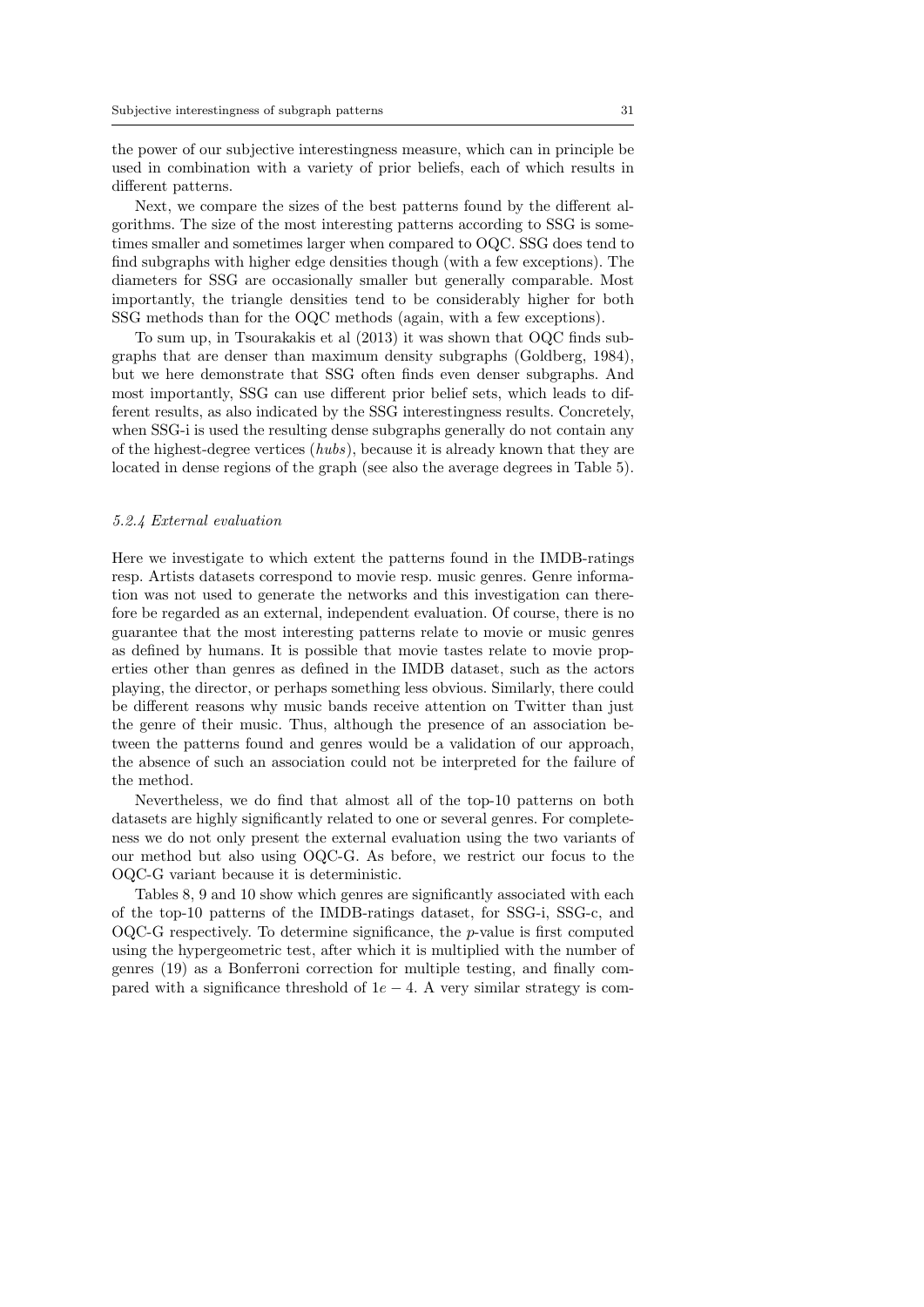|  |  | <b>Table 8</b> Significant genres, negatively or positively associated, for the top-10 patterns on   |  |  |  |  |  |
|--|--|------------------------------------------------------------------------------------------------------|--|--|--|--|--|
|  |  | IMDB-ratings using SSG-i. Bonferroni corrected <i>p</i> -values $\lt$ 1e – 4 shown between brackets. |  |  |  |  |  |

|                | Positively associated genres              | Negatively associated genres                |
|----------------|-------------------------------------------|---------------------------------------------|
|                | Drama $(9.1e-09)$ , Romance $(3.7e-10)$   | Horror $(1.1e-06)$                          |
| $\overline{2}$ |                                           |                                             |
| 3              | Sci-Fi $(2.2e-08)$ , Thriller $(2.1e-11)$ |                                             |
| 4              | Film-Noir $(7.5e-06)$                     | Adventure $(2.2e-05)$ , Horror $(8.0e-06)$  |
| 5              | Drama $(1.4e-11)$                         | Action $(2.8e-07)$ , Horror $(2.0e-05)$ ,   |
|                |                                           | Thriller $(2.3e-05)$                        |
| 6              | Horror $(6.1e-0.9)$                       | Romance $(5.7e-05)$                         |
| $\overline{7}$ | Drama $(0)$ , War $(1.1e-10)$             | Comedy $(8.8e-12)$                          |
| 8              | Crime $(5.9e-06)$                         | Romance $(8.8e-06)$                         |
| 9              | Drama $(9.4e-13)$ , Romance $(0)$ , War   | Children $(5.8e-05)$ , Horror $(3.6e-13)$ , |
|                | $(7.4e-07)$                               | Thriller $(7.7e-05)$                        |
| 10             | Musical $(6.2e-07)$ , Romance $(4.2e-08)$ | Drama $(8.7e-05)$                           |

Table 9 Significant genres, negatively or positively associated, for the top-10 patterns on IMDB-ratings using SSG-c. Bonferroni corrected p-values < 1e−4 shown between brackets.)

|    | Positively associated genres                  | Negatively associated genres              |
|----|-----------------------------------------------|-------------------------------------------|
| 1. | Adventure $(1.3e-09)$ , Sci-Fi $(1.0e-05)$    |                                           |
| 2  | Action $(3.3e-06)$ , Adventure $(4.7e-05)$ ,  |                                           |
|    | Sci-Fi $(1.2e-05)$ , Thriller $(1.5e-12)$     |                                           |
| 3  | Drama $(1.8e-0.8)$ , Film-Noir $(3.5e-0.5)$ , | Action $(6.7e-06)$ , Horror $(8.2e-07)$   |
|    | Romance $(3.4e-05)$                           |                                           |
| 4  | Drama $(2.2e-10)$ , Romance $(5.3e-15)$ ,     | Horror $(8.6e-08)$ , Thriller $(2.3e-05)$ |
|    | $War(6.6e-06)$                                |                                           |
| 5  | Drama $(2.3e-12)$ , War $(6.1e-07)$           | Comedy $(2.7e-07)$                        |
| 6  | Drama $(4.6e-07)$                             | Action $(5.7e-07)$ , Horror $(3.4e-06)$   |
| 7  |                                               |                                           |
| 8  | Action $(0)$ , Adventure $(2.4e-10)$ , Anima- |                                           |
|    | tion $(3.7e-13)$ , Fantasy $(4.6e-06)$        |                                           |
| 9  | Horror $(1.6e-07)$                            |                                           |
| 10 | Musical $(3.1e-08)$ , Romance $(6.9e-08)$     |                                           |
|    |                                               |                                           |

Table 10 Significant genres, negatively or positively associated, for the top-10 patterns on IMDB-ratings using OQC-G. Bonferroni corrected p-values < 1e−4 shown between brackets.

|              | Positively associated genres                 | Negatively associated genres                   |
|--------------|----------------------------------------------|------------------------------------------------|
| $\mathbf{1}$ | Action $(3.4e-05)$ , Adventure $(6.6e-13)$ , |                                                |
|              | Animation $(1.5e-05)$ , Crime $(6.0e-05)$ ,  |                                                |
|              | Drama $(1.4e-08)$ , Fantasy $(9.1e-08)$ ,    |                                                |
|              | Mystery (5.9e-06), Sci-Fi (1.3e-05),         |                                                |
|              | Thriller $(5.2e-11)$                         |                                                |
| 2            | Drama $(3.1e-06)$ , Romance $(4.5e-10)$      | Horror $(2.3e-0.5)$                            |
| 3            | Drama $(1.2e-05)$                            | Action $(1.1e-07)$ , Horror $(9.9e-09)$ , Sci- |
|              |                                              | Fi $(3.4e-05)$ , Thriller $(6.6e-05)$          |
| 4            |                                              | Romance $(2.7e-05)$                            |
| 5            | Horror $(1.1e-06)$                           |                                                |
| 6            | Action $(4.4e-07)$ , Animation $(2.0e-06)$ , |                                                |
|              | Musical $(5.5e-05)$                          |                                                |
| 7            |                                              |                                                |
| 8            | Action $(1.0e-11)$ , Fantasy $(3.0e-06)$ ,   | Drama $(2.8e-0.9)$                             |
|              | Horror (3.5e-08), Sci-Fi (4.7e-09)           |                                                |
| 9            |                                              |                                                |
| 10           |                                              |                                                |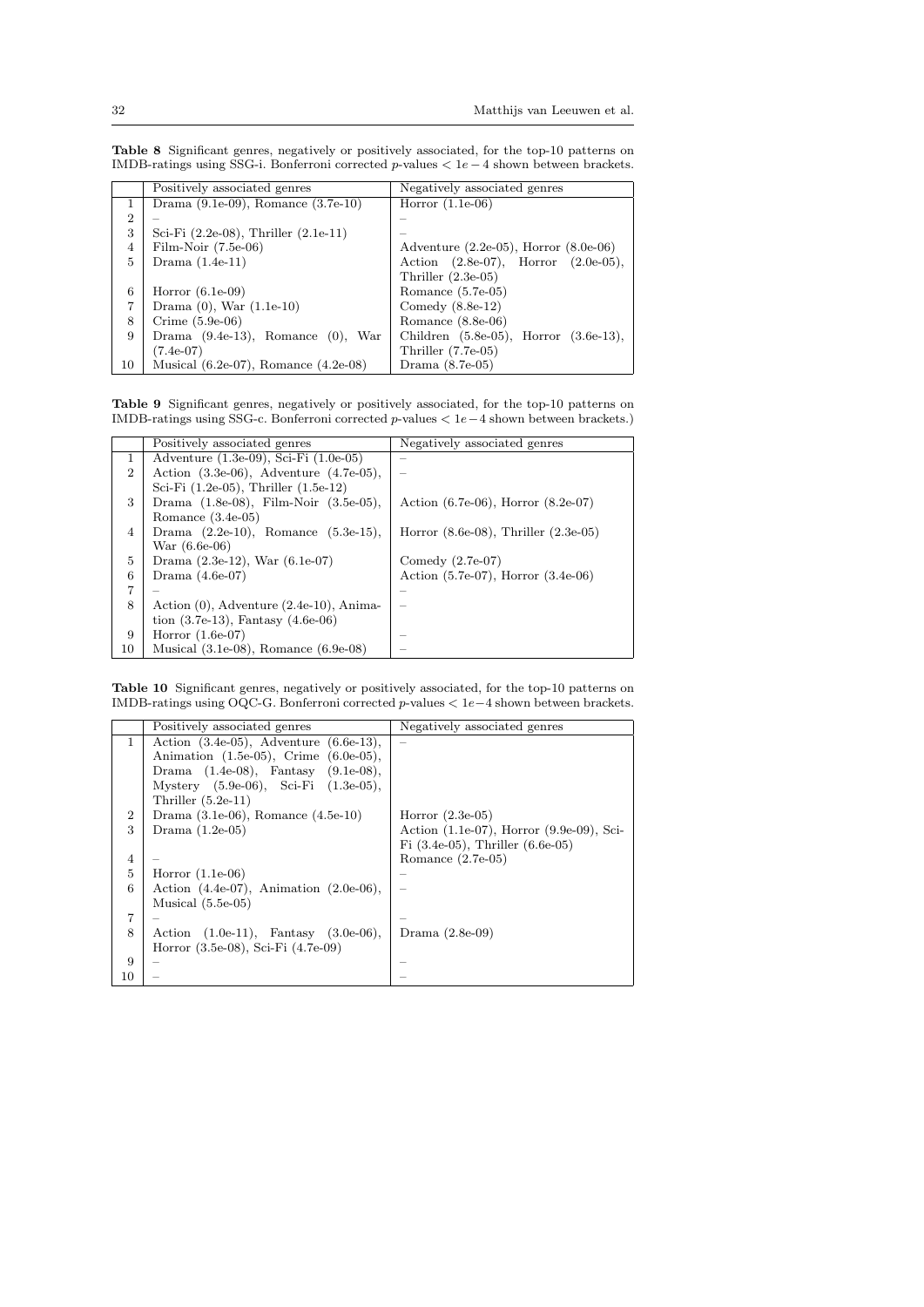monly used e.g. in bioinformatics, to determine which gene ontology terms are significantly related to a given set of genes.

Looking at the patterns in detail, SSG-i appears to find more niche genres whereas SSG-c and OQC-G tend to find sets of associated blockbusters seen (and liked) by many. For example, although SSG-c and OQC-G do not find the same top pattern, the three highest degree vertices in their respective top patterns are Pulp Fiction, The Matrix, and Fight Club. On the other hand the three highest degree vertices in the top pattern of SSG-i are the relatively unknown Orlando, Twelve O'Clock High, and Pieces of April. This is not surprising as SSG-c and OQC-G do not take into account the degree distribution.

The "–"s in Tables 8, 9 and 10 mean that there are no genres significantly associated with the respective patterns. However this does not mean that the movies in the pattern are not related but just that the pattern cannot be explained based on significant associations with genres. Upon closer inspection of these patterns, we noticed that pattern 7 in Table 9 contains films with a male main character, whereas pattern 2 in Table 8 contains old films mainly from the 60s, 70s and 80s. The full lists of movies in the top-10 patterns for SSG-i and SSG-c on this dataset can be found in the supplementary material<sup>12</sup>.

Tables 11, 12 and 13 show which genres are significantly associated with the top-10 patterns found in the Artists dataset, for SSG-i, SSG-c and OQC-G respectively. The p-value is again computed using the hypergeometric test. As Bonferroni correction for multiple testing the result is multiplied with 181, which is the number of music genres which appear at least 3 times in this dataset. The significance threshold used now is 0.01 as the dataset is smaller.

By taking a closer look at the results on Artists we see that SSG-i tends to pick up patterns that correspond to rarer genres than SSG-c and OCQ-G, such as bhangra, world, afro pop and to a lesser extend trance. A pattern related to afro-pop is not contained at all in the top 10 patterns of SSG-c and OCQ-G. A pattern related to bhangra is also found by OQC-G though at a lower rank (10) than SSG-i (4). Also, a pattern related to trance is found by all methods though at rank 7 for SSG-c and OQC-G as compared to rank 2 for SSG-i. At first sight, the top pattern found by SSG-i may seem surprising, as rock is a very common genre. Turns out, however, that this subgraph is extremely dense (edge density 97%), which is much denser than the second pattern (70%). The complete list of artists for the top-10 patterns obtained with SSG-i and SSG-c can be found in the supplementary material<sup>13</sup>.

Finally, to illustrate the strengths of our approach, Figure 4 visualises the top-10 patterns of SSG-i on the Artists dataset<sup>14</sup>. The numbers of the patterns correspond to their ranks as shown in Table11. Although patterns 7 and 8 have a lot of connections between them, our method was still able to distinguish afro-pop (8) as a distinct genre. Quite densely connected are also patterns

 $^{12}\,$  Available from <code>http://patternsthatmatter.org/software.php#ssgminer</code>

 $^{13}\,$  Available from  ${\tt http://patternsthatmatter.org/software.php#ssgminer}$ 

<sup>14</sup> The respective results on the IMDB-ratings dataset could not be visualised due to the larger dataset and patterns.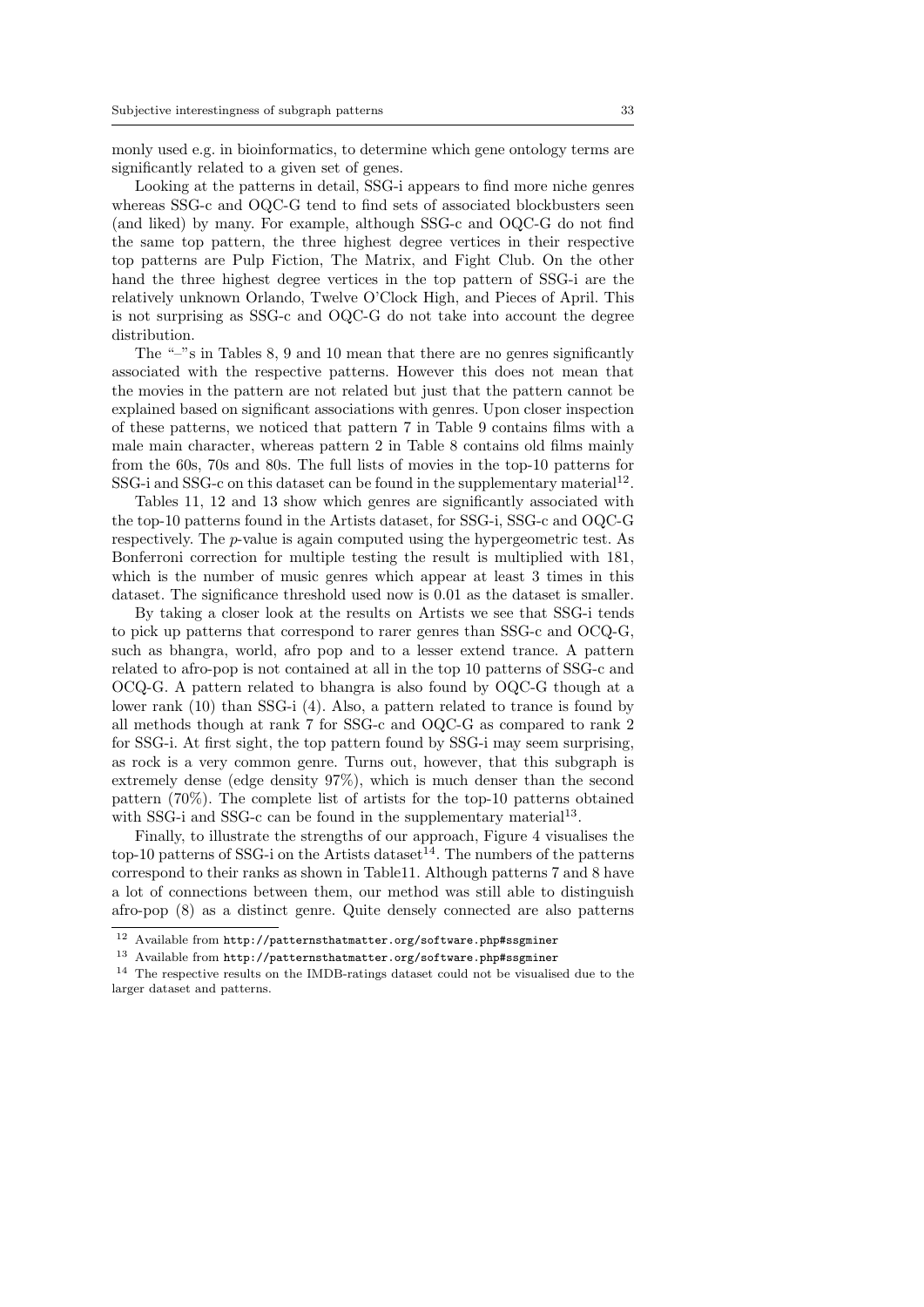Table 11 Significant genres, negatively or positively associated, for the top-10 patterns on Artists using SSG-i. Bonferroni corrected p-values < 1e − 2 shown between brackets.)

|                | Positively associated genres                   | Negatively associated genres |
|----------------|------------------------------------------------|------------------------------|
| 1.             | $rock (0.0e + 00)$                             |                              |
| $\overline{2}$ | electronica $(1.5e-05)$ , trance $(0.0e+00)$   |                              |
| 3              | indie $(3.5e-07)$                              |                              |
| $\overline{4}$ | bhangra $(2.0e-14)$ , world $(8.8e-03)$        |                              |
| 5              | christian $(3.0e-14)$ , christian rap $(8.7e-$ |                              |
|                | 06), gospel $(0.0e+00)$                        |                              |
| 6              | country $(0.0e+00)$                            |                              |
| 7              | grime $(8.6e-09)$ , hip hop $(1.1e-12)$ , rap  | $rock (1.4e-03)$             |
|                | $(4.1e-11)$                                    |                              |
| 8              | afro pop $(8.8e-05)$                           |                              |
| 9              | uk garage $(2.4e-03)$                          |                              |
| 10             | hip hop $(1.4e-10)$                            |                              |

Table 12 Significant genres, negatively or positively associated, for the top-10 patterns on Artists using SSG-c. Bonferroni corrected  $p$ -values  $\lt$  1e − 2 shown between brackets.

|                | Positively associated genres                   | Negatively associated genres |
|----------------|------------------------------------------------|------------------------------|
| 1.             | alternative $(6.6e-03)$ , indie $(2.5e-05)$    |                              |
| $\overline{2}$ | grime $(1.1e-07)$ , hip hop $(1.2e-12)$ , rap  | $rock(4.3e-03)$              |
|                | $(2.6e-11)$                                    |                              |
| 3              | $rock (1.4e-13)$                               |                              |
| 4              | pop $(6.2e-05)$                                |                              |
| 5              | indie $(9.9e-06)$                              |                              |
| 6              | uk garage $(2.4e-03)$                          |                              |
| 7              | electronica $(1.5e-05)$ , trance $(0.0e+00)$   |                              |
| 8              | christian $(1.7e-11)$ , christian rap $(4.3e-$ |                              |
|                | $(6.6e-11)$                                    |                              |
| 9              |                                                |                              |
| 10             | country $(0.0e+0.0)$                           |                              |

Table 13 Significant genres, negatively or positively associated, for the top-10 patterns on Artists using OQC-G. Bonferroni corrected p-values < 1e − 2 shown between brackets.

|                | Positively associated genres                       | Negatively associated genres |
|----------------|----------------------------------------------------|------------------------------|
|                | indie $(8.0e-05)$                                  |                              |
| $\overline{2}$ | grime $(2.5e-09)$ , hip hop $(7.2e-13)$ , rap      | $rock (2.9e-03)$             |
|                | $(7.5e-12)$ , uk $(4.0e-04)$                       |                              |
| 3              | $rock(4.4e-13)$                                    |                              |
| $\overline{4}$ | indie $(2.6e-06)$                                  |                              |
| 5              |                                                    |                              |
| 6              | christian $(5.8e-05)$ , christian rap $(2.8e-0.5)$ |                              |
|                | $(03)$ , gospel $(1.4e-04)$                        |                              |
| 7              | electronica $(4.0e-06)$ , trance $(1.2e-11)$       |                              |
| 8              | uk garage $(2.8e-03)$                              |                              |
| 9              | country $(0.0e+00)$                                |                              |
| 10             | bhangra $(2.0e-12)$                                |                              |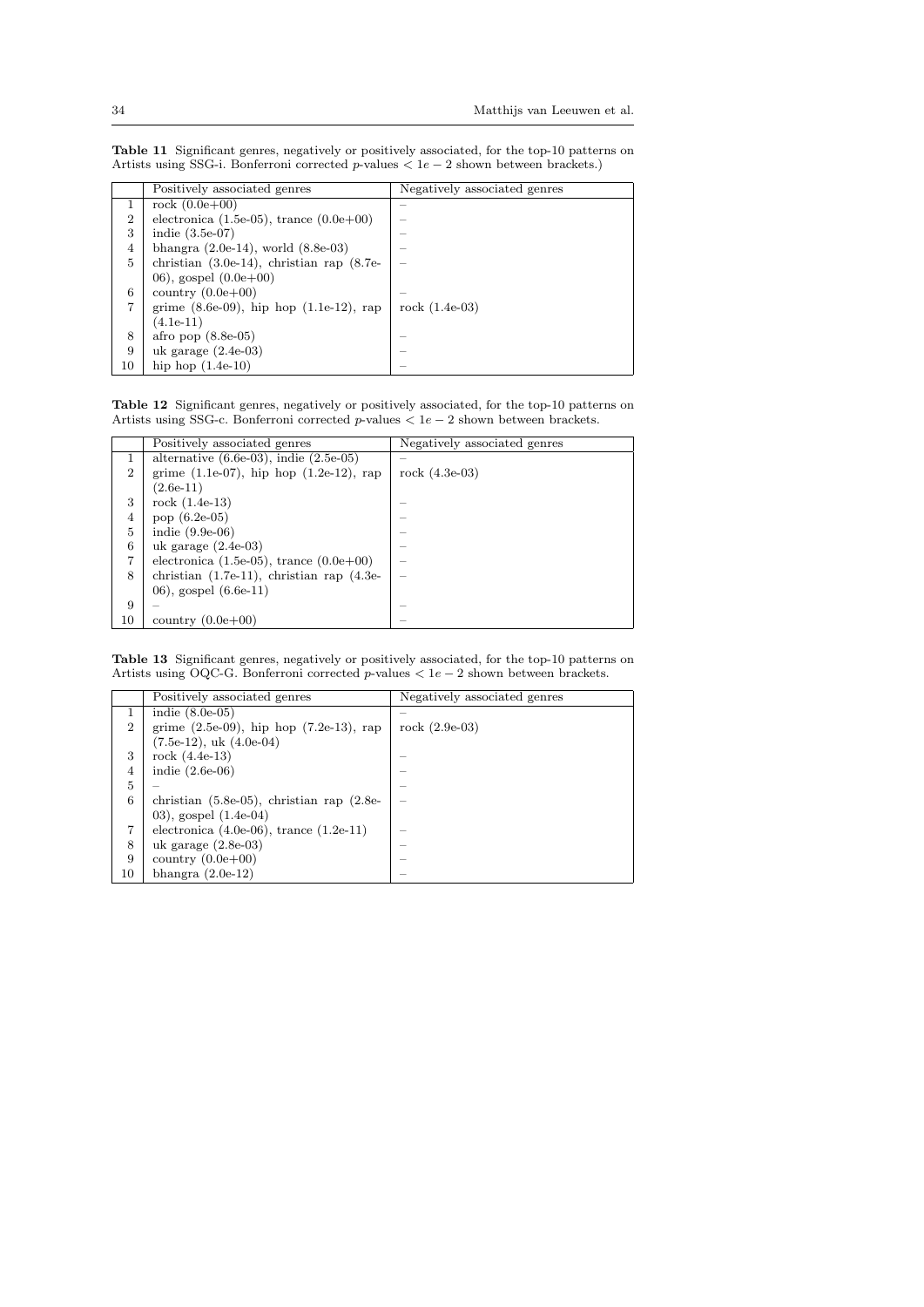

Fig. 4 Visualisation of the 10 most interesting patterns obtained by running SSG-i on the Artists dataset. Shown are all vertices that are part of one of the discovered patterns, and all edges connecting them. (Produced using Gephi and the Yifan Hu proportional layout.)

7 and 10, which also include an overlapping vertex (indicated in red). This makes sense as they are both significantly associated with hip hop.

# 5.3 Practical guidance

The experiments suggest the following three possible usage scenarios for our subjective subgraph mining framework.

The first scenario is the most obvious one, in which the user is actually able to express certain prior beliefs about the data. The particular cases considered in this paper are prior beliefs about the individual vertex degrees, or the overall edge density of the graph. This may be rather demanding in practice, but often still possible. For example the overall edge density is easy to specify and it is conceivable that the user genuinely has a prior belief about it. Note that this scenario allows for the prior beliefs to be incorrect, and if that is the case the most interesting patterns are likely to be patterns that provide evidence to rectify those incorrect prior beliefs.

In a second scenario, the user starts by a 'shallow' exploration of the data, prior to searching for the dense subgraph patterns. For example, they may compute the overall edge density (or estimate it by random sampling), or they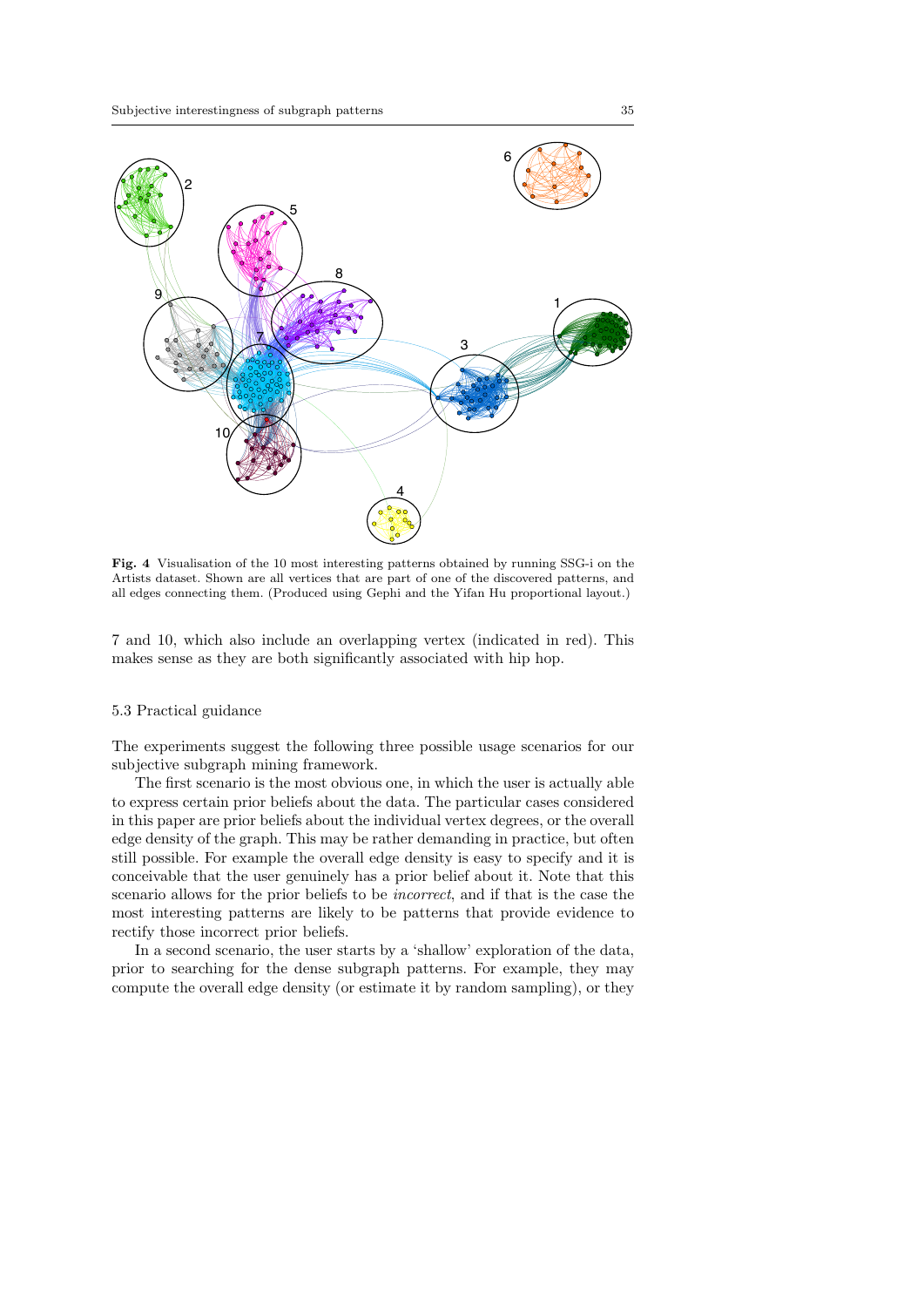may compute and scrutinise the individual vertex degrees. The result of this is that this information becomes part of their prior beliefs, after which the first scenario applies.

The third scenario is best explained by means of an example. In the Artists graph used in the experiments above, the user may not actually hold easily quantifiable beliefs about the degree of each Artist in the network. Yet, they may consider the degrees as irrelevant, i.e. they may want to see patterns that cannot easily be explained by individual degrees. The rationale could be that this information is easily verified by means of a simple lookup, such that for all practical purposes it can be consider prior information. In this scenario, it makes sense for the user to ask the system to find the most interesting patterns pretending that they are aware of the individual vertex degrees. In this case, the prior beliefs used should be based on the actual data (i.e. the actual vertex degrees), as in the second scenario.

# 6 Conclusions

Dense subgraph mining, as an exploratory data mining task, has long eluded the fact that the interestingness of a dense subgraph pattern is inevitably a subjective notion. While previous research has attempted to approach the problem by approximating interestingness in a number of 'objective' ways, in this paper we explicitly recognise its subjective nature and formalise interestingness by contrasting the dense subgraph patterns with a background distribution that formalises the user's prior beliefs about the data. For concreteness, we focus on two important specific kinds of prior belief sets. Furthermore, we show how the resulting background distributions can be updated efficiently to account for the knowledge of patterns already found, thus allowing for an iterative data mining approach.

This subjective interestingness approach has considerable advantages, most notably the fact that it automatically adapts itself to the user. While we pay a price in terms of computation times as compared to important alternatives, we do present a performant exact, and a highly scalable and accurate heuristic algorithm for mining the most interesting patterns according to our measures.

For further work, we plan to explore increasing the number of prior belief types that can be dealt with along the lines of the discussion in Sec. 2.3.1. Another interesting line of further work is the generalisation of the dense subgraph pattern syntax to the multi-relational setting, which would result in a generalisation of the pattern syntax from Spyropoulou et al (2013).

More practically, we anticipate that the proposed approach may lead to innovative applications in social media analysis, bioinformatics, recommendation systems, and many more. To highlight one possible application: in bioinformatics it has long been of interest to identify sets of co-expressed genes. This task is complicated by the fact that certain genes are expressed more often than others (e.g. housekeeping genes), such that any co-expression with these genes is less meaningful and potentially spurious. The strategy presented in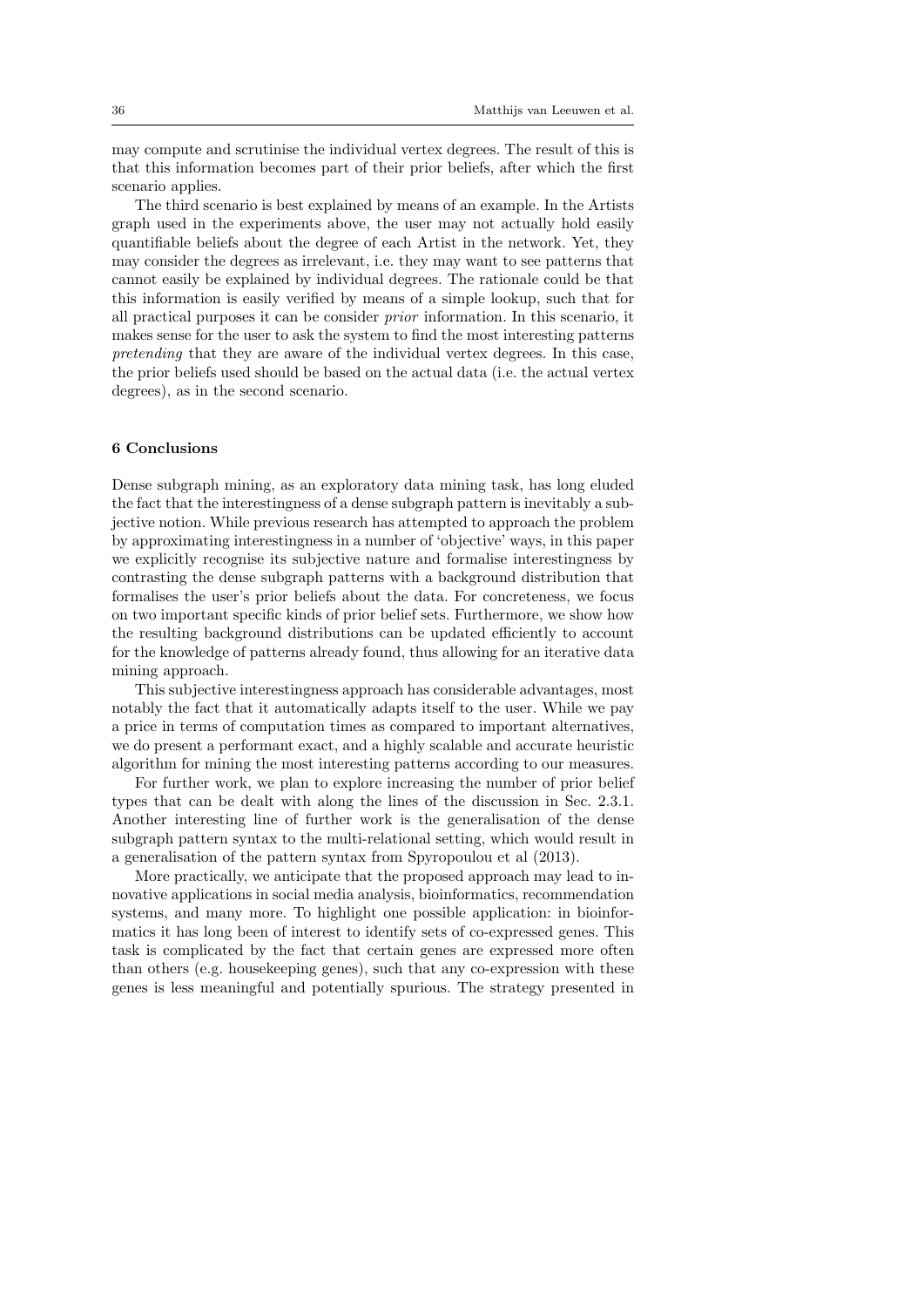the current paper could provide an innovative and natural way of dealing with that, when applied to a graph over the set of genes in which edges are an indication of co-expression. More generally, using our approach for such exploratory data mining problems where confounding factors (such as individual vertex degrees) are present, forms an exciting avenue for further work.

Acknowledgements We gratefully acknowledge discussions with Jefrey Lijffijt which have helped us to improve the presentation of this manuscript.

Compliance with Ethical Standards This work was funded by a Postdoctoral Fellowship of the Research Foundation Flanders (FWO), the European Research Council through the ERC Consolidator Grant FORSIED (project reference 615517), and by the EPSRC project DS4DEMS (EP/M000060/1).

# References

- Abello J, Resende MG, Sudarsky S (2002) Massive quasi-clique detection. In: LATIN 2002: Theoretical Informatics, pp 598–612
- Bhuiyan M, Mukhopadhyay S, Hasan MA (2012) Interactive pattern mining on hidden data: a sampling-based solution. In: Proc. of CIKM'12, pp 95–104
- Boley M, Lucchese C, Paurat D, Gärtner T (2011) Direct local pattern sampling by efficient two-step random procedures. In: Proceedings of the 17th ACM SIGKDD International Conference on Knowledge Discovery and Data Mining, San Diego, CA, USA, August 21-24, 2011, pp 582–590
- Boley M, Mampaey M, Kang B, Tokmakov P, Wrobel S (2013) One click mining: Interactive local pattern discovery through implicit preference and performance learning. In: Proceedings of IDEA'13, ACM, New York, NY, USA, pp 27–35, DOI 10.1145/2501511.2501517
- Boyd S, Vandenberghe L (2004) Convex Optimization. Cambridge University Press
- Chernoff H (1952) A measure of asymptotic efficiency for tests of a hypothesis based on the sum of observations. Annals of Mathematical Statistics 23:493– 507
- Cover TM, Thomas JA (2012) Elements of information theory. John Wiley & Sons
- De Bie T (2011a) An information theoretic framework for data mining. In: Proceedings of the 17th ACM SIGKDD international conference on Knowledge discovery and data mining (KDD'11), pp 564–572
- De Bie T (2011b) Maximum entropy models and subjective interestingness: an application to tiles in binary databases. Data Mining and Knowledge Discovery 23(3):407–446
- Dzyuba V, van Leeuwen M (2013) Interactive discovery of interesting subgroup sets. In: Advances in Intelligent Data Analysis XII - 12th International Symposium, IDA 2013, London, UK, October 17-19, 2013. Proceedings, pp 150–161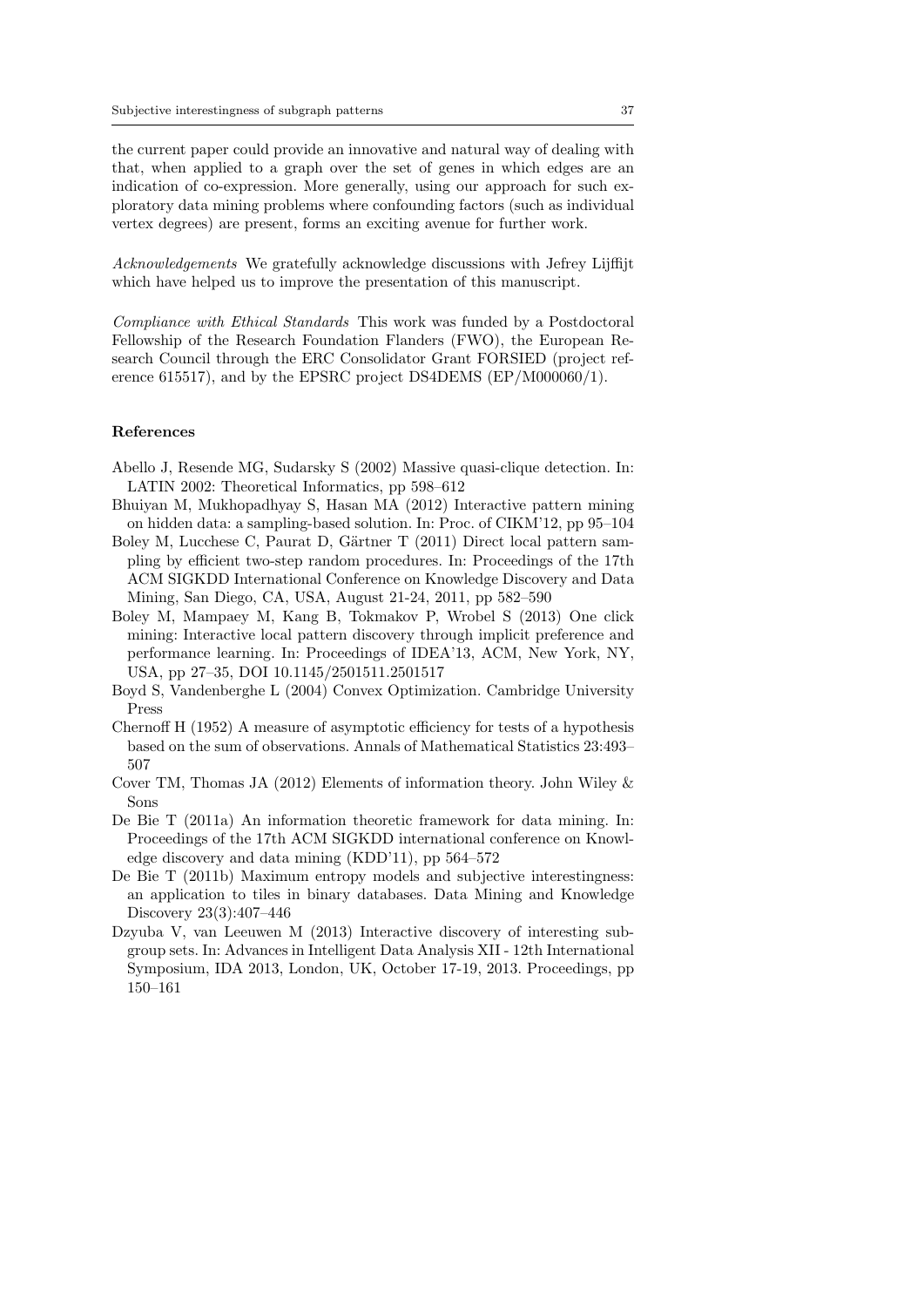- Dzyuba V, van Leeuwen M, Nijssen S, Raedt LD (2014) Interactive learning of pattern rankings. International Journal on Artificial Intelligence Tools 23(6)
- Fortunato S, Barthelemy M (2007) Resolution limit in community detection. Proceedings of the National Academy of Sciences 104(1):36–41
- Geng L, Hamilton HJ (2006) Interestingness measures for data mining: A survey. ACM Computing Surveys 38(3):9
- Gionis A, Mannila H, Mielikäinen T, Tsaparas P (2007) Assessing data mining results via swap randomization. ACM Transactions on Knowledge Discovery from Data  $1(3):14$
- Goethals B, Moens S, Vreeken J (2011) MIME: a framework for interactive visual pattern mining. In: Proceedings of KDD'11, pp 757–760
- Goldberg AV (1984) Finding a maximum density subgraph. University of California Berkeley, CA
- Hanhijarvi S, Ojala M, Vuokko N, Puolamäki K, Tatti N, Mannila H (2009) Tell me something I don't know: Randomization strategies for iterative data mining. In: Proceedings of the 15th ACM SIGKDD international conference on Knowledge discovery and data mining (KDD'09), pp 379–388
- Hasan MA, Zaki MJ (2009) Output space sampling for graph patterns. PVLDB 2(1):730–741
- Hoeffding W (1963) Probability inequalities for sums of bounded random variables. American Statistical Association Journal pp 13–30
- Kontonasios KN, Spyropoulou E, De Bie T (2012) Knowledge discovery interestingness measures based on unexpectedness. Wiley Interdisciplinary Reviews: Data Mining and Knowledge Discovery 2(5):386–399
- van Leeuwen M (2014) Interactive data exploration using pattern mining. In: Interactive Knowledge Discovery and Data Mining in Biomedical Informatics - State-of-the-Art and Future Challenges, LNCS, vol 8401, Springer, pp 169–182
- McGarry K (2005) A survey of interestingness measures for knowledge discovery. Knowledge Eng Review 20(1):39–61
- Newman ME, Girvan M (2004) Finding and evaluating community structure in networks. Physical review E 69(2):026,113
- Seidman SB (1983) Network structure and minimum degree. Social networks 5(3):269–287
- Seidman SB, Foster BL (1978) A graph-theoretic generalization of the clique concept. Journal of Mathematical sociology 6(1):139–154
- Spyropoulou E, De Bie T, Boley M (2013) Mining interesting patterns in multi-relational data. Data Mining and Knowledge Discovery
- Tsourakakis CE, Bonchi F, Gionis A, Gullo F, Tsiarli MA (2013) Denser than the densest subgraph: Extracting optimal quasi-cliques with quality guarantees. In: Proceedings of the 19th ACM SIGKDD international conference on Knowledge discovery and data mining (KDD'13), pp 104–112
- Uno T (2010) An efficient algorithm for solving pseudo clique enumeration problem. Algorithmica 56(1):3–16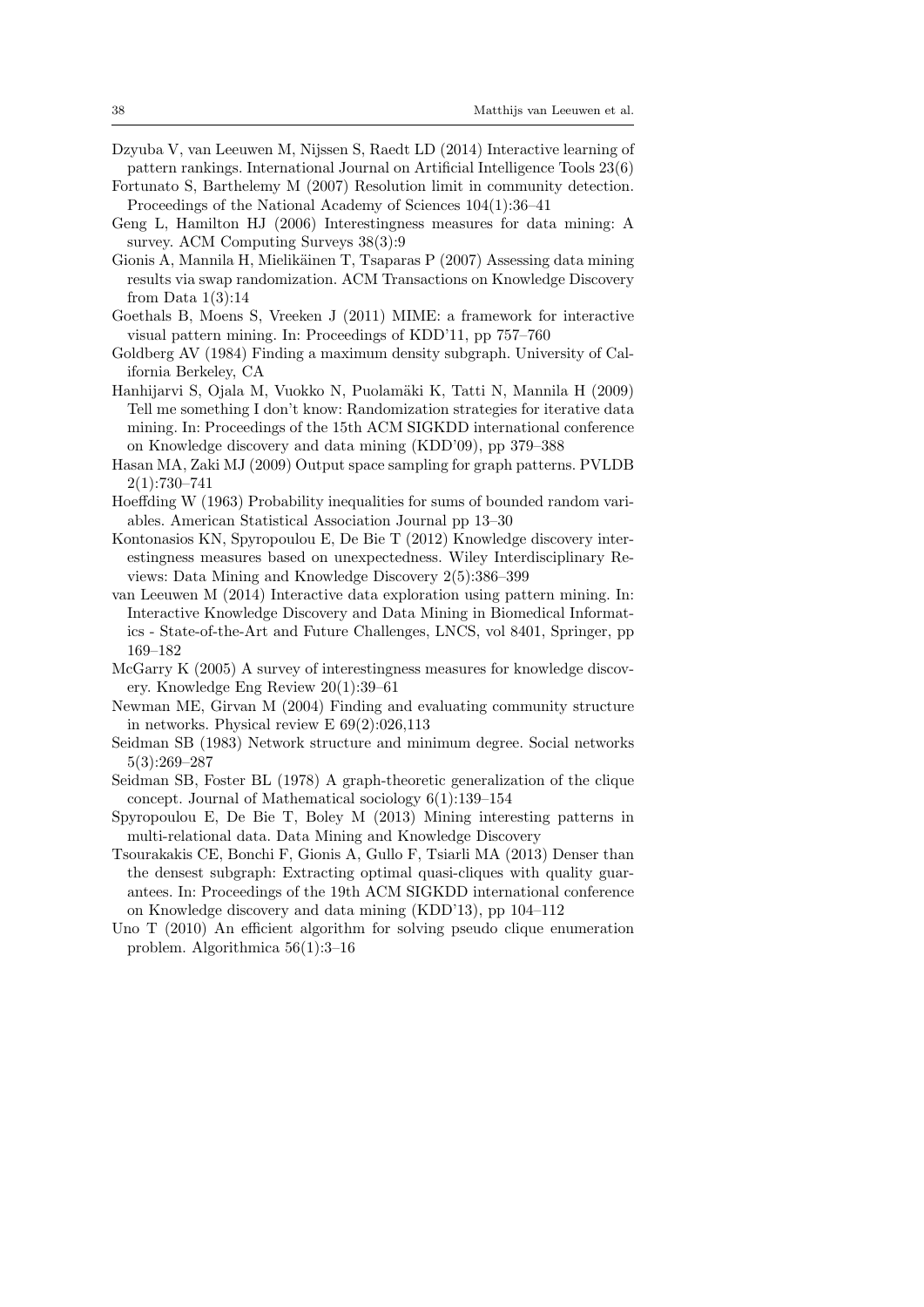# A Proof of Theorem 1

Proof This follows directly from the Karush-Kuhn-Tucker (KKT) optimality conditions, which for a convex optimization problem with a continuously differentiable objective function and affine constraint functions are both sufficient and necessary (Boyd and Vandenberghe, 2004):

The KKT stationarity condition allows us to show that the updated background distribution remains a product of independent Bernoulli distributions. Indeed, using the KKT multipliers  $\lambda_W \geq 0$  for the inequality constraint and  $\mu \in \mathbb{R}$  for the equality constraint, the stationarity condition is given by:

$$
\frac{\partial \left( \sum_{E} Q(E) \log \left( \frac{Q(E)}{P(E)} \right) \right)}{\partial Q(E)} = \lambda_W \frac{\partial \left( \sum_{E} Q(E) \phi_W(E) \right)}{\partial Q(E)} + \mu \frac{\partial \left( \sum_{E} Q(E) \right)}{\partial Q(E)}.
$$

Thus, the following equalities must hold for the minimizer  $P'$ :

$$
\log(P'(E)) - \log(P(E)) + 1 - \lambda_W \phi_W(E) - \mu = 0.
$$

Slightly reorganising this and with  $Z' = \exp(1 - \mu)$  yields the form of the updated background distribution  $P'$ :

$$
P'(E) = \frac{1}{Z'} \exp(\lambda_W \phi_W(E)) \cdot P(E),
$$
  
\n
$$
= \frac{1}{Z'} \prod_{u,v \in W, u < v} \exp(\lambda_W a_{u,v}) \cdot \prod_{u < v} p_{u,v} a_{u,v} \cdot (1 - p_{u,v})^{1 - a_{u,v}},
$$
  
\n
$$
= \prod_{u,v \in W, u < v} \frac{1}{Z'_{u,v}} (p_{u,v} \exp(\lambda_W))^{a_{u,v}} \cdot (1 - p_{u,v})^{1 - a_{u,v}}
$$
  
\n
$$
\cdot \prod_{u,v \in W, u < v} p_{u,v} a_{u,v} \cdot (1 - p_{u,v})^{1 - a_{u,v}},
$$

for constants  $Z'_{u,v}$  with  $Z' = \prod_{u,v \in W, u \lt v} Z'_{u,v}$ .<br>The other KKT conditions are:

- 
- Primal feasibility:  $\sum_{E} P'(E) \phi_W(E) \geq k$  and  $\sum_{E} P'(E) = 1$ .
- $-$  Dual feasibility:  $\lambda_W \geq 0$ .
- Complementary slackness:  $\lambda_W \cdot (\sum_E P'(E) \phi_W(E) k) = 0.$

The first primal feasibility condition,  $\sum_{E} P'(E) = 1$ , requires that the distribution P' is normalized, which can be achieved by ensuring that all independent factors are normalized, i.e.:

$$
Z'_{u,v} = \sum_{a_{u,v}=0,1} (p_{u,v} \exp(\lambda_W))^{a_{u,v}} \cdot (1-p_{u,v})^{1-a_{u,v}},
$$
  
=  $(1-p_{u,v}+p_{u,v} \cdot \exp(\lambda_W)).$ 

Thus, it follows that:

$$
P'(E) = \prod_{u,v \in W, u < v} \left( \frac{p_{u,v} \exp(\lambda_W)}{1 - p_{u,v} + p_{u,v} \cdot \exp(\lambda_W)} \right)^{a_{u,v}} \cdot \left( \frac{1 - p_{u,v}}{1 - p_{u,v} + p_{u,v} \cdot \exp(\lambda_W)} \right)^{1 - a_{u,v}} \cdot \prod_{\substack{(u,v \in W), u < v}} p_{u,v} a_{u,v} \cdot (1 - p_{u,v})^{1 - a_{u,v}},
$$
\n
$$
= \prod_{u < v} p'_{u,v} a_{u,v} \cdot (1 - p'_{u,v})^{1 - a_{u,v}},
$$

where

$$
p'_{u,v} = \begin{cases} p_{u,v} & \text{if } \neg(u,v \in W), \\ \frac{p_{u,v} \cdot \exp(\lambda_W)}{1 - p_{u,v} + p_{u,v} \cdot \exp(\lambda_W)} & \text{otherwise.} \end{cases}
$$

The other KKT conditions yield the value for  $\lambda_W$ :